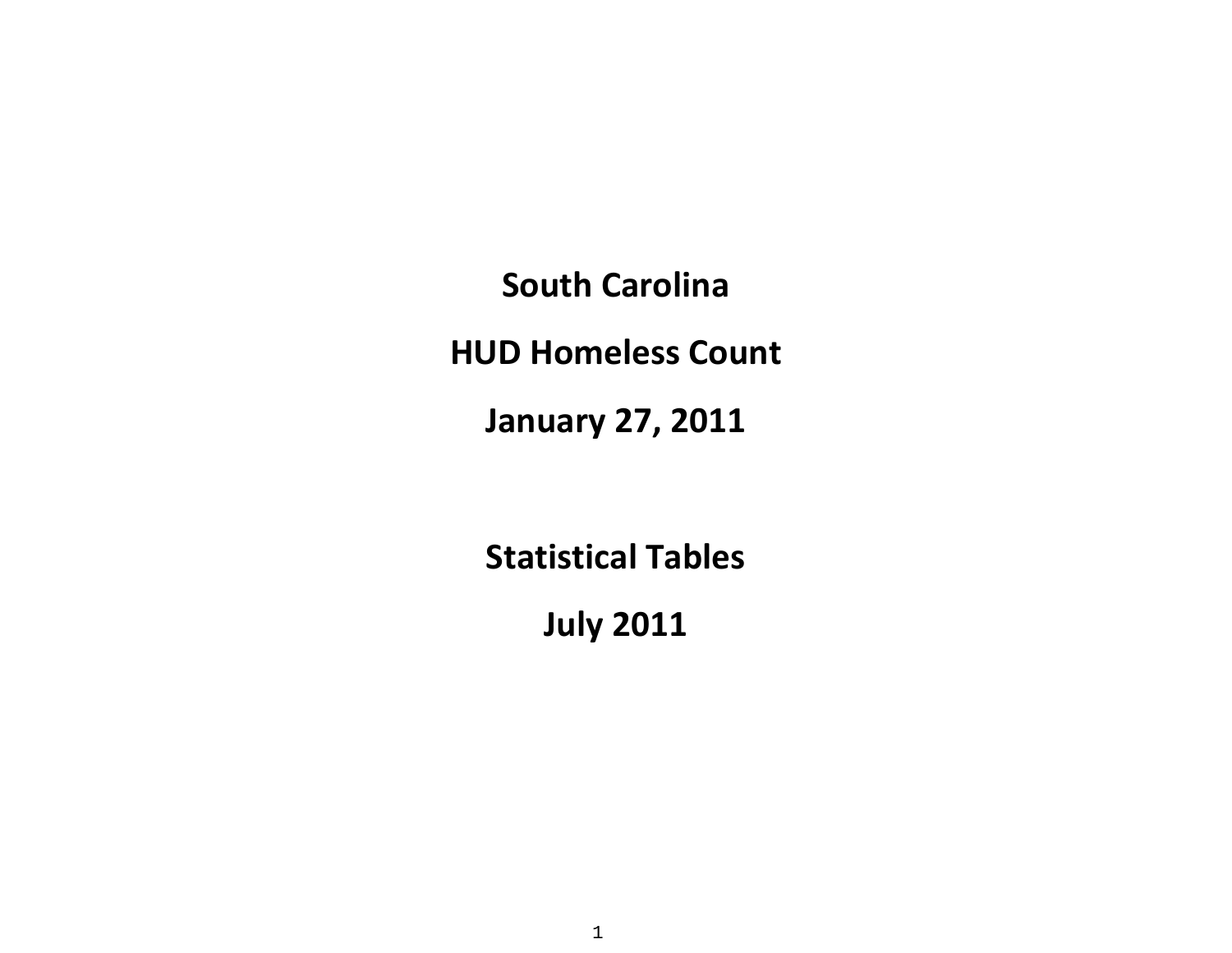#### **TABLE OF CONTENTS**

| 6  |
|----|
| 9  |
| 11 |
|    |
|    |
| 20 |
| 22 |
| 24 |
| 26 |
| 27 |
| 28 |
| 29 |
| 31 |
| 32 |
| 35 |
| 38 |
| 41 |
|    |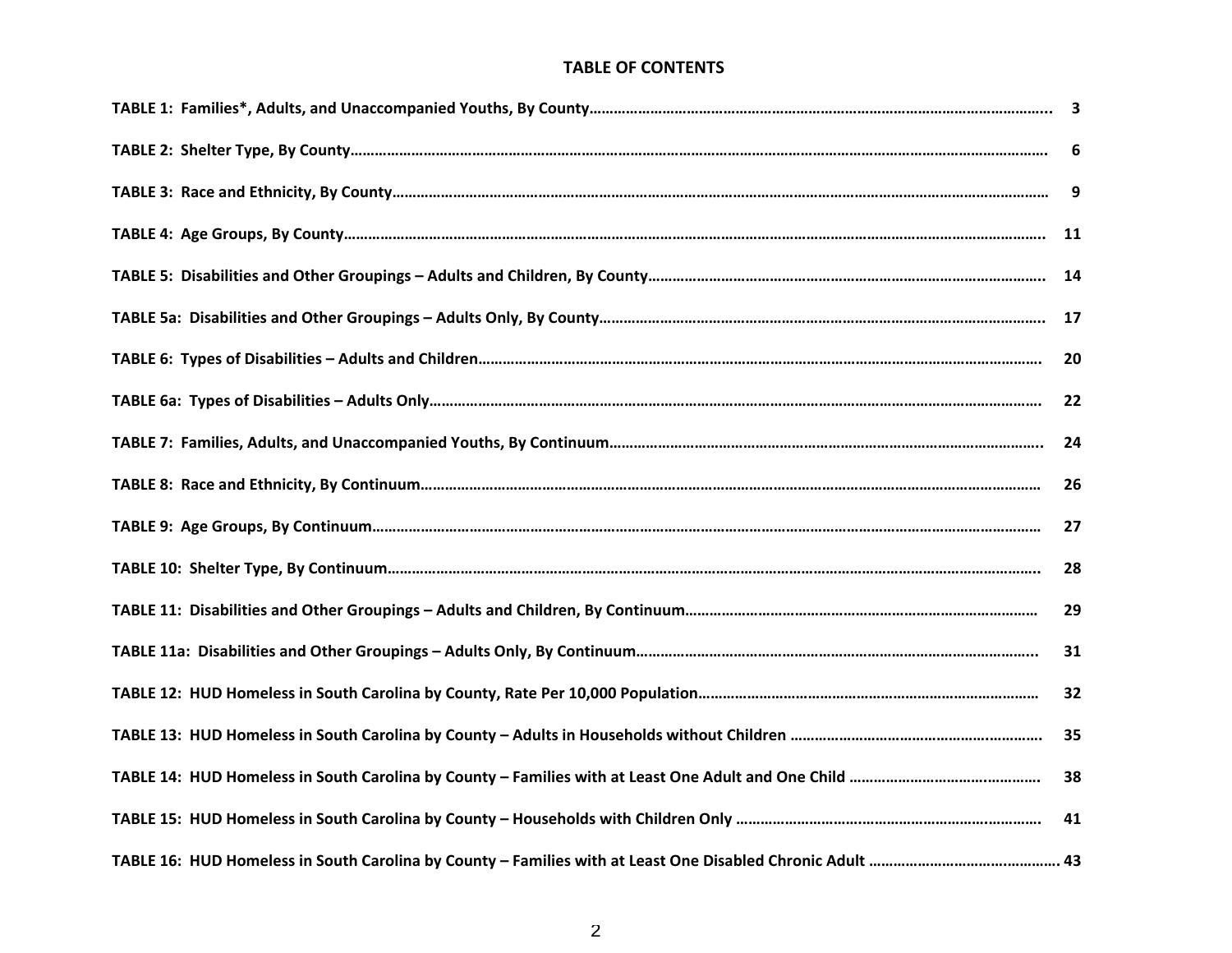### *Families\*, Adults, and Unaccompanied Youths, By County HUD Homeless Sheltered and Unsheltered in South Carolina January 27, 2011 Homeless Count*

| County              |                               |                  | <b>Families</b>  |                                  |                         | <b>Single Adults</b> |                         |                  | Unaccompanied<br>Youth |                  | <b>Singles</b><br>With<br><b>Unknown</b><br><b>DOB</b> | <b>Total</b>     |
|---------------------|-------------------------------|------------------|------------------|----------------------------------|-------------------------|----------------------|-------------------------|------------------|------------------------|------------------|--------------------------------------------------------|------------------|
|                     | $\#$<br>of<br><b>Families</b> | Male             | Female           | $***$ #<br>in<br><b>Families</b> | Male                    | Female               | $**$<br><b>Total</b>    | Male             | Female                 | <b>Total</b>     | <b>Singles</b><br>With<br><b>Unknown</b><br><b>DOB</b> | <b>Total</b>     |
| <b>ABBEVILLE</b>    | $\boldsymbol{0}$              | $\boldsymbol{0}$ | $\boldsymbol{0}$ | $\boldsymbol{0}$                 | $\boldsymbol{0}$        | $\boldsymbol{0}$     | $\boldsymbol{0}$        | $\boldsymbol{0}$ | $\boldsymbol{0}$       | $\boldsymbol{0}$ | $\boldsymbol{0}$                                       | $\boldsymbol{0}$ |
| <b>AIKEN</b>        | $\sqrt{ }$                    | 11               | 14               | 25                               | 8                       | 6                    | 14                      | $\mathbf{1}$     | $\boldsymbol{0}$       | $\mathbf{1}$     | $\mathbf{0}$                                           | 40               |
| <b>ALLENDALE</b>    | $\overline{4}$                | 3                | 6                | 9                                | $\overline{7}$          | 3                    | 10                      | $\overline{0}$   | $\mathbf{0}$           | $\mathbf{0}$     | $\boldsymbol{0}$                                       | 19               |
| <b>ANDERSON</b>     | 17                            | 21               | 36               | 57                               | 70                      | 33                   | 103                     | $\boldsymbol{0}$ | $\boldsymbol{0}$       | $\mathbf{1}$     | 6                                                      | 167              |
| <b>BAMBERG</b>      | $\boldsymbol{0}$              | $\boldsymbol{0}$ | $\boldsymbol{0}$ | $\boldsymbol{0}$                 | $\boldsymbol{0}$        | $\boldsymbol{0}$     | $\boldsymbol{0}$        | $\mathbf{0}$     | $\boldsymbol{0}$       | $\boldsymbol{0}$ | $\mathbf{0}$                                           | $\boldsymbol{0}$ |
| <b>BARNWELL</b>     | $\boldsymbol{0}$              | $\theta$         | $\boldsymbol{0}$ | $\boldsymbol{0}$                 | $\boldsymbol{0}$        | $\boldsymbol{0}$     | $\mathbf{0}$            | $\theta$         | $\boldsymbol{0}$       | $\boldsymbol{0}$ | $\mathbf{0}$                                           | $\boldsymbol{0}$ |
| <b>BEAUFORT</b>     | 8                             | 12               | 12               | 24                               | 34                      | 12                   | 46                      | $\mathbf{0}$     | $\mathbf{0}$           | $\boldsymbol{0}$ | $\overline{0}$                                         | 70               |
| <b>BERKELEY</b>     | $\boldsymbol{0}$              | $\overline{0}$   | $\boldsymbol{0}$ | $\boldsymbol{0}$                 | $\mathbf{0}$            | $\overline{0}$       | $\overline{0}$          | $\overline{0}$   | $\overline{0}$         | $\mathbf{0}$     | $\overline{0}$                                         | $\boldsymbol{0}$ |
| <b>CALHOUN</b>      | $\boldsymbol{0}$              | $\theta$         | $\boldsymbol{0}$ | $\theta$                         | $\mathbf{1}$            | $\theta$             | $\mathbf{1}$            | $\mathbf{0}$     | $\mathbf{0}$           | $\boldsymbol{0}$ | $\Omega$                                               | $\mathbf{1}$     |
| <b>CHARLESTON</b>   | 27                            | 13               | 40               | 53                               | 339                     | 52                   | 391                     | $\overline{3}$   | $\overline{2}$         | 5                | $\mathbf{0}$                                           | 449              |
| <b>CHEROKEE</b>     | $\overline{9}$                | 14               | 11               | 25                               | 29                      | 10                   | 39                      | $\boldsymbol{0}$ | $\mathbf{0}$           | $\boldsymbol{0}$ | $\mathbf{1}$                                           | 65               |
| <b>CHESTER</b>      | $\boldsymbol{0}$              | $\boldsymbol{0}$ | $\boldsymbol{0}$ | $\boldsymbol{0}$                 | 9                       | $\boldsymbol{0}$     | 9                       | $\mathbf{0}$     | $\mathbf{0}$           | $\boldsymbol{0}$ | $\boldsymbol{0}$                                       | 9                |
| <b>CHESTERFIELD</b> | $\overline{4}$                | 7                | 7                | 14                               | 12                      | 3                    | 15                      | $\mathbf{0}$     | $\boldsymbol{0}$       | $\boldsymbol{0}$ | $\mathbf{0}$                                           | 33               |
| <b>CLARENDON</b>    | $\boldsymbol{0}$              | $\boldsymbol{0}$ | $\boldsymbol{0}$ | $\boldsymbol{0}$                 | 3                       | $\boldsymbol{0}$     | 3                       | $\mathbf{0}$     | $\mathbf{0}$           | $\mathbf{0}$     | $\mathbf{0}$                                           | 3                |
| <b>COLLETON</b>     | $\mathbf{1}$                  | $\mathbf{1}$     | $\overline{c}$   | 3                                | $\overline{\mathbf{4}}$ | $\overline{0}$       | $\overline{\mathbf{4}}$ | $\mathbf{0}$     | $\mathbf{0}$           | $\boldsymbol{0}$ | $\mathbf{0}$                                           | $\overline{7}$   |
| <b>DARLINGTON</b>   | 6                             | 12               | 9                | 21                               | 17                      | 6                    | 23                      | $\boldsymbol{0}$ | $\boldsymbol{0}$       | $\boldsymbol{0}$ | $\theta$                                               | 54               |
| <b>DILLON</b>       | $\mathbf{1}$                  | 5                | 5                | 10                               | 5                       | $\overline{2}$       | 7                       | $\theta$         | $\boldsymbol{0}$       | $\boldsymbol{0}$ | $\theta$                                               | 17               |
| <b>DORCHESTER</b>   | $\boldsymbol{0}$              | $\boldsymbol{0}$ | $\boldsymbol{0}$ | $\boldsymbol{0}$                 | 5                       | $\boldsymbol{0}$     | 5                       | $\boldsymbol{0}$ | $\boldsymbol{0}$       | $\boldsymbol{0}$ | $\boldsymbol{0}$                                       | 5                |

*\*\*Included adults of unknown gender. \*HUD defines a family as one or more adults accompanied by at least one child under the age of 18.*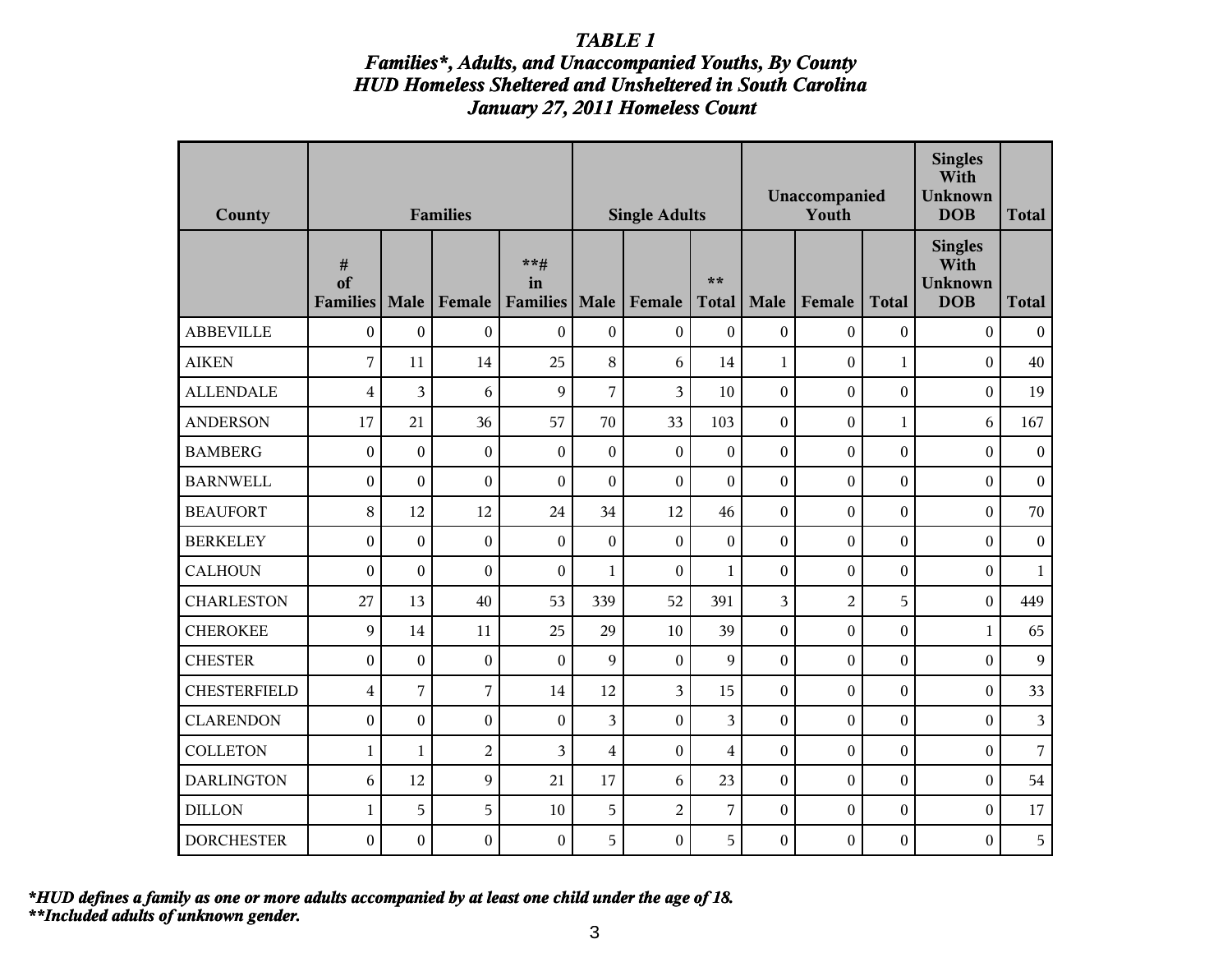### *Families\*, Adults, and Unaccompanied Youths, By County HUD Homeless Sheltered and Unsheltered in South Carolina January 27, 2011 Homeless Count*

| County            |                               |                  | <b>Families</b>  |                                  |                  | <b>Single Adults</b>    |                      |                  | Unaccompanied<br>Youth | <b>Singles</b><br>With<br><b>Unknown</b><br><b>DOB</b> | <b>Total</b>                                           |                  |
|-------------------|-------------------------------|------------------|------------------|----------------------------------|------------------|-------------------------|----------------------|------------------|------------------------|--------------------------------------------------------|--------------------------------------------------------|------------------|
|                   | $\#$<br>of<br><b>Families</b> | Male             | Female           | $***$ #<br>in<br><b>Families</b> | Male             | Female                  | $**$<br><b>Total</b> | Male             | Female                 | <b>Total</b>                                           | <b>Singles</b><br>With<br><b>Unknown</b><br><b>DOB</b> | <b>Total</b>     |
| <b>EDGEFIELD</b>  | $\boldsymbol{0}$              | $\boldsymbol{0}$ | $\boldsymbol{0}$ | $\boldsymbol{0}$                 | $\boldsymbol{0}$ | $\boldsymbol{0}$        | $\mathbf{0}$         | $\boldsymbol{0}$ | $\boldsymbol{0}$       | $\boldsymbol{0}$                                       | $\boldsymbol{0}$                                       | $\boldsymbol{0}$ |
| <b>FAIRFIELD</b>  | $\overline{c}$                | $\mathbf{1}$     | $\overline{2}$   | 3                                | 13               | 10                      | 23                   | $\theta$         | $\theta$               | $\boldsymbol{0}$                                       | $\Omega$                                               | 26               |
| <b>FLORENCE</b>   | 17                            | 21               | 36               | 57                               | 80               | 19                      | 102                  | 10               | $\overline{2}$         | 12                                                     | 5                                                      | 183              |
| <b>GEORGETOWN</b> | 10                            | 14               | 24               | 38                               | 17               | 9                       | 27                   | $\boldsymbol{0}$ | $\boldsymbol{0}$       | $\boldsymbol{0}$                                       | $\theta$                                               | 82               |
| <b>GREENVILLE</b> | 69                            | 83               | 135              | 218                              | 386              | 97                      | 484                  | $\boldsymbol{0}$ | $\mathbf{1}$           | $\mathbf{1}$                                           | 8                                                      | 711              |
| <b>GREENWOOD</b>  | 15                            | 17               | 32               | 49                               | $\boldsymbol{0}$ | $\overline{2}$          | $\overline{2}$       | $\boldsymbol{0}$ | $\overline{0}$         | $\boldsymbol{0}$                                       | $\boldsymbol{0}$                                       | 51               |
| <b>HAMPTON</b>    | $\mathbf{0}$                  | $\boldsymbol{0}$ | $\boldsymbol{0}$ | $\boldsymbol{0}$                 | $\overline{0}$   | $\boldsymbol{0}$        | $\mathbf{0}$         | $\overline{0}$   | $\boldsymbol{0}$       | $\boldsymbol{0}$                                       | $\theta$                                               | $\boldsymbol{0}$ |
| <b>HORRY</b>      | 53                            | 50               | 41               | 93                               | 294              | 106                     | 400                  | 6                | $\overline{4}$         | 10                                                     | $\boldsymbol{0}$                                       | 544              |
| <b>JASPER</b>     | $\boldsymbol{0}$              | $\mathbf{0}$     | $\boldsymbol{0}$ | $\theta$                         | $\boldsymbol{0}$ | $\boldsymbol{0}$        | $\theta$             | $\Omega$         | $\boldsymbol{0}$       | $\boldsymbol{0}$                                       | $\Omega$                                               | $\mathbf{0}$     |
| <b>KERSHAW</b>    | 10                            | 13               | 16               | 29                               | 49               | $\overline{c}$          | 51                   | $\theta$         | $\mathbf{1}$           | $\mathbf{1}$                                           | $\overline{0}$                                         | 95               |
| <b>LANCASTER</b>  | $\overline{2}$                | $\overline{4}$   | $\overline{c}$   | 6                                | $\overline{c}$   | $\boldsymbol{0}$        | $\overline{2}$       | $\boldsymbol{0}$ | $\boldsymbol{0}$       | $\boldsymbol{0}$                                       | $\boldsymbol{0}$                                       | $\,8\,$          |
| <b>LAURENS</b>    | $\boldsymbol{0}$              | $\boldsymbol{0}$ | $\boldsymbol{0}$ | $\mathbf{0}$                     | $\overline{0}$   | $\boldsymbol{0}$        | $\mathbf{0}$         | $\overline{0}$   | $\boldsymbol{0}$       | $\boldsymbol{0}$                                       | $\boldsymbol{0}$                                       | $\boldsymbol{0}$ |
| <b>LEE</b>        | 3                             | $\overline{2}$   | 3                | 5                                | $\boldsymbol{0}$ | $\boldsymbol{0}$        | $\theta$             | $\boldsymbol{0}$ | $\mathbf{1}$           | $\mathbf{1}$                                           | $\theta$                                               | 6                |
| <b>LEXINGTON</b>  | 16                            | 13               | 32               | 45                               | 50               | 16                      | 67                   | $\overline{2}$   | $\mathbf{1}$           | $\overline{3}$                                         | $\boldsymbol{0}$                                       | 115              |
| <b>MARION</b>     | $\mathbf{0}$                  | $\boldsymbol{0}$ | $\boldsymbol{0}$ | $\boldsymbol{0}$                 | 11               | $\overline{\mathbf{4}}$ | 15                   | $\boldsymbol{0}$ | $\mathbf{0}$           | $\boldsymbol{0}$                                       | $\mathbf{0}$                                           | 15               |
| <b>MARLBORO</b>   | 15                            | 13               | 9                | 22                               | 13               | $\overline{2}$          | 15                   | $\boldsymbol{0}$ | $\boldsymbol{0}$       | $\boldsymbol{0}$                                       | $\Omega$                                               | 37               |
| <b>MCCORMICK</b>  | $\boldsymbol{0}$              | $\boldsymbol{0}$ | $\boldsymbol{0}$ | $\boldsymbol{0}$                 | $\boldsymbol{0}$ | $\boldsymbol{0}$        | $\boldsymbol{0}$     | $\boldsymbol{0}$ | $\boldsymbol{0}$       | $\boldsymbol{0}$                                       | $\boldsymbol{0}$                                       | $\boldsymbol{0}$ |
| <b>NEWBERRY</b>   | $\boldsymbol{0}$              | $\boldsymbol{0}$ | $\boldsymbol{0}$ | $\boldsymbol{0}$                 | 4                | 4                       | 8                    | $\boldsymbol{0}$ | $\boldsymbol{0}$       | $\boldsymbol{0}$                                       | $\boldsymbol{0}$                                       | $8\,$            |

*\*\*Included adults of unknown gender. \*HUD defines a family as one or more adults accompanied by at least one child under the age of 18.*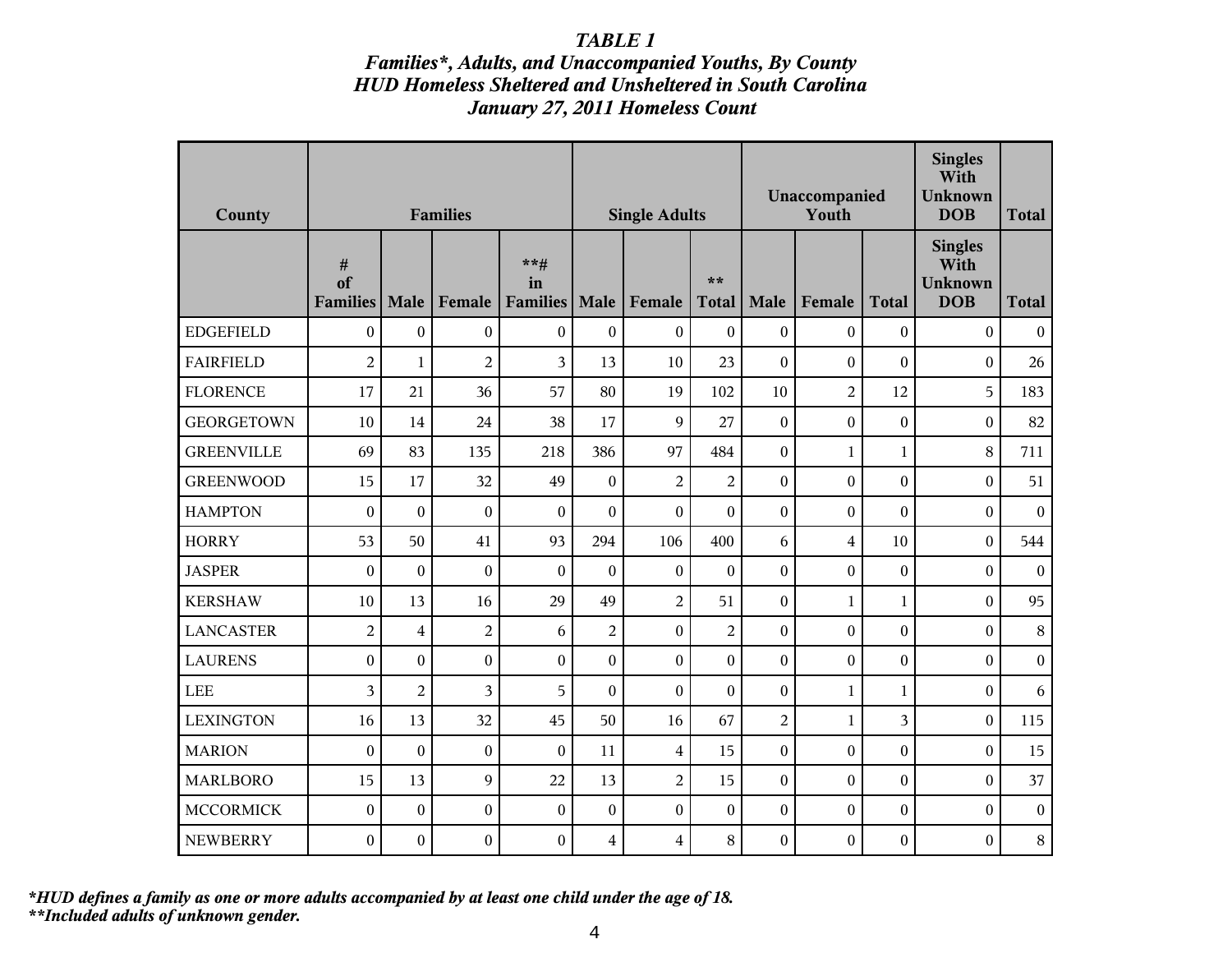### *Families\*, Adults, and Unaccompanied Youths, By County HUD Homeless Sheltered and Unsheltered in South Carolina January 27, 2011 Homeless Count*

| County          |                            |          | <b>Families</b>  |                                  |                  | <b>Single Adults</b> |                    |                  | Unaccompanied<br>Youth | <b>Singles</b><br>With<br><b>Unknown</b><br><b>DOB</b> | <b>Total</b>                                           |              |
|-----------------|----------------------------|----------|------------------|----------------------------------|------------------|----------------------|--------------------|------------------|------------------------|--------------------------------------------------------|--------------------------------------------------------|--------------|
|                 | #<br>of<br><b>Families</b> | Male     | Female           | $***$ #<br>in<br><b>Families</b> | Male             | Female               | **<br><b>Total</b> | Male             | Female                 | <b>Total</b>                                           | <b>Singles</b><br>With<br><b>Unknown</b><br><b>DOB</b> | <b>Total</b> |
| <b>OCONEE</b>   | $\mathbf{1}$               | 3        | $\mathbf{1}$     | 4                                | 18               | 9                    | 27                 | $\Omega$         | $\theta$               | $\boldsymbol{0}$                                       | 1                                                      | 32           |
| ORANGEBURG      | 9                          | 12       | 18               | 30                               | 13               | 7                    | 20                 | $\Omega$         | $\Omega$               | $\Omega$                                               | $\Omega$                                               | 50           |
| <b>PICKENS</b>  | 9                          | 7        | 14               | 21                               | 36               | 21                   | 57                 | $\theta$         | $\theta$               | $\Omega$                                               | 3                                                      | 81           |
| <b>RICHLAND</b> | 71                         | 76       | 97               | 174                              | 718              | 152                  | 874                | 3                | $\overline{2}$         | 6                                                      | $\boldsymbol{0}$                                       | 1065         |
| <b>SALUDA</b>   | $\boldsymbol{0}$           | $\theta$ | $\mathbf{0}$     | $\theta$                         | $\boldsymbol{0}$ | $\theta$             | $\mathbf{0}$       | $\boldsymbol{0}$ | $\boldsymbol{0}$       | $\mathbf{0}$                                           | $\theta$                                               | $\mathbf{0}$ |
| SPARTANBURG     | 31                         | 48       | 61               | 109                              | 127              | 38                   | 165                | $\theta$         | $\theta$               | $\Omega$                                               | 3                                                      | 277          |
| <b>SUMTER</b>   | 7                          | 8        | 12               | 20                               | 79               | 25                   | 104                | 4                | 12                     | 16                                                     | $\Omega$                                               | 151          |
| <b>UNION</b>    | $\boldsymbol{0}$           | $\theta$ | $\boldsymbol{0}$ | $\Omega$                         | $\boldsymbol{0}$ | $\theta$             | $\Omega$           | $\theta$         | $\theta$               | $\mathbf{0}$                                           | 4                                                      | 4            |
| WILLIAMSBURG    | 5                          | 6        | 12               | 18                               | 8                | 9                    | 17                 | 1                | $\theta$               | 1                                                      | $\theta$                                               | 36           |
| <b>YORK</b>     | 29                         | 30       | 57               | 87                               | 56               | 36                   | 92                 | 3                | $\mathbf{0}$           | $\overline{4}$                                         | $\theta$                                               | 185          |
| TOTAL           | 458                        | 520      | 746              | 1269                             | 2517             | 695                  | 3222               | 33               | 26                     | 62                                                     | 31                                                     | 4701         |

*\*\*Included adults of unknown gender. \*HUD defines a family as one or more adults accompanied by at least one child under the age of 18.*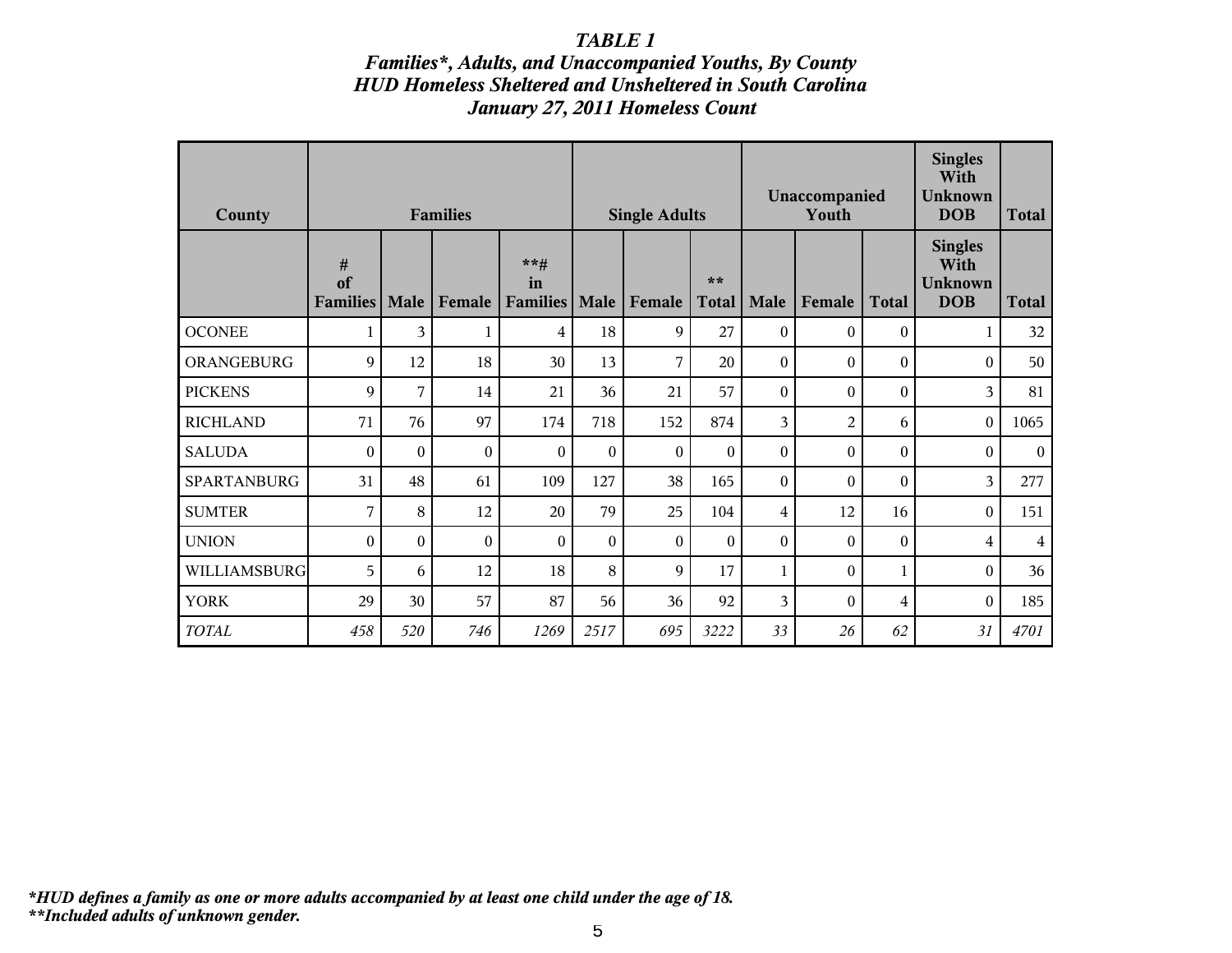### *Shelter Type, By County HUD Homeless Sheltered and Unsheltered in South Carolina January 27, 2011 Homeless Count*

| county              | Emergency<br>Shelter | <b>Transitional</b><br><b>Housing</b> | Unsheltered*     | <b>Total</b> |
|---------------------|----------------------|---------------------------------------|------------------|--------------|
| <b>ABBEVILLE</b>    | 0                    | 0                                     | 0                | 0            |
| <b>AIKEN</b>        | 5                    | 6                                     | 29               | 40           |
| <b>ALLENDALE</b>    | 7                    | 12                                    | $\theta$         | 19           |
| <b>ANDERSON</b>     | 33                   | 83                                    | 51               | 167          |
| <b>BAMBERG</b>      | $\boldsymbol{0}$     | $\boldsymbol{0}$                      | 0                | 0            |
| <b>BARNWELL</b>     | $\overline{0}$       | $\boldsymbol{0}$                      | $\theta$         | $\theta$     |
| <b>BEAUFORT</b>     | 27                   | 0                                     | 43               | 70           |
| <b>BERKELEY</b>     | $\theta$             | $\boldsymbol{0}$                      | $\theta$         | $\theta$     |
| <b>CALHOUN</b>      | $\theta$             | 0                                     | 1                | 1            |
| <b>CHARLESTON</b>   | 107                  | 187                                   | 155              | 449          |
| <b>CHEROKEE</b>     | 31                   | 31                                    | 3                | 65           |
| <b>CHESTER</b>      | $\theta$             | 9                                     | $\theta$         | 9            |
| <b>CHESTERFIELD</b> | $\theta$             | 3                                     | 30               | 33           |
| <b>CLARENDON</b>    | $\theta$             | $\boldsymbol{0}$                      | 3                | 3            |
| <b>COLLETON</b>     | $\theta$             | 0                                     | 7                | 7            |
| <b>DARLINGTON</b>   | $\theta$             | 5                                     | 49               | 54           |
| <b>DILLON</b>       | 13                   | 0                                     | 4                | 17           |
| <b>DORCHESTER</b>   | $\theta$             | $\boldsymbol{0}$                      | 5                | 5            |
| <b>EDGEFIELD</b>    | $\boldsymbol{0}$     | 0                                     | $\boldsymbol{0}$ | 0            |
| <b>FAIRFIELD</b>    | $\theta$             | 20                                    | 6                | 26           |
| <b>FLORENCE</b>     | 13                   | 71                                    | 99               | 183          |
| <b>GEORGETOWN</b>   | $\theta$             | $\theta$                              | 82               | 82           |
| <b>GREENVILLE</b>   | 321                  | 332                                   | 58               | 711          |

*\*Unsheltered includes: 1) A building not meant for human habitation, 2) outdoors, 3) car/other vehicle,4) emergency room, 5) hotel/motel paid for by vouchers, and 6) missing information.*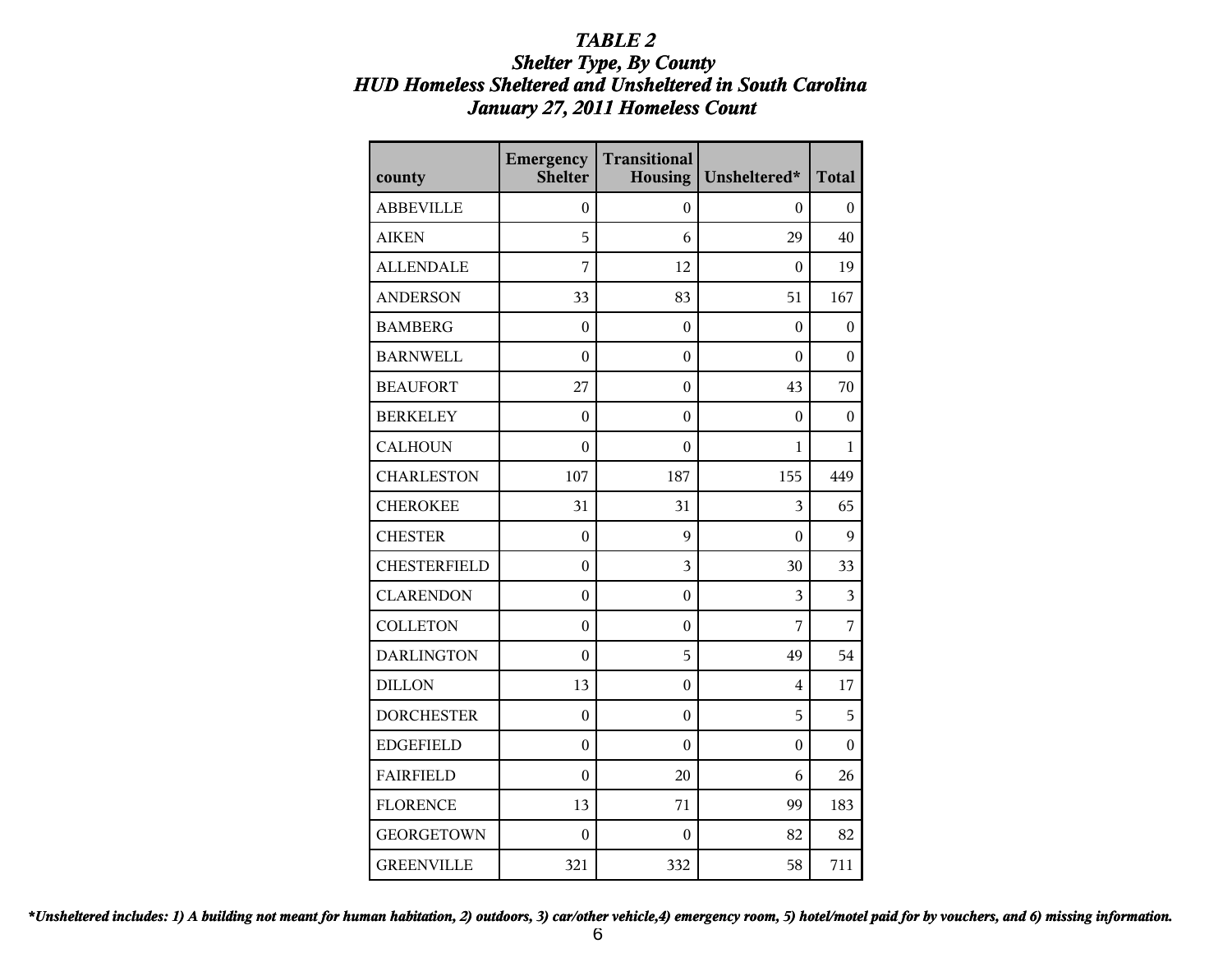### *Shelter Type, By County HUD Homeless Sheltered and Unsheltered in South Carolina January 27, 2011 Homeless Count*

| county             | <b>Emergency</b><br>Shelter | <b>Transitional</b><br><b>Housing</b> | Unsheltered*   | <b>Total</b> |
|--------------------|-----------------------------|---------------------------------------|----------------|--------------|
| <b>GREENWOOD</b>   | 0                           | 51                                    | 0              | 51           |
| <b>HAMPTON</b>     | $\theta$                    | $\theta$                              | $\theta$       | 0            |
| <b>HORRY</b>       | 144                         | 35                                    | 365            | 544          |
| <b>JASPER</b>      | $\theta$                    | $\theta$                              | 0              | $\Omega$     |
| <b>KERSHAW</b>     | $\theta$                    | 8                                     | 87             | 95           |
| <b>LANCASTER</b>   | 6                           | $\boldsymbol{0}$                      | $\overline{2}$ | 8            |
| <b>LAURENS</b>     | $\boldsymbol{0}$            | $\boldsymbol{0}$                      | $\theta$       | $\mathbf{0}$ |
| <b>LEE</b>         | $\theta$                    | $\theta$                              | 6              | 6            |
| <b>LEXINGTON</b>   | 20                          | 70                                    | 25             | 115          |
| <b>MARION</b>      | 9                           | $\boldsymbol{0}$                      | 6              | 15           |
| <b>MARLBORO</b>    | $\theta$                    | $\boldsymbol{0}$                      | 37             | 37           |
| <b>MCCORMICK</b>   | $\theta$                    | $\boldsymbol{0}$                      | $\theta$       | $\theta$     |
| <b>NEWBERRY</b>    | $\theta$                    | $\boldsymbol{0}$                      | 8              | 8            |
| <b>OCONEE</b>      | 29                          | 1                                     | $\overline{2}$ | 32           |
| ORANGEBURG         | 18                          | 30                                    | $\overline{2}$ | 50           |
| <b>PICKENS</b>     | 9                           | 19                                    | 53             | 81           |
| <b>RICHLAND</b>    | 371                         | 228                                   | 466            | 1065         |
| <b>SALUDA</b>      | $\theta$                    | $\theta$                              | $\theta$       | $\theta$     |
| <b>SPARTANBURG</b> | 223                         | 38                                    | 16             | 277          |
| <b>SUMTER</b>      | 42                          | 85                                    | 24             | 151          |
| <b>UNION</b>       | $\overline{c}$              | $\boldsymbol{0}$                      | 2              | 4            |
| WILLIAMSBURG       | $\mathbf{1}$                | 23                                    | 12             | 36           |

*\*Unsheltered includes: 1) A building not meant for human habitation, 2) outdoors, 3) car/other vehicle,4) emergency room, 5) hotel/motel paid for by vouchers, and 6) missing information.*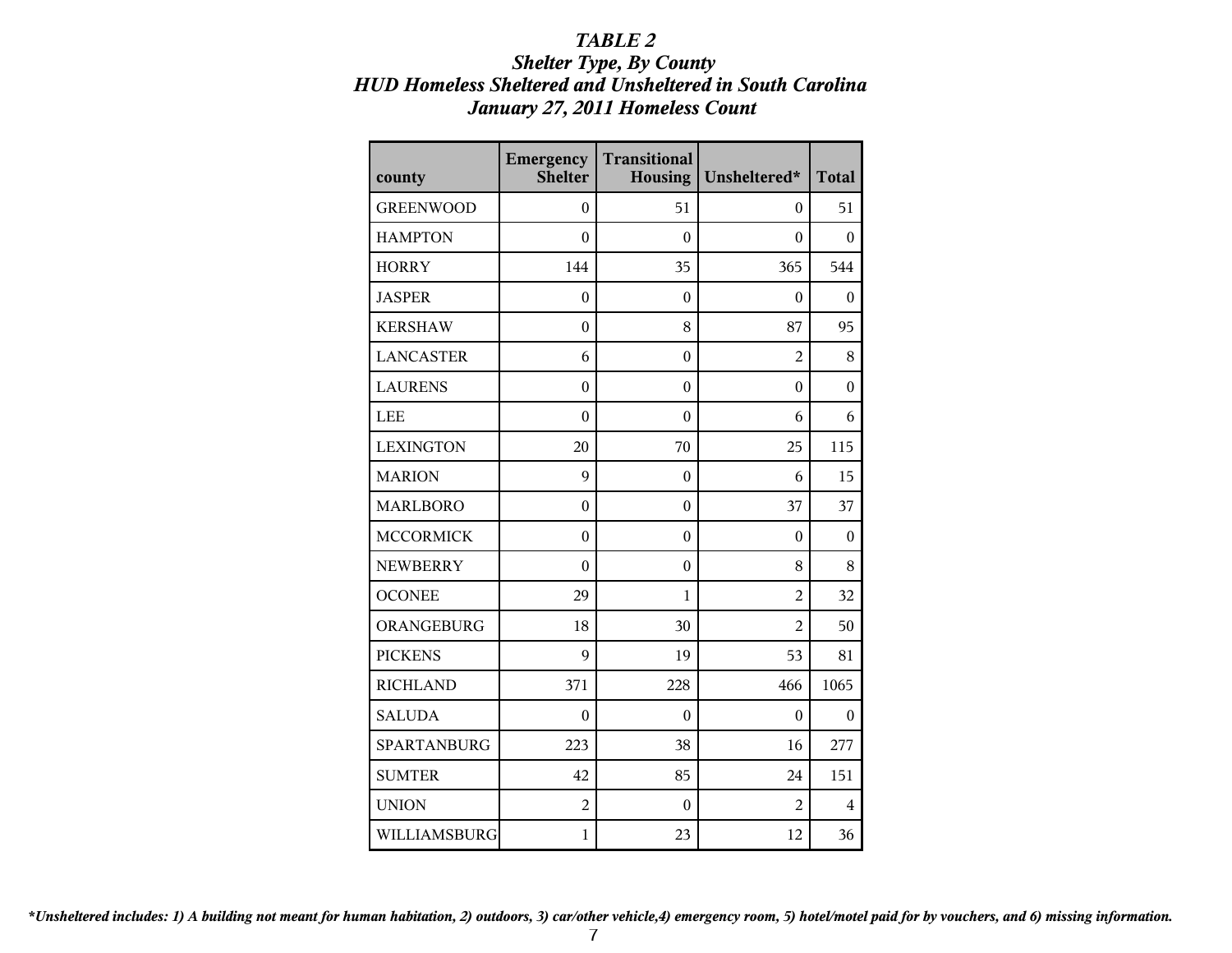### *Shelter Type, By County HUD Homeless Sheltered and Unsheltered in South Carolina January 27, 2011 Homeless Count*

| county | Emergency<br><b>Shelter</b> | <b>Transitional</b> | Housing   Unsheltered* | <b>Total</b> |
|--------|-----------------------------|---------------------|------------------------|--------------|
| YORK   | 72                          | 38                  | 75                     | 185          |
|        | 1503                        | 1385                | 1813                   | 4701         |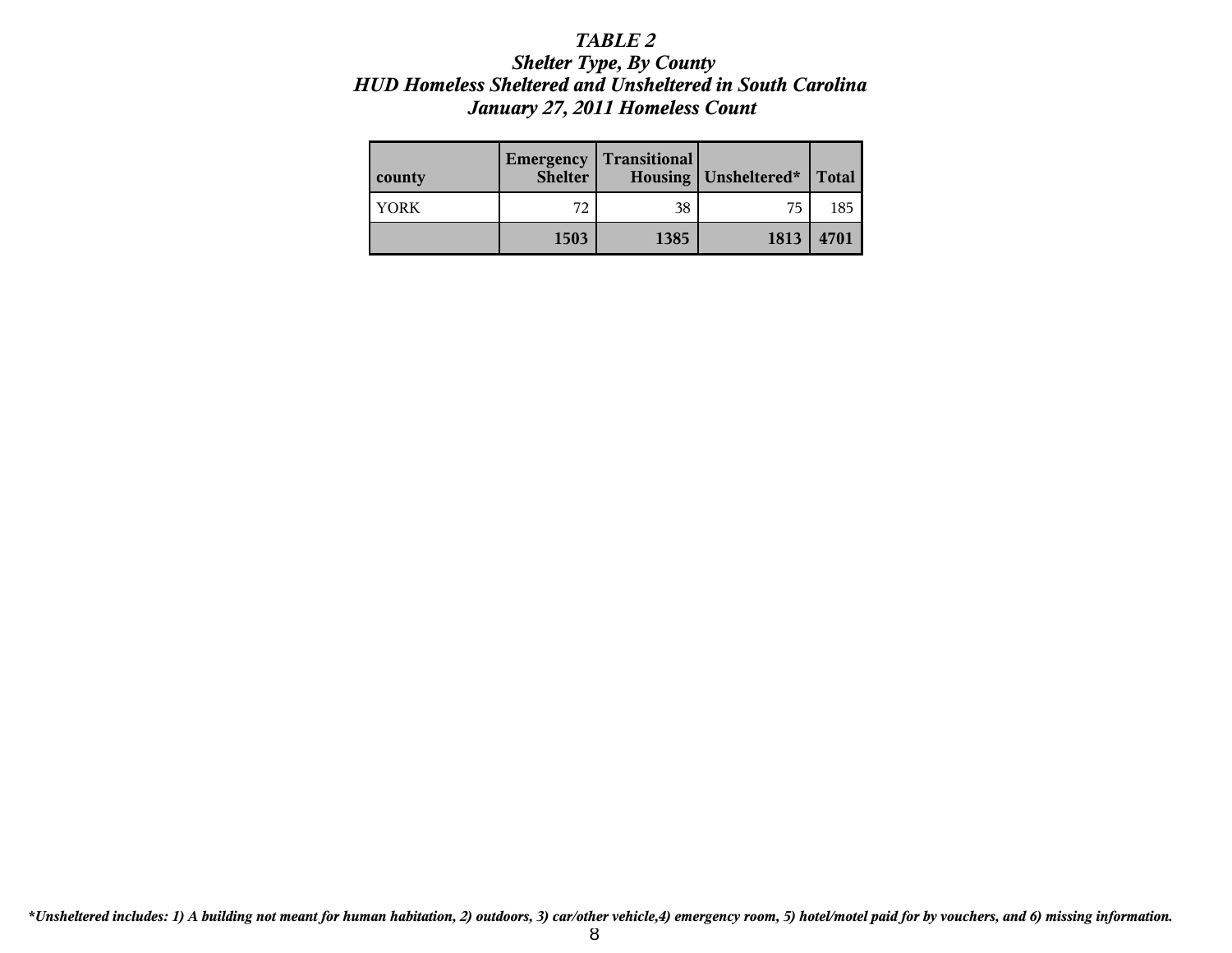## *Race and Ethnicity, By County HUD Homeless Sheltered and Unsheltered in South Carolina January 27, 2011 Homeless Count*

| county              | <b>Black</b>     | White                   | Other            |                  | Hispanic/Latino   Non-hispanic/Non-Latino | <b>Unknown</b>   | <b>Total</b>     |
|---------------------|------------------|-------------------------|------------------|------------------|-------------------------------------------|------------------|------------------|
| <b>ABBEVILLE</b>    | $\boldsymbol{0}$ | $\mathbf{0}$            | $\boldsymbol{0}$ | $\boldsymbol{0}$ | $\boldsymbol{0}$                          | $\boldsymbol{0}$ | $\boldsymbol{0}$ |
| <b>AIKEN</b>        | 32               | 8                       | $\overline{0}$   | $\mathbf{1}$     | 39                                        | $\boldsymbol{0}$ | 40               |
| <b>ALLENDALE</b>    | 15               | $\overline{\mathbf{4}}$ | $\overline{0}$   | $\boldsymbol{0}$ | 19                                        | $\boldsymbol{0}$ | 19               |
| <b>ANDERSON</b>     | 65               | 100                     | $\overline{2}$   | $\mathbf{1}$     | 166                                       | $\boldsymbol{0}$ | 167              |
| <b>BAMBERG</b>      | $\boldsymbol{0}$ | $\boldsymbol{0}$        | $\overline{0}$   | $\boldsymbol{0}$ | $\boldsymbol{0}$                          | $\boldsymbol{0}$ | $\boldsymbol{0}$ |
| <b>BARNWELL</b>     | $\boldsymbol{0}$ | $\boldsymbol{0}$        | $\boldsymbol{0}$ | $\boldsymbol{0}$ | $\boldsymbol{0}$                          | $\boldsymbol{0}$ | $\mathbf{0}$     |
| <b>BEAUFORT</b>     | 42               | 18                      | 10               | 5                | 65                                        | $\boldsymbol{0}$ | 70               |
| <b>BERKELEY</b>     | $\boldsymbol{0}$ | $\boldsymbol{0}$        | $\mathbf{0}$     | $\boldsymbol{0}$ | $\boldsymbol{0}$                          | $\boldsymbol{0}$ | $\boldsymbol{0}$ |
| <b>CALHOUN</b>      | $\mathbf{1}$     | $\boldsymbol{0}$        | $\boldsymbol{0}$ | $\boldsymbol{0}$ | 1                                         | $\boldsymbol{0}$ | $\mathbf{1}$     |
| <b>CHARLESTON</b>   | 266              | 156                     | 27               | 19               | 430                                       | $\boldsymbol{0}$ | 449              |
| <b>CHEROKEE</b>     | 28               | 37                      | $\mathbf{0}$     | $\overline{c}$   | 63                                        | $\boldsymbol{0}$ | 65               |
| <b>CHESTER</b>      | 6                | $\overline{2}$          | $\mathbf{1}$     | $\boldsymbol{0}$ | 9                                         | $\mathbf{0}$     | 9                |
| <b>CHESTERFIELD</b> | 24               | 9                       | $\boldsymbol{0}$ | $\boldsymbol{0}$ | 33                                        | $\boldsymbol{0}$ | 33               |
| <b>CLARENDON</b>    | 1                | $\overline{2}$          | $\boldsymbol{0}$ | $\boldsymbol{0}$ | 3                                         | $\mathbf{0}$     | $\overline{3}$   |
| <b>COLLETON</b>     | 7                | $\mathbf{0}$            | $\boldsymbol{0}$ | $\boldsymbol{0}$ | 7                                         | $\boldsymbol{0}$ | $\overline{7}$   |
| <b>DARLINGTON</b>   | 49               | $\overline{\mathbf{4}}$ | $\mathbf{1}$     | $\boldsymbol{0}$ | 54                                        | $\boldsymbol{0}$ | 54               |
| <b>DILLON</b>       | 9                | 6                       | $\overline{2}$   | $\boldsymbol{0}$ | 17                                        | $\mathbf{0}$     | 17               |
| <b>DORCHESTER</b>   | 3                | $\overline{2}$          | $\boldsymbol{0}$ | $\boldsymbol{0}$ | 5                                         | $\mathbf{0}$     | 5                |
| <b>EDGEFIELD</b>    | $\boldsymbol{0}$ | $\boldsymbol{0}$        | $\boldsymbol{0}$ | $\boldsymbol{0}$ | $\boldsymbol{0}$                          | $\mathbf{0}$     | $\mathbf{0}$     |
| <b>FAIRFIELD</b>    | 6                | 20                      | $\boldsymbol{0}$ | $\boldsymbol{0}$ | 26                                        | $\boldsymbol{0}$ | 26               |
| <b>FLORENCE</b>     | 133              | 41                      | $\mathbf{Q}$     | $\overline{c}$   | 181                                       | $\mathbf{0}$     | 183              |
| <b>GEORGETOWN</b>   | 75               | 6                       | $\mathbf{1}$     | $\mathbf{1}$     | 81                                        | $\boldsymbol{0}$ | 82               |
| <b>GREENVILLE</b>   | 370              | 308                     | 33               | 22               | 689                                       | $\boldsymbol{0}$ | 711              |
| <b>GREENWOOD</b>    | 30               | 20                      | $\mathbf{1}$     | $\boldsymbol{0}$ | 51                                        | $\boldsymbol{0}$ | 51               |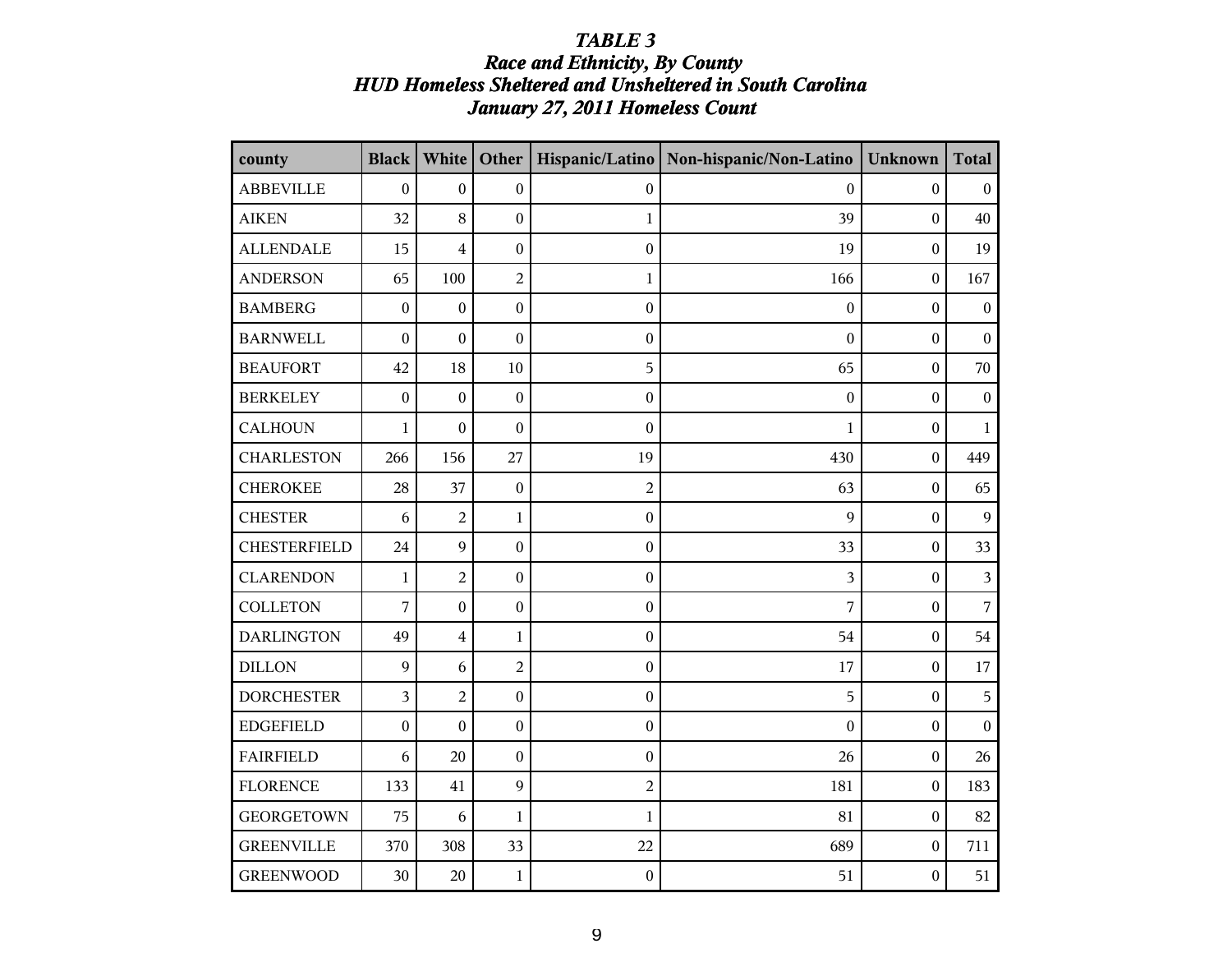## *Race and Ethnicity, By County HUD Homeless Sheltered and Unsheltered in South Carolina January 27, 2011 Homeless Count*

| county             | <b>Black</b>     | White            | Other            |                  | Hispanic/Latino   Non-hispanic/Non-Latino | <b>Unknown</b>   | <b>Total</b>     |
|--------------------|------------------|------------------|------------------|------------------|-------------------------------------------|------------------|------------------|
| <b>HAMPTON</b>     | $\boldsymbol{0}$ | $\boldsymbol{0}$ | $\boldsymbol{0}$ | $\boldsymbol{0}$ | $\boldsymbol{0}$                          | $\boldsymbol{0}$ | $\boldsymbol{0}$ |
| <b>HORRY</b>       | 154              | 352              | 38               | 21               | 523                                       | $\boldsymbol{0}$ | 544              |
| <b>JASPER</b>      | $\boldsymbol{0}$ | $\boldsymbol{0}$ | $\boldsymbol{0}$ | $\boldsymbol{0}$ | $\boldsymbol{0}$                          | $\boldsymbol{0}$ | $\boldsymbol{0}$ |
| <b>KERSHAW</b>     | 57               | 37               | $\mathbf{1}$     | 5                | 90                                        | $\boldsymbol{0}$ | 95               |
| <b>LANCASTER</b>   | 8                | $\boldsymbol{0}$ | $\boldsymbol{0}$ | $\boldsymbol{0}$ | 8                                         | $\boldsymbol{0}$ | $\,8\,$          |
| <b>LAURENS</b>     | $\boldsymbol{0}$ | $\boldsymbol{0}$ | $\boldsymbol{0}$ | $\boldsymbol{0}$ | $\boldsymbol{0}$                          | $\boldsymbol{0}$ | $\boldsymbol{0}$ |
| ${\rm LEE}$        | 5                | $\mathbf{1}$     | $\boldsymbol{0}$ | $\boldsymbol{0}$ | 6                                         | $\boldsymbol{0}$ | 6                |
| <b>LEXINGTON</b>   | 78               | 33               | $\overline{4}$   | 3                | 112                                       | $\boldsymbol{0}$ | 115              |
| <b>MARION</b>      | 9                | $\overline{2}$   | $\overline{4}$   | $\mathbf{1}$     | 14                                        | $\boldsymbol{0}$ | 15               |
| <b>MARLBORO</b>    | 35               | $\overline{2}$   | $\boldsymbol{0}$ | $\boldsymbol{0}$ | 37                                        | $\boldsymbol{0}$ | 37               |
| <b>MCCORMICK</b>   | $\boldsymbol{0}$ | $\boldsymbol{0}$ | $\boldsymbol{0}$ | $\boldsymbol{0}$ | $\boldsymbol{0}$                          | $\boldsymbol{0}$ | $\boldsymbol{0}$ |
| <b>NEWBERRY</b>    | 6                | $\overline{2}$   | $\boldsymbol{0}$ | $\boldsymbol{0}$ | 8                                         | $\bf{0}$         | 8                |
| <b>OCONEE</b>      | 4                | 28               | $\boldsymbol{0}$ | $\overline{c}$   | 30                                        | $\boldsymbol{0}$ | 32               |
| ORANGEBURG         | 41               | 8                | $\mathbf{1}$     | $\boldsymbol{0}$ | 50                                        | $\boldsymbol{0}$ | 50               |
| <b>PICKENS</b>     | 16               | 62               | 3                | 4                | 77                                        | $\boldsymbol{0}$ | 81               |
| <b>RICHLAND</b>    | 788              | 242              | 35               | 16               | 1049                                      | $\boldsymbol{0}$ | 1065             |
| <b>SALUDA</b>      | $\boldsymbol{0}$ | $\boldsymbol{0}$ | $\boldsymbol{0}$ | $\boldsymbol{0}$ | $\boldsymbol{0}$                          | $\boldsymbol{0}$ | $\boldsymbol{0}$ |
| <b>SPARTANBURG</b> | 134              | 121              | 22               | 15               | 262                                       | $\boldsymbol{0}$ | 277              |
| <b>SUMTER</b>      | 85               | 62               | $\overline{4}$   | $\overline{c}$   | 149                                       | $\boldsymbol{0}$ | 151              |
| <b>UNION</b>       | $\boldsymbol{0}$ | $\overline{4}$   | $\boldsymbol{0}$ | $\boldsymbol{0}$ | 4                                         | $\boldsymbol{0}$ | $\overline{4}$   |
| WILLIAMSBURG       | 32               | 3                | 1                | $\mathbf{1}$     | 35                                        | $\boldsymbol{0}$ | 36               |
| <b>YORK</b>        | 117              | 60               | 8                | 3                | 182                                       | $\boldsymbol{0}$ | 185              |
|                    | 2731             | 1762             | 208              | 126              | 4575                                      | $\bf{0}$         | 4701             |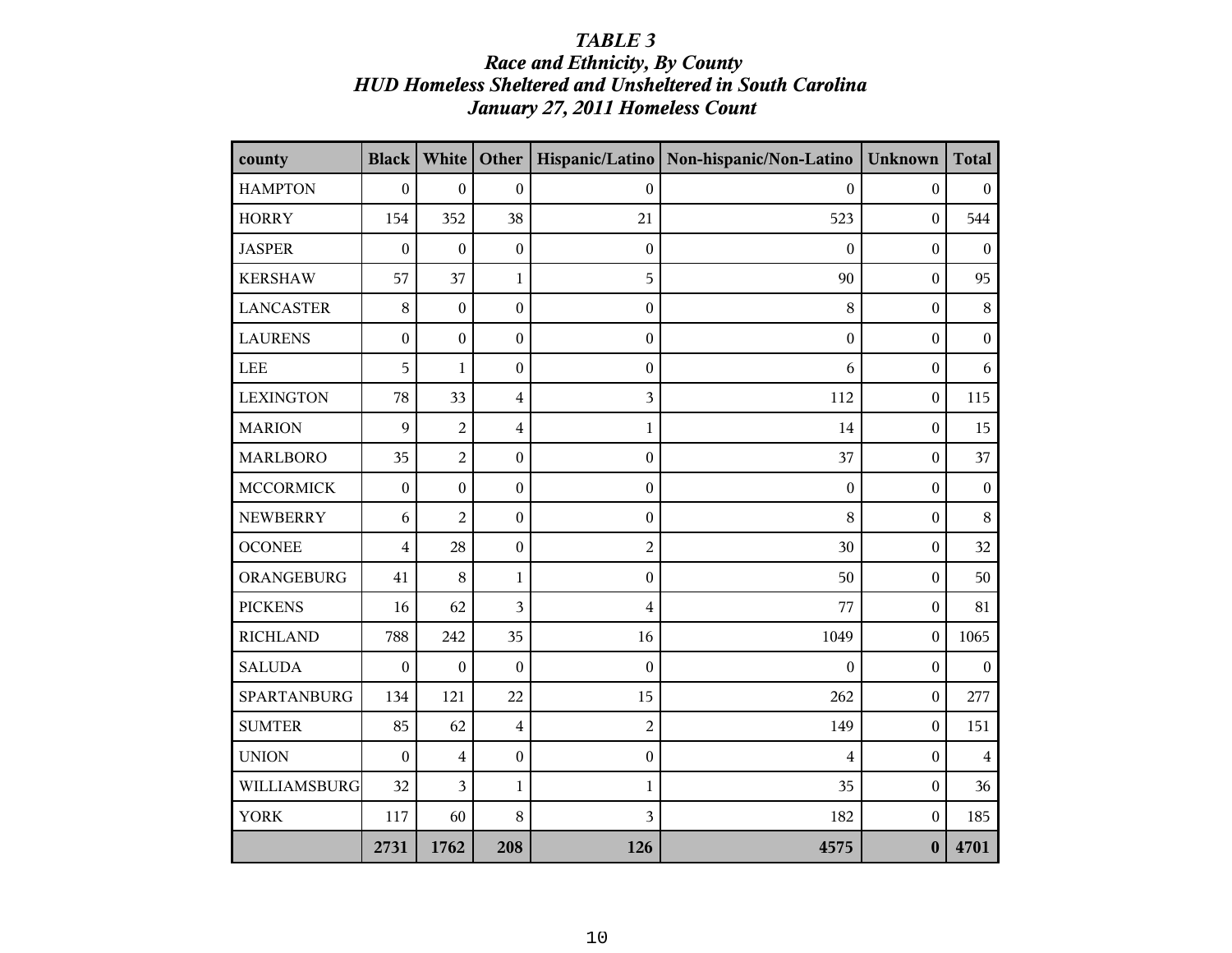## *TABLE 4 Age Groups, By County HUD Homeless Sheltered and Unsheltered in South Carolina January 27, 2011 Homeless Count*

|                     | Under<br>$\mathbf{1}$ | $\mathbf{1}$<br>to<br>5 | 6<br>to<br>17    | 18<br>to<br>32   | 33<br>to<br>52          | 53<br>to<br>62   | Over<br>62       |                  | <b>Total</b>     |
|---------------------|-----------------------|-------------------------|------------------|------------------|-------------------------|------------------|------------------|------------------|------------------|
| county              |                       |                         |                  |                  |                         |                  |                  | <b>Unknown</b>   |                  |
| <b>ABBEVILLE</b>    | $\boldsymbol{0}$      | $\overline{0}$          | $\theta$         | $\boldsymbol{0}$ | $\boldsymbol{0}$        | $\theta$         | $\overline{0}$   | $\boldsymbol{0}$ | $\boldsymbol{0}$ |
| <b>AIKEN</b>        | $\overline{2}$        | 5                       | 9                | 11               | 10                      | 3                | $\mathbf{0}$     | $\boldsymbol{0}$ | 40               |
| <b>ALLENDALE</b>    | $\boldsymbol{0}$      | 3                       | 4                | 4                | 4                       | 3                | $\mathbf{1}$     | $\boldsymbol{0}$ | 19               |
| <b>ANDERSON</b>     | 5                     | 17                      | 15               | 40               | 57                      | 26               | 1                | 6                | 167              |
| <b>BAMBERG</b>      | 0                     | $\theta$                | $\theta$         | 0                | 0                       | $\theta$         | 0                | 0                | $\boldsymbol{0}$ |
| <b>BARNWELL</b>     | 0                     | $\boldsymbol{0}$        | $\theta$         | 0                | 0                       | $\boldsymbol{0}$ | 0                | 0                | $\Omega$         |
| <b>BEAUFORT</b>     | 3                     | 6                       | 8                | 11               | 25                      | 14               | $\overline{3}$   | $\boldsymbol{0}$ | 70               |
| <b>BERKELEY</b>     | $\boldsymbol{0}$      | $\mathbf{0}$            | $\theta$         | 0                | 0                       | $\theta$         | 0                | 0                | $\boldsymbol{0}$ |
| <b>CALHOUN</b>      | $\boldsymbol{0}$      | $\mathbf{0}$            | $\Omega$         | 0                | 1                       | $\Omega$         | $\theta$         | 0                | 1                |
| <b>CHARLESTON</b>   | 5                     | 17                      | 10               | 48               | 220                     | 134              | 15               | 0                | 449              |
| <b>CHEROKEE</b>     | $\overline{2}$        | 7                       | 6                | 21               | 23                      | 5                | $\boldsymbol{0}$ | $\mathbf{1}$     | 65               |
| <b>CHESTER</b>      | $\boldsymbol{0}$      | $\mathbf{0}$            | $\boldsymbol{0}$ | 1                | 7                       | $\mathbf{1}$     | $\overline{0}$   | $\boldsymbol{0}$ | 9                |
| <b>CHESTERFIELD</b> | $\mathbf{1}$          | 6                       | $\overline{4}$   | 5                | 10                      | 5                | $\overline{2}$   | $\boldsymbol{0}$ | 33               |
| <b>CLARENDON</b>    | $\mathbf{0}$          | $\mathbf{0}$            | $\Omega$         | $\theta$         | 1                       | $\overline{2}$   | $\theta$         | 0                | 3                |
| <b>COLLETON</b>     | $\mathbf{0}$          | 1                       | $\Omega$         | $\overline{2}$   | $\overline{\mathbf{3}}$ | 1                | $\theta$         | 0                | $\overline{7}$   |
| <b>DARLINGTON</b>   | $\mathbf{1}$          | 3                       | 6                | 14               | 18                      | 10               | $\overline{2}$   | $\boldsymbol{0}$ | 54               |
| <b>DILLON</b>       | $\mathbf{0}$          | $\overline{2}$          | 5                | $\overline{2}$   | 3                       | 5                | $\overline{0}$   | $\mathbf{0}$     | 17               |
| <b>DORCHESTER</b>   | $\mathbf{0}$          | $\mathbf{0}$            | $\boldsymbol{0}$ | $\boldsymbol{0}$ | $\overline{\mathbf{3}}$ | $\overline{2}$   | $\mathbf{0}$     | $\boldsymbol{0}$ | 5                |
| <b>EDGEFIELD</b>    | $\mathbf{0}$          | $\mathbf{0}$            | $\theta$         | $\boldsymbol{0}$ | 0                       | $\theta$         | $\mathbf{0}$     | 0                | $\boldsymbol{0}$ |
| <b>FAIRFIELD</b>    | $\boldsymbol{0}$      | 1                       | $\Omega$         | 6                | 12                      | 7                | $\theta$         | 0                | 26               |
| <b>FLORENCE</b>     | $\overline{3}$        | 21                      | 26               | 27               | 74                      | 22               | 10               | 0                | 183              |
| <b>GEORGETOWN</b>   | $\overline{a}$        | 6                       | 16               | 14               | 21                      | 15               | 8                | $\boldsymbol{0}$ | 82               |
| <b>GREENVILLE</b>   | $\overline{a}$        | 44                      | 76               | 138              | 315                     | 112              | 11               | 13               | 711              |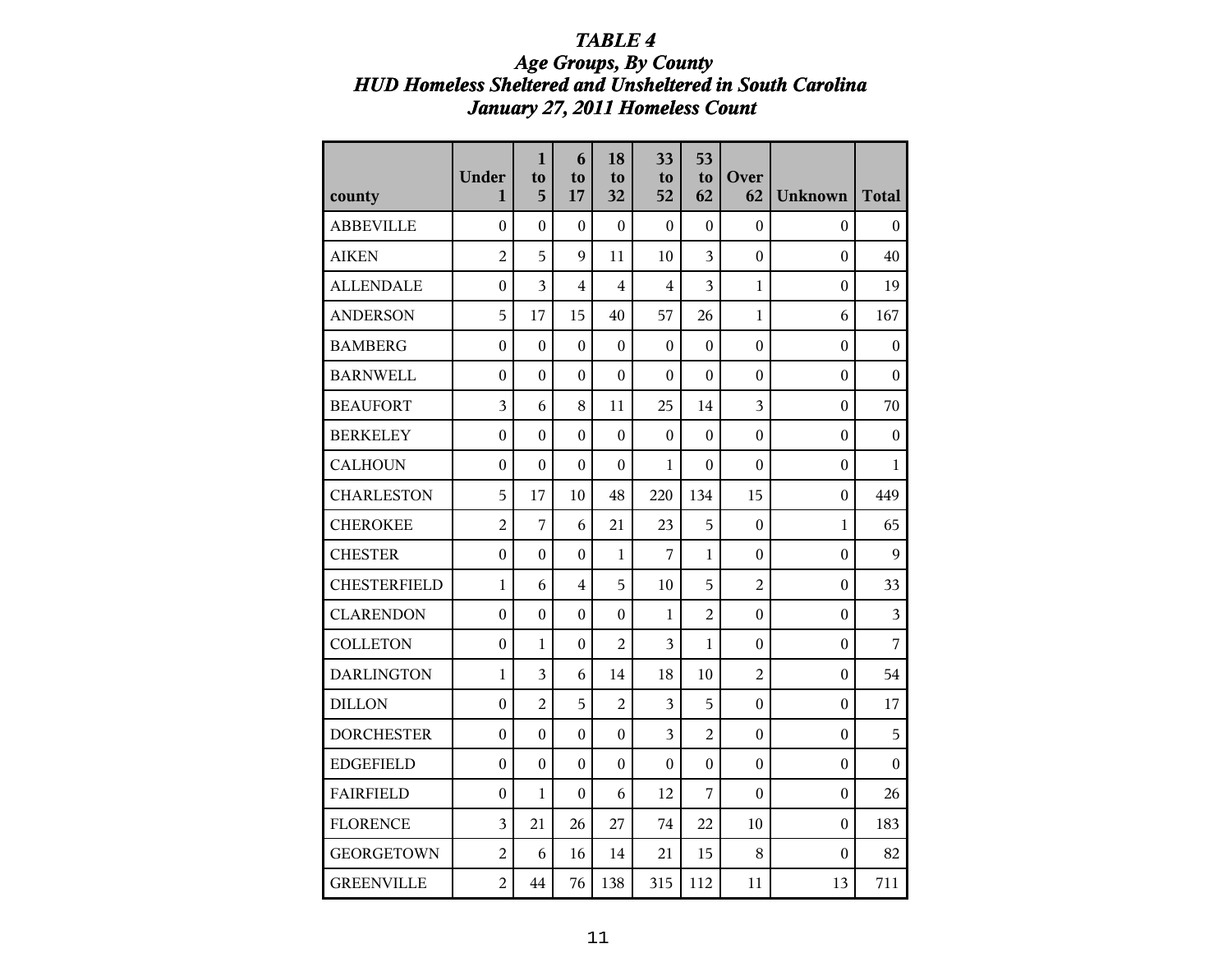## *TABLE 4 Age Groups, By County HUD Homeless Sheltered and Unsheltered in South Carolina January 27, 2011 Homeless Count*

| county             | <b>Under</b><br>$\mathbf{1}$ | $\mathbf{1}$<br>to<br>5 | 6<br>to<br>17    | 18<br>to<br>32   | 33<br>to<br>52   | 53<br>to<br>62   | Over<br>62       | <b>Unknown</b>   | <b>Total</b>            |
|--------------------|------------------------------|-------------------------|------------------|------------------|------------------|------------------|------------------|------------------|-------------------------|
| <b>GREENWOOD</b>   | $\mathbf{0}$                 | 7                       | 22               | 10               | 11               | $\mathbf{1}$     | $\boldsymbol{0}$ | $\boldsymbol{0}$ | 51                      |
| <b>HAMPTON</b>     | $\boldsymbol{0}$             | $\theta$                | $\theta$         | $\theta$         | $\theta$         | $\overline{0}$   | $\theta$         | $\boldsymbol{0}$ | $\Omega$                |
| <b>HORRY</b>       | $\mathbf{1}$                 | 11                      | 61               | 73               | 291              | 90               | 16               | $\mathbf{1}$     | 544                     |
| <b>JASPER</b>      | $\boldsymbol{0}$             | $\boldsymbol{0}$        | $\boldsymbol{0}$ | $\boldsymbol{0}$ | $\boldsymbol{0}$ | $\mathbf{0}$     | $\boldsymbol{0}$ | $\boldsymbol{0}$ | $\boldsymbol{0}$        |
| <b>KERSHAW</b>     | $\overline{3}$               | 3                       | 8                | 24               | 36               | 16               | 5                | $\boldsymbol{0}$ | 95                      |
| <b>LANCASTER</b>   | $\mathbf{1}$                 | $\overline{2}$          | $\overline{0}$   | 3                | $\overline{2}$   | $\boldsymbol{0}$ | $\boldsymbol{0}$ | $\mathbf{0}$     | 8                       |
| <b>LAURENS</b>     | $\theta$                     | $\theta$                | $\theta$         | $\theta$         | $\boldsymbol{0}$ | $\overline{0}$   | $\theta$         | $\boldsymbol{0}$ | $\theta$                |
| LEE                | $\theta$                     | $\mathbf{1}$            | 5                | $\theta$         | $\theta$         | $\theta$         | $\theta$         | $\boldsymbol{0}$ | 6                       |
| <b>LEXINGTON</b>   | 3                            | 11                      | 20               | 16               | 39               | 24               | $\overline{c}$   | $\boldsymbol{0}$ | 115                     |
| <b>MARION</b>      | $\mathbf{0}$                 | $\boldsymbol{0}$        | $\boldsymbol{0}$ | 3                | 6                | 6                | $\boldsymbol{0}$ | $\boldsymbol{0}$ | 15                      |
| <b>MARLBORO</b>    | $\boldsymbol{0}$             | $\overline{4}$          | 15               | $\overline{2}$   | 12               | $\overline{4}$   | $\boldsymbol{0}$ | $\boldsymbol{0}$ | 37                      |
| <b>MCCORMICK</b>   | $\boldsymbol{0}$             | $\theta$                | $\boldsymbol{0}$ | $\boldsymbol{0}$ | $\boldsymbol{0}$ | $\overline{0}$   | $\theta$         | $\mathbf{0}$     | $\theta$                |
| <b>NEWBERRY</b>    | $\boldsymbol{0}$             | $\overline{0}$          | $\mathbf{0}$     | $\overline{2}$   | $\overline{4}$   | 1                | 1                | $\mathbf{0}$     | 8                       |
| <b>OCONEE</b>      | $\theta$                     | $\mathbf{1}$            | $\overline{2}$   | 10               | 15               | $\overline{3}$   | $\theta$         | 1                | 32                      |
| ORANGEBURG         | $\mathbf{1}$                 | 14                      | 6                | 10               | 13               | 5                | $\mathbf{1}$     | $\boldsymbol{0}$ | 50                      |
| <b>PICKENS</b>     | $\overline{3}$               | $\overline{4}$          | 3                | 32               | 32               | $\overline{2}$   | $\overline{2}$   | 3                | 81                      |
| <b>RICHLAND</b>    | 15                           | 45                      | 51               | 148              | 563              | 213              | 30               | $\mathbf{0}$     | 1065                    |
| <b>SALUDA</b>      | $\mathbf{0}$                 | $\boldsymbol{0}$        | $\boldsymbol{0}$ | $\boldsymbol{0}$ | $\boldsymbol{0}$ | $\boldsymbol{0}$ | $\boldsymbol{0}$ | $\mathbf{0}$     | $\theta$                |
| <b>SPARTANBURG</b> | 5                            | 25                      | 39               | 57               | 99               | 41               | 7                | 4                | 277                     |
| <b>SUMTER</b>      | 1                            | 10                      | 16               | 44               | 57               | 18               | 5                | $\theta$         | 151                     |
| <b>UNION</b>       | $\mathbf{0}$                 | $\boldsymbol{0}$        | $\boldsymbol{0}$ | $\boldsymbol{0}$ | $\boldsymbol{0}$ | $\boldsymbol{0}$ | $\boldsymbol{0}$ | $\overline{4}$   | $\overline{\mathbf{4}}$ |
| WILLIAMSBURG       | $\boldsymbol{0}$             | 7                       | 6                | 14               | $\overline{4}$   | $\overline{2}$   | $\overline{3}$   | $\boldsymbol{0}$ | 36                      |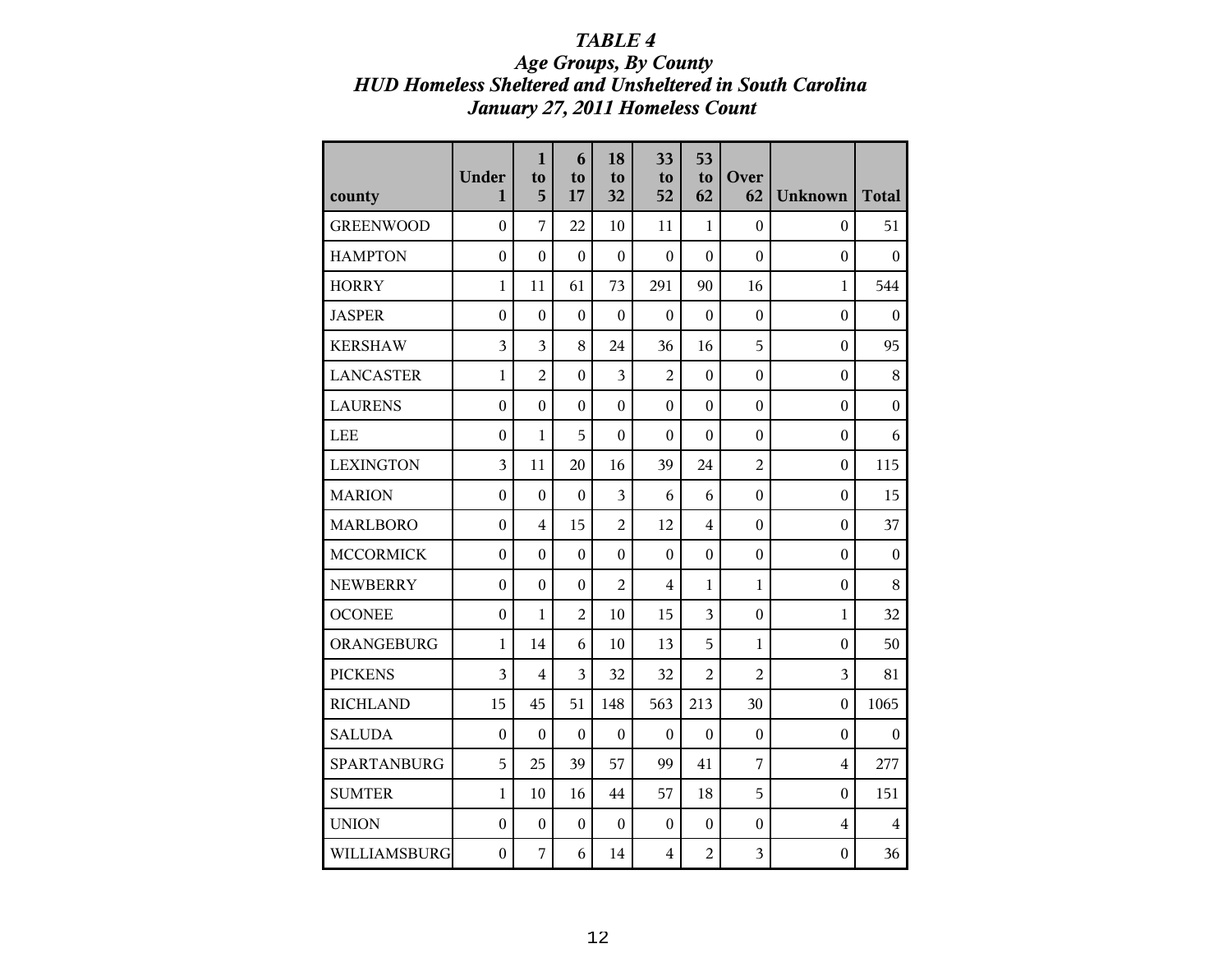## *TABLE 4 Age Groups, By County HUD Homeless Sheltered and Unsheltered in South Carolina January 27, 2011 Homeless Count*

| county      | Under | to<br>5 | $\boldsymbol{\mathfrak{b}}$<br>to<br>17 | 18<br>to<br>32 | 33<br>to<br>52 | 53<br>to<br>62 | Over<br>62 | Unknown | <b>Total</b> |
|-------------|-------|---------|-----------------------------------------|----------------|----------------|----------------|------------|---------|--------------|
| <b>YORK</b> | 6     | 23      | 24                                      | 33             | 59             | 35             | 5          |         | 185          |
|             | 65    | 307     |                                         | 463   825      | 2050           | 828            | 130        | 33      | 4701         |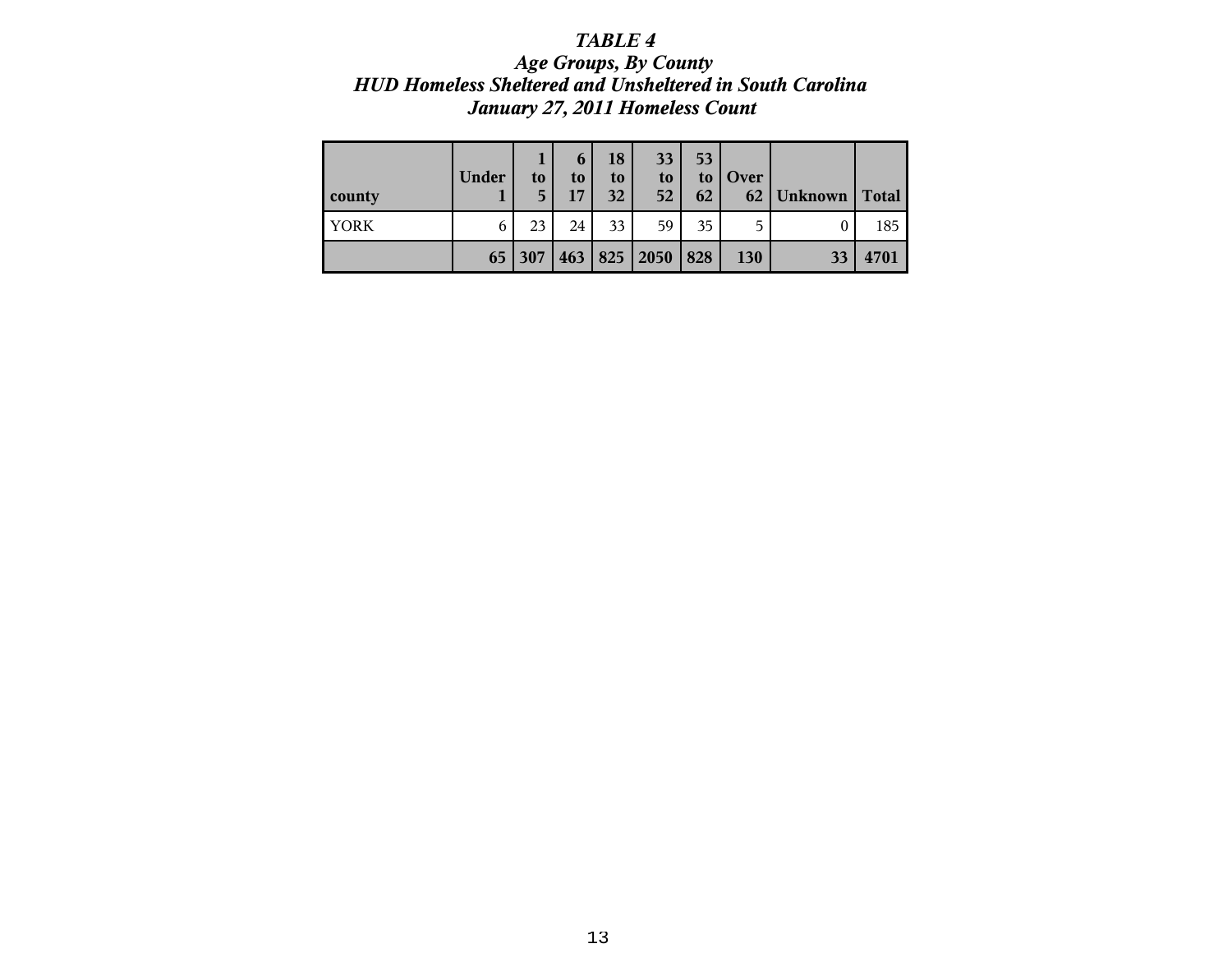#### *Disabilities and Other Groupings - Adults and Children HUD Homeless Sheltered and Unsheltered in South Carolina January 27, 2011 Homeless Count*

| county              | <b>Substance</b><br><b>Abuse</b> | <b>Mental</b><br><b>Illness</b> | <b>HIV</b>       | Other            | <b>Total</b><br>With<br>Disabilities Disabilities | <b>Domestic</b><br><b>Violence</b> | Veteran          | Chronic          | <b>Total</b>            |
|---------------------|----------------------------------|---------------------------------|------------------|------------------|---------------------------------------------------|------------------------------------|------------------|------------------|-------------------------|
| <b>ABBEVILLE</b>    | $\boldsymbol{0}$                 | $\boldsymbol{0}$                | $\boldsymbol{0}$ | $\boldsymbol{0}$ | $\boldsymbol{0}$                                  | $\boldsymbol{0}$                   | $\boldsymbol{0}$ | $\boldsymbol{0}$ | $\boldsymbol{0}$        |
| <b>AIKEN</b>        | 1                                | 3                               | $\boldsymbol{0}$ | $\overline{c}$   | 6                                                 | 7                                  | 1                | $\overline{3}$   | 40                      |
| <b>ALLENDALE</b>    | $\boldsymbol{0}$                 | $\mathbf{0}$                    | $\mathbf{0}$     | $\boldsymbol{0}$ | $\mathbf{0}$                                      | $\boldsymbol{0}$                   | $\boldsymbol{0}$ | $\boldsymbol{0}$ | 19                      |
| <b>ANDERSON</b>     | 38                               | 14                              | $\mathbf{1}$     | 5                | 51                                                | 19                                 | 7                | $\boldsymbol{0}$ | 167                     |
| <b>BAMBERG</b>      | $\boldsymbol{0}$                 | $\boldsymbol{0}$                | $\boldsymbol{0}$ | $\boldsymbol{0}$ | $\boldsymbol{0}$                                  | $\boldsymbol{0}$                   | $\boldsymbol{0}$ | $\boldsymbol{0}$ | $\boldsymbol{0}$        |
| <b>BARNWELL</b>     | $\mathbf{0}$                     | $\boldsymbol{0}$                | $\boldsymbol{0}$ | $\boldsymbol{0}$ | $\boldsymbol{0}$                                  | $\boldsymbol{0}$                   | $\boldsymbol{0}$ | $\boldsymbol{0}$ | $\boldsymbol{0}$        |
| <b>BEAUFORT</b>     | 11                               | $\mathbf Q$                     | $\boldsymbol{0}$ | 17               | 28                                                | $\boldsymbol{0}$                   | 3                | 12               | 70                      |
| <b>BERKELEY</b>     | $\boldsymbol{0}$                 | $\mathbf{0}$                    | $\boldsymbol{0}$ | $\boldsymbol{0}$ | $\boldsymbol{0}$                                  | $\boldsymbol{0}$                   | $\boldsymbol{0}$ | $\boldsymbol{0}$ | $\boldsymbol{0}$        |
| <b>CALHOUN</b>      | $\mathbf{1}$                     | $\overline{0}$                  | $\boldsymbol{0}$ | $\boldsymbol{0}$ | $\mathbf{1}$                                      | $\boldsymbol{0}$                   | $\boldsymbol{0}$ | $\boldsymbol{0}$ | $\mathbf{1}$            |
| <b>CHARLESTON</b>   | 104                              | 92                              | 9                | 66               | 181                                               | $\boldsymbol{0}$                   | 148              | 31               | 449                     |
| <b>CHEROKEE</b>     | $\boldsymbol{0}$                 | $\overline{2}$                  | $\boldsymbol{0}$ | 5                | $\overline{7}$                                    | $\overline{2}$                     | $\overline{2}$   | 6                | 65                      |
| <b>CHESTER</b>      | $\overline{7}$                   | $\mathbf{0}$                    | $\mathbf 1$      | $\boldsymbol{0}$ | 8                                                 | $\mathbf{0}$                       | $\mathbf 1$      | $\boldsymbol{0}$ | 9                       |
| <b>CHESTERFIELD</b> | $\boldsymbol{0}$                 | 4                               | $\boldsymbol{0}$ | 5                | $\,8\,$                                           | 4                                  | 3                | $\overline{c}$   | 33                      |
| <b>CLARENDON</b>    | $\boldsymbol{0}$                 | $\theta$                        | $\boldsymbol{0}$ | $\boldsymbol{0}$ | $\boldsymbol{0}$                                  | $\boldsymbol{0}$                   | $\boldsymbol{0}$ | $\boldsymbol{0}$ | $\overline{\mathbf{3}}$ |
| <b>COLLETON</b>     | $\overline{c}$                   | $\boldsymbol{0}$                | $\boldsymbol{0}$ | $\mathbf{1}$     | 3                                                 | $\boldsymbol{0}$                   | $\boldsymbol{0}$ | $\boldsymbol{0}$ | $\overline{7}$          |
| <b>DARLINGTON</b>   | $\mathbf{1}$                     | 7                               | $\mathbf{1}$     | 17               | 17                                                | 8                                  | 1                | 5                | 54                      |
| <b>DILLON</b>       | $\boldsymbol{0}$                 | 3                               | $\boldsymbol{0}$ | $\boldsymbol{0}$ | 3                                                 | $\boldsymbol{0}$                   | $\boldsymbol{0}$ | $\overline{2}$   | 17                      |
| <b>DORCHESTER</b>   | $\overline{2}$                   | $\mathbf{1}$                    | $\boldsymbol{0}$ | $\mathbf{1}$     | 3                                                 | $\boldsymbol{0}$                   | $\theta$         | $\mathbf{1}$     | 5                       |
| <b>EDGEFIELD</b>    | $\boldsymbol{0}$                 | $\boldsymbol{0}$                | $\boldsymbol{0}$ | $\boldsymbol{0}$ | $\boldsymbol{0}$                                  | $\boldsymbol{0}$                   | $\boldsymbol{0}$ | $\boldsymbol{0}$ | $\mathbf{0}$            |
| <b>FAIRFIELD</b>    | 3                                | $\mathbf{1}$                    | $\boldsymbol{0}$ | $\mathbf{1}$     | 5                                                 | $\overline{2}$                     | $\boldsymbol{0}$ | $\mathbf{1}$     | 26                      |
| <b>FLORENCE</b>     | 13                               | 9                               | $\overline{2}$   | 11               | 31                                                | 46                                 | 25               | $\mathbf{1}$     | 183                     |
| <b>GEORGETOWN</b>   | $\overline{c}$                   | $\mathbf Q$                     | $\boldsymbol{0}$ | 18               | 25                                                | $\overline{c}$                     | 3                | 9                | 82                      |
| <b>GREENVILLE</b>   | 47                               | 48                              | $\overline{4}$   | 51               | 135                                               | 100                                | 69               | 33               | 711                     |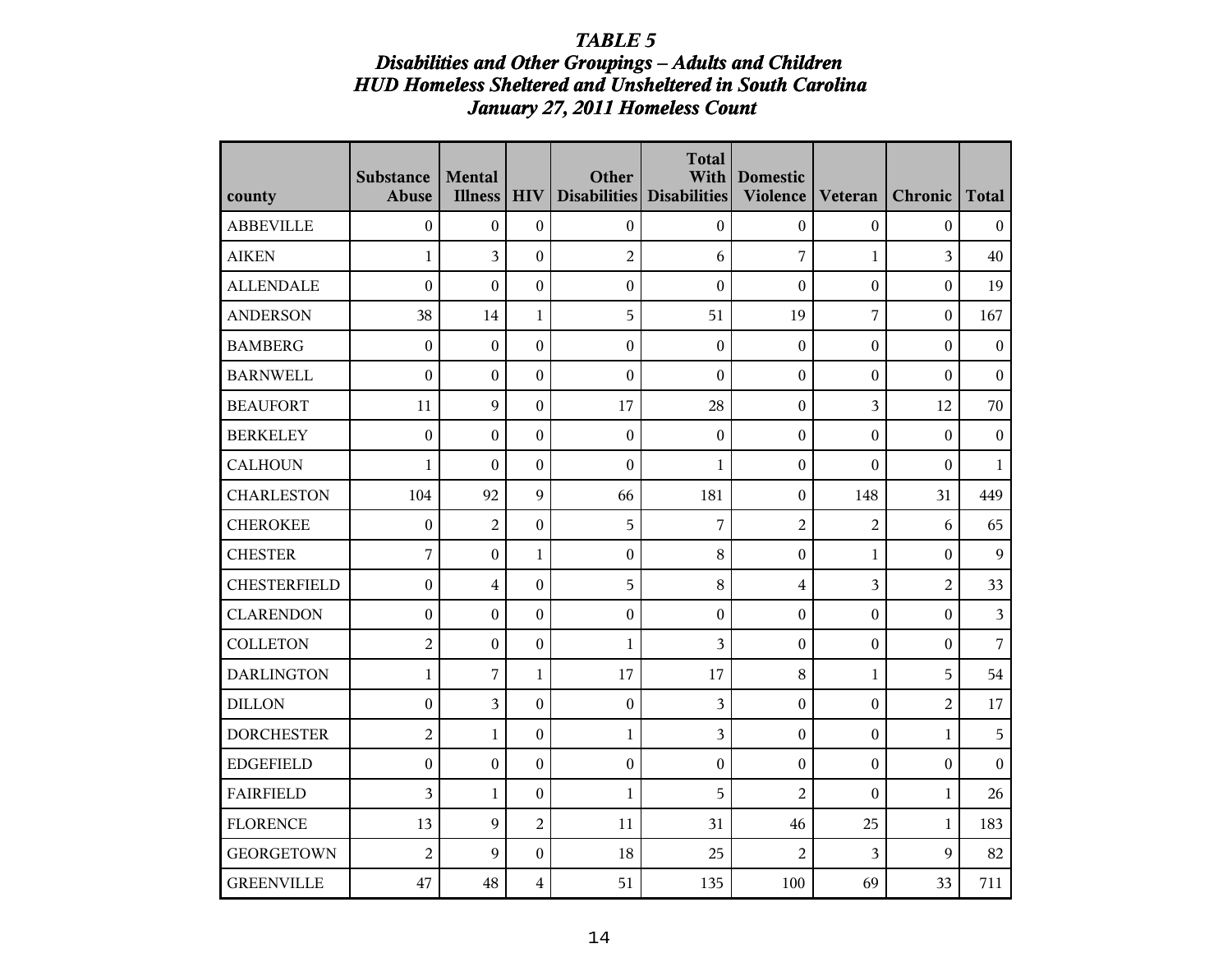### *Disabilities and Other Groupings - Adults and Children HUD Homeless Sheltered and Unsheltered in South Carolina January 27, 2011 Homeless Count*

| county           | <b>Substance</b><br><b>Abuse</b> | Mental<br><b>Illness</b> | <b>HIV</b>       | Other                   | <b>Total</b><br>With<br>Disabilities Disabilities | <b>Domestic</b><br>Violence | <b>Veteran</b>   | Chronic          | <b>Total</b>     |
|------------------|----------------------------------|--------------------------|------------------|-------------------------|---------------------------------------------------|-----------------------------|------------------|------------------|------------------|
| <b>GREENWOOD</b> | $\boldsymbol{0}$                 | 1                        | $\boldsymbol{0}$ | 11                      | 12                                                | $\mathbf{1}$                | $\mathbf{0}$     | $\mathbf{0}$     | 51               |
| <b>HAMPTON</b>   | $\mathbf{0}$                     | $\overline{0}$           | $\mathbf{0}$     | $\boldsymbol{0}$        | $\theta$                                          | $\boldsymbol{0}$            | $\mathbf{0}$     | $\boldsymbol{0}$ | $\mathbf{0}$     |
| <b>HORRY</b>     | 52                               | 57                       | $\mathbf{1}$     | 15                      | 101                                               | 23                          | 35               | 46               | 544              |
| <b>JASPER</b>    | $\boldsymbol{0}$                 | $\boldsymbol{0}$         | $\boldsymbol{0}$ | $\boldsymbol{0}$        | $\boldsymbol{0}$                                  | $\boldsymbol{0}$            | $\mathbf{0}$     | $\boldsymbol{0}$ | $\mathbf{0}$     |
| <b>KERSHAW</b>   | $\overline{2}$                   | 16                       | $\mathbf{1}$     | $\boldsymbol{6}$        | 22                                                | 11                          | $\sqrt{ }$       | 9                | 95               |
| <b>LANCASTER</b> | $\mathbf 1$                      | $\mathbf{0}$             | $\boldsymbol{0}$ | $\boldsymbol{0}$        | $\mathbf{1}$                                      | $\boldsymbol{0}$            | $\boldsymbol{0}$ | $\mathbf{1}$     | 8                |
| <b>LAURENS</b>   | $\boldsymbol{0}$                 | $\overline{0}$           | $\boldsymbol{0}$ | $\boldsymbol{0}$        | $\boldsymbol{0}$                                  | $\boldsymbol{0}$            | $\mathbf{0}$     | $\boldsymbol{0}$ | $\boldsymbol{0}$ |
| LEE              | $\boldsymbol{0}$                 | $\theta$                 | $\boldsymbol{0}$ | $\mathbf{1}$            | $\mathbf{1}$                                      | $\boldsymbol{0}$            | $\theta$         | $\mathbf{1}$     | 6                |
| <b>LEXINGTON</b> | 8                                | 20                       | $\boldsymbol{0}$ | 3                       | 31                                                | 29                          | 44               | 6                | 115              |
| <b>MARION</b>    | $\boldsymbol{0}$                 | 8                        | $\boldsymbol{0}$ | 3                       | 9                                                 | $\overline{4}$              | $\overline{2}$   | $\overline{2}$   | 15               |
| <b>MARLBORO</b>  | $\mathbf 1$                      | $\overline{a}$           | $\boldsymbol{0}$ | $\boldsymbol{0}$        | 3                                                 | 4                           | $\boldsymbol{0}$ | $\mathbf{1}$     | 37               |
| <b>MCCORMICK</b> | $\boldsymbol{0}$                 | $\mathbf{0}$             | $\boldsymbol{0}$ | $\boldsymbol{0}$        | $\boldsymbol{0}$                                  | $\boldsymbol{0}$            | $\boldsymbol{0}$ | $\boldsymbol{0}$ | $\boldsymbol{0}$ |
| <b>NEWBERRY</b>  | $\boldsymbol{0}$                 | $\boldsymbol{0}$         | $\boldsymbol{0}$ | $\boldsymbol{0}$        | $\boldsymbol{0}$                                  | 3                           | $\mathbf{1}$     | $\mathbf{1}$     | $\,8\,$          |
| <b>OCONEE</b>    | $\boldsymbol{0}$                 | 1                        | $\boldsymbol{0}$ | $\overline{\mathbf{4}}$ | 5                                                 | $\mathbf{1}$                | 3                | $\mathbf{1}$     | 32               |
| ORANGEBURG       | $\mathbf{1}$                     | $\overline{2}$           | 3                | $\mathbf{1}$            | 7                                                 | 15                          | $\overline{2}$   | $\overline{c}$   | 50               |
| <b>PICKENS</b>   | 12                               | 18                       | $\theta$         | $\mathbf{1}$            | 27                                                | 27                          | 4                | $\theta$         | 81               |
| <b>RICHLAND</b>  | 81                               | 119                      | 16               | 42                      | 230                                               | 108                         | 200              | 178              | 1065             |
| <b>SALUDA</b>    | $\mathbf{0}$                     | $\overline{0}$           | $\mathbf{0}$     | $\boldsymbol{0}$        | $\boldsymbol{0}$                                  | $\boldsymbol{0}$            | $\mathbf{0}$     | $\boldsymbol{0}$ | $\overline{0}$   |
| SPARTANBURG      | 30                               | 25                       | $\boldsymbol{0}$ | 15                      | 63                                                | 61                          | 30               | 5                | 277              |
| <b>SUMTER</b>    | 18                               | 12                       | $\mathbf{1}$     | 5                       | 30                                                | 12                          | 13               | 6                | 151              |
| <b>UNION</b>     | $\boldsymbol{0}$                 | 1                        | $\boldsymbol{0}$ | $\boldsymbol{0}$        | $\mathbf{1}$                                      | $\boldsymbol{0}$            | $\boldsymbol{0}$ | $\boldsymbol{0}$ | $\overline{4}$   |
| WILLIAMSBURG     | $\boldsymbol{0}$                 | $\overline{4}$           | $\boldsymbol{0}$ | $\boldsymbol{0}$        | $\overline{4}$                                    | $\boldsymbol{0}$            | $\boldsymbol{0}$ | $\boldsymbol{0}$ | 36               |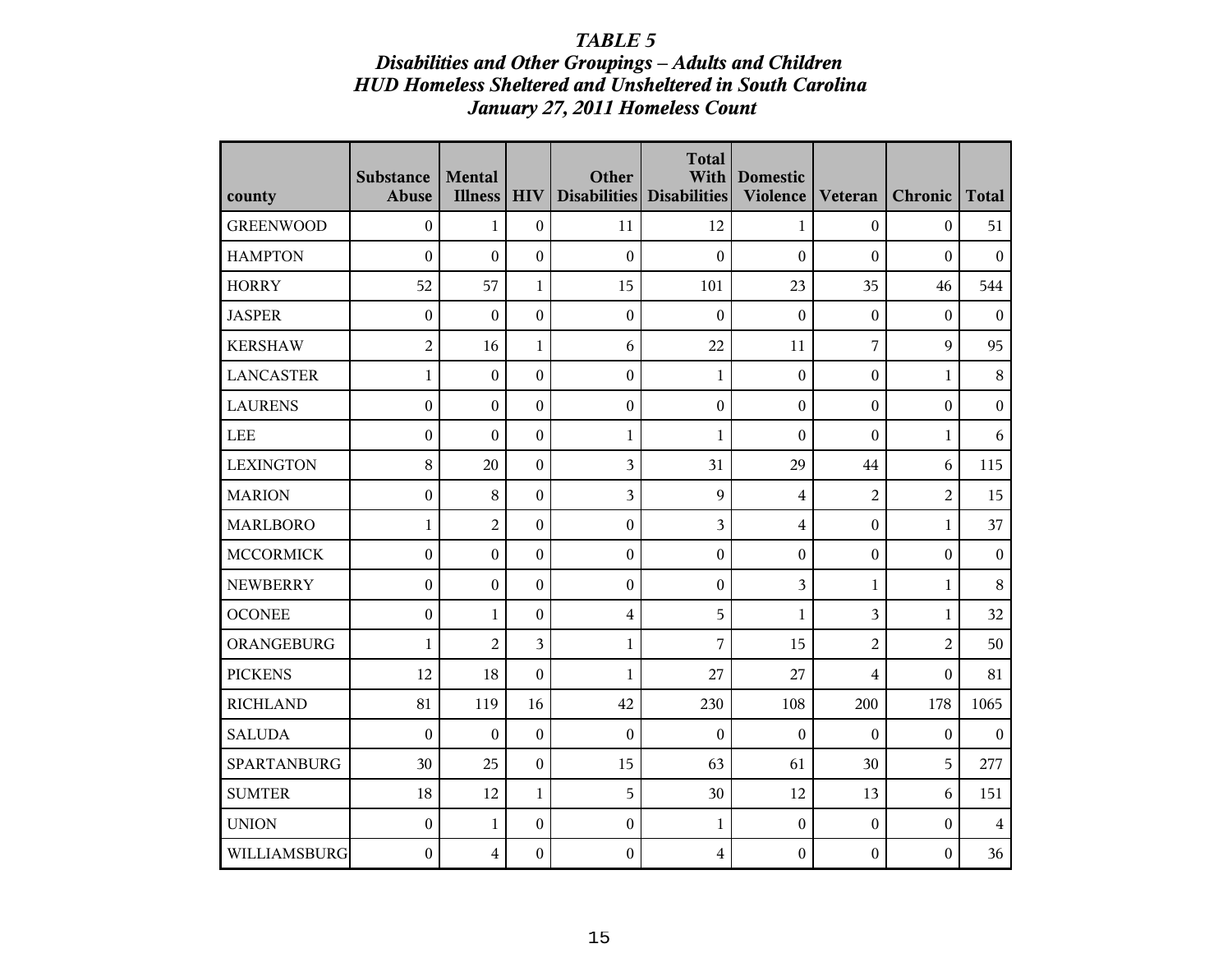*Disabilities and Other Groupings - Adults and Children HUD Homeless Sheltered and Unsheltered in South Carolina January 27, 2011 Homeless Count*

| county      | Substance   Mental<br><b>Abuse</b> |     |    | Other<br>Illness   HIV   Disabilities   Disabilities   Violence   Veteran   Chronic   Total | <b>Total</b> | With Domestic |     |     |      |
|-------------|------------------------------------|-----|----|---------------------------------------------------------------------------------------------|--------------|---------------|-----|-----|------|
| <b>YORK</b> |                                    | 14  |    |                                                                                             | 16           | 26            |     | 35  | 185  |
|             | 441                                | 502 | 40 | 308                                                                                         | 1075         | 515           | 612 | 400 | 4701 |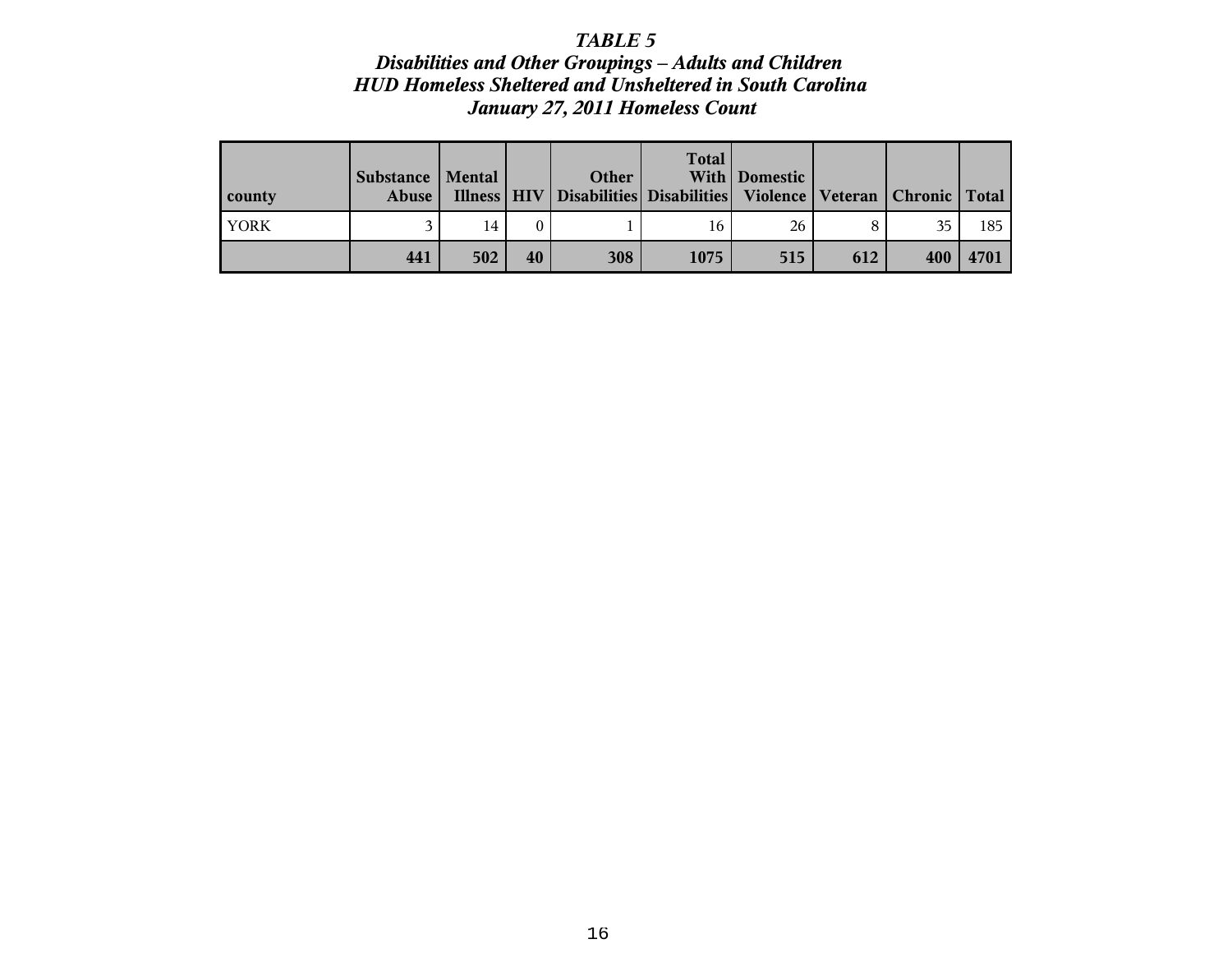### *TABLE 5a*

### *Disabilities and Other Groupings - Adults Only\* HUD Homeless Sheltered and Unsheltered in South Carolina January 27, 2011 Homeless Count*

| county              | <b>Substance</b><br><b>Abuse</b> | Mental<br><b>Illness</b> | <b>HIV</b>       | Other            | <b>Total</b><br>With<br>Disabilities Disabilities | <b>Domestic</b><br><b>Violence</b> | Veteran          | Chronic          | <b>Total</b>            |
|---------------------|----------------------------------|--------------------------|------------------|------------------|---------------------------------------------------|------------------------------------|------------------|------------------|-------------------------|
| <b>ABBEVILLE</b>    | $\boldsymbol{0}$                 | $\overline{0}$           | $\boldsymbol{0}$ | $\boldsymbol{0}$ | $\overline{0}$                                    | $\mathbf{0}$                       | $\boldsymbol{0}$ | $\boldsymbol{0}$ | $\boldsymbol{0}$        |
| <b>AIKEN</b>        | $\mathbf{1}$                     | 3                        | $\boldsymbol{0}$ | $\mathbf{1}$     | 5                                                 | 5                                  | $\mathbf{1}$     | $\overline{3}$   | 24                      |
| <b>ALLENDALE</b>    | $\boldsymbol{0}$                 | $\overline{0}$           | $\boldsymbol{0}$ | $\boldsymbol{0}$ | $\boldsymbol{0}$                                  | $\boldsymbol{0}$                   | $\boldsymbol{0}$ | $\boldsymbol{0}$ | 12                      |
| <b>ANDERSON</b>     | 36                               | 12                       | $\mathbf{1}$     | $\overline{4}$   | 46                                                | 17                                 | 6                | $\boldsymbol{0}$ | 124                     |
| <b>BAMBERG</b>      | $\boldsymbol{0}$                 | $\boldsymbol{0}$         | $\boldsymbol{0}$ | $\boldsymbol{0}$ | $\boldsymbol{0}$                                  | $\boldsymbol{0}$                   | $\boldsymbol{0}$ | $\boldsymbol{0}$ | $\boldsymbol{0}$        |
| <b>BARNWELL</b>     | $\theta$                         | $\mathbf{0}$             | $\boldsymbol{0}$ | $\boldsymbol{0}$ | $\theta$                                          | $\boldsymbol{0}$                   | $\boldsymbol{0}$ | $\theta$         | $\boldsymbol{0}$        |
| <b>BEAUFORT</b>     | 11                               | $\mathbf Q$              | $\boldsymbol{0}$ | 17               | 28                                                | $\boldsymbol{0}$                   | 3                | 12               | 53                      |
| <b>BERKELEY</b>     | $\boldsymbol{0}$                 | $\overline{0}$           | $\boldsymbol{0}$ | $\boldsymbol{0}$ | $\mathbf{0}$                                      | $\mathbf{0}$                       | $\boldsymbol{0}$ | $\boldsymbol{0}$ | $\mathbf{0}$            |
| <b>CALHOUN</b>      | $\mathbf{1}$                     | $\theta$                 | $\boldsymbol{0}$ | $\boldsymbol{0}$ | $\mathbf{1}$                                      | $\boldsymbol{0}$                   | $\boldsymbol{0}$ | $\boldsymbol{0}$ | $\mathbf{1}$            |
| <b>CHARLESTON</b>   | 104                              | 92                       | 9                | 66               | 181                                               | $\boldsymbol{0}$                   | 148              | 31               | 417                     |
| <b>CHEROKEE</b>     | $\boldsymbol{0}$                 | $\overline{2}$           | $\boldsymbol{0}$ | $\bf 4$          | 6                                                 | $\overline{c}$                     | $\overline{c}$   | 6                | 49                      |
| <b>CHESTER</b>      | 7                                | $\overline{0}$           | 1                | $\boldsymbol{0}$ | 8                                                 | $\boldsymbol{0}$                   | 1                | $\boldsymbol{0}$ | 9                       |
| <b>CHESTERFIELD</b> | $\boldsymbol{0}$                 | 3                        | $\boldsymbol{0}$ | 5                | 7                                                 | 4                                  | 3                | $\overline{2}$   | 22                      |
| <b>CLARENDON</b>    | $\mathbf{0}$                     | $\overline{0}$           | $\mathbf{0}$     | $\boldsymbol{0}$ | $\overline{0}$                                    | $\overline{0}$                     | $\overline{0}$   | $\boldsymbol{0}$ | $\overline{\mathbf{3}}$ |
| <b>COLLETON</b>     | $\mathbf{1}$                     | $\mathbf{0}$             | $\boldsymbol{0}$ | $\mathbf{1}$     | $\overline{2}$                                    | $\boldsymbol{0}$                   | $\boldsymbol{0}$ | $\boldsymbol{0}$ | 6                       |
| <b>DARLINGTON</b>   | $\mathbf{1}$                     | 6                        | $\mathbf{1}$     | 16               | 16                                                | 7                                  | $\mathbf{1}$     | 5                | 44                      |
| <b>DILLON</b>       | $\boldsymbol{0}$                 | 3                        | $\mathbf{0}$     | $\boldsymbol{0}$ | $\overline{3}$                                    | $\boldsymbol{0}$                   | $\boldsymbol{0}$ | $\overline{2}$   | 10                      |
| <b>DORCHESTER</b>   | $\overline{2}$                   | 1                        | $\boldsymbol{0}$ | $\mathbf{1}$     | 3                                                 | $\boldsymbol{0}$                   | $\boldsymbol{0}$ | $\mathbf{1}$     | 5                       |
| <b>EDGEFIELD</b>    | $\boldsymbol{0}$                 | $\mathbf{0}$             | $\boldsymbol{0}$ | $\boldsymbol{0}$ | $\theta$                                          | $\theta$                           | $\theta$         | $\boldsymbol{0}$ | $\boldsymbol{0}$        |
| <b>FAIRFIELD</b>    | 3                                | $\mathbf{1}$             | $\boldsymbol{0}$ | $\mathbf{1}$     | 5                                                 | $\overline{2}$                     | $\theta$         | $\mathbf{1}$     | 25                      |
| <b>FLORENCE</b>     | 12                               | $\mathbf{Q}$             | $\overline{c}$   | 11               | 30                                                | 34                                 | 24               | $\mathbf{1}$     | 128                     |
| <b>GEORGETOWN</b>   | $\overline{2}$                   | $\mathbf{Q}$             | $\boldsymbol{0}$ | 18               | 25                                                | $\overline{2}$                     | 3                | 9                | 58                      |

*\*HUD requires this information to be reported on the adult homeless population.*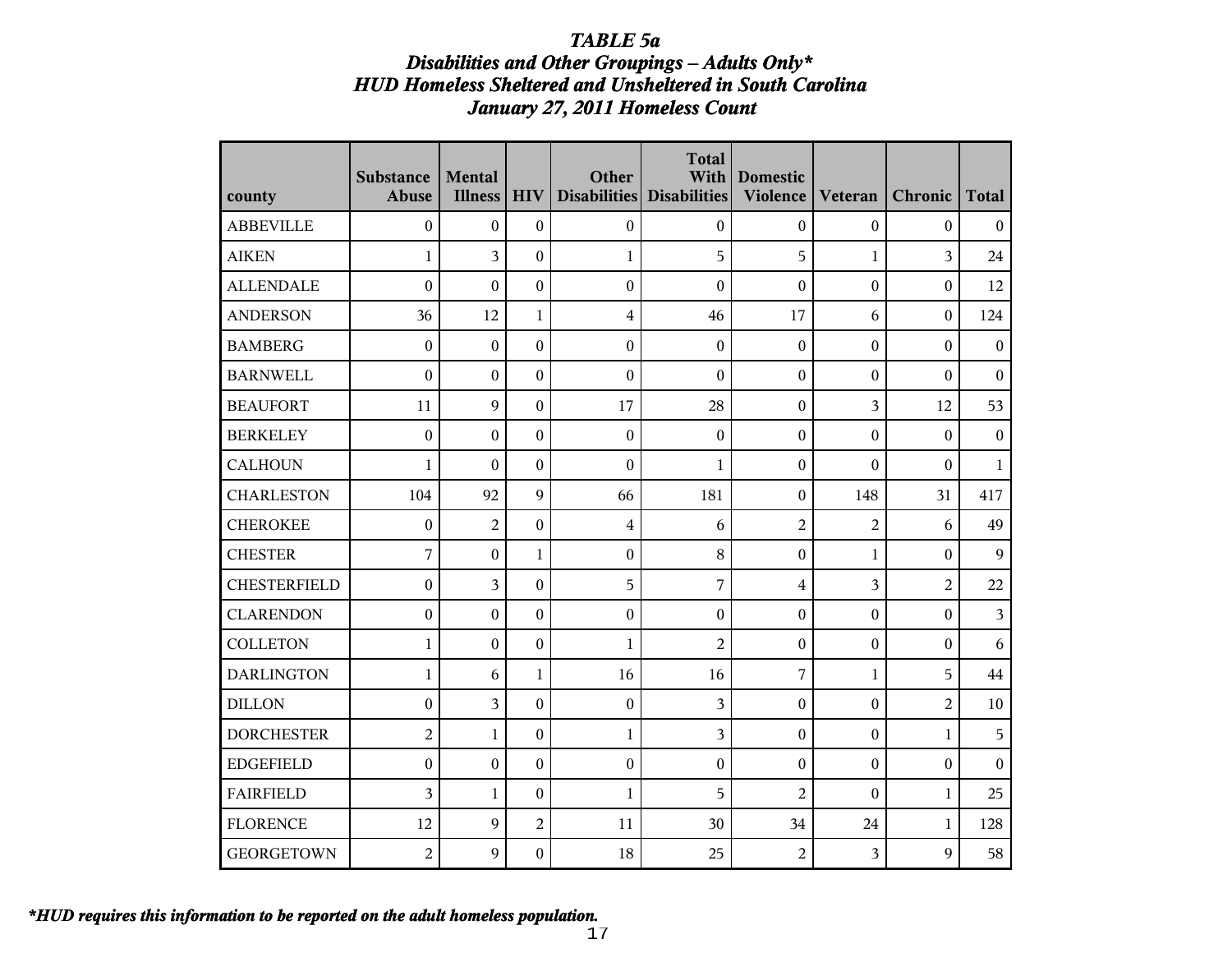## *TABLE 5a Disabilities and Other Groupings - Adults Only\* HUD Homeless Sheltered and Unsheltered in South Carolina January 27, 2011 Homeless Count*

| county            | <b>Substance</b><br>Abuse | Mental<br><b>Illness</b> | <b>HIV</b>       | Other            | <b>Total</b><br>With<br>Disabilities Disabilities | <b>Domestic</b><br><b>Violence</b> | Veteran          | Chronic          | <b>Total</b>     |
|-------------------|---------------------------|--------------------------|------------------|------------------|---------------------------------------------------|------------------------------------|------------------|------------------|------------------|
| <b>GREENVILLE</b> | 47                        | 44                       | $\overline{4}$   | 49               | 129                                               | 77                                 | 64               | 33               | 577              |
| <b>GREENWOOD</b>  | $\boldsymbol{0}$          | $\mathbf{1}$             | $\boldsymbol{0}$ | 7                | 8                                                 | $\mathbf{1}$                       | $\theta$         | $\boldsymbol{0}$ | 22               |
| <b>HAMPTON</b>    | $\theta$                  | $\mathbf{0}$             | $\boldsymbol{0}$ | $\boldsymbol{0}$ | $\theta$                                          | $\theta$                           | $\mathbf{0}$     | $\mathbf{0}$     | $\mathbf{0}$     |
| <b>HORRY</b>      | 52                        | 57                       | $\mathbf{1}$     | 15               | 101                                               | 23                                 | 35               | 46               | 470              |
| <b>JASPER</b>     | $\boldsymbol{0}$          | $\boldsymbol{0}$         | $\boldsymbol{0}$ | $\boldsymbol{0}$ | $\boldsymbol{0}$                                  | $\boldsymbol{0}$                   | $\boldsymbol{0}$ | $\boldsymbol{0}$ | $\boldsymbol{0}$ |
| <b>KERSHAW</b>    | $\mathbf{1}$              | 15                       | 1                | 6                | 21                                                | 9                                  | 7                | $\boldsymbol{9}$ | 81               |
| <b>LANCASTER</b>  | $\mathbf{1}$              | $\boldsymbol{0}$         | $\boldsymbol{0}$ | $\boldsymbol{0}$ | 1                                                 | $\boldsymbol{0}$                   | $\boldsymbol{0}$ | $\mathbf{1}$     | 5                |
| <b>LAURENS</b>    | $\boldsymbol{0}$          | $\mathbf{0}$             | $\boldsymbol{0}$ | $\boldsymbol{0}$ | $\boldsymbol{0}$                                  | $\mathbf{0}$                       | $\theta$         | $\boldsymbol{0}$ | $\boldsymbol{0}$ |
| <b>LEE</b>        | $\boldsymbol{0}$          | $\theta$                 | $\mathbf{0}$     | $\boldsymbol{0}$ | $\theta$                                          | $\theta$                           | $\theta$         | $\mathbf{0}$     | $\mathbf{0}$     |
| <b>LEXINGTON</b>  | 8                         | 18                       | $\mathbf{0}$     | 3                | 29                                                | 18                                 | 42               | 5                | 81               |
| <b>MARION</b>     | $\mathbf{0}$              | 8                        | $\boldsymbol{0}$ | 3                | 9                                                 | $\overline{4}$                     | $\overline{2}$   | $\overline{c}$   | 15               |
| <b>MARLBORO</b>   | $\mathbf{1}$              | $\overline{2}$           | $\boldsymbol{0}$ | $\boldsymbol{0}$ | 3                                                 | 1                                  | $\boldsymbol{0}$ | $\mathbf{1}$     | 18               |
| <b>MCCORMICK</b>  | $\boldsymbol{0}$          | $\boldsymbol{0}$         | $\boldsymbol{0}$ | $\boldsymbol{0}$ | $\boldsymbol{0}$                                  | $\boldsymbol{0}$                   | $\boldsymbol{0}$ | $\boldsymbol{0}$ | $\boldsymbol{0}$ |
| <b>NEWBERRY</b>   | $\boldsymbol{0}$          | $\boldsymbol{0}$         | $\mathbf{0}$     | $\boldsymbol{0}$ | $\boldsymbol{0}$                                  | 3                                  | 1                | $\mathbf{1}$     | 8                |
| <b>OCONEE</b>     | $\boldsymbol{0}$          | $\mathbf{1}$             | $\boldsymbol{0}$ | $\boldsymbol{4}$ | 5                                                 | $\mathbf{1}$                       | 3                | $\mathbf{1}$     | 28               |
| ORANGEBURG        | $\mathbf{1}$              | $\overline{a}$           | 3                | $\boldsymbol{0}$ | 6                                                 | 7                                  | $\overline{2}$   | $\overline{2}$   | 29               |
| <b>PICKENS</b>    | 12                        | 15                       | $\boldsymbol{0}$ | 1                | 24                                                | 25                                 | $\overline{4}$   | $\theta$         | 68               |
| <b>RICHLAND</b>   | 81                        | 117                      | 16               | 42               | 228                                               | 96                                 | 199              | 177              | 954              |
| <b>SALUDA</b>     | $\boldsymbol{0}$          | $\mathbf{0}$             | $\boldsymbol{0}$ | $\boldsymbol{0}$ | $\boldsymbol{0}$                                  | $\mathbf{0}$                       | $\theta$         | $\boldsymbol{0}$ | $\boldsymbol{0}$ |
| SPARTANBURG       | 29                        | 24                       | $\boldsymbol{0}$ | 15               | 61                                                | 46                                 | 21               | 5                | 204              |
| <b>SUMTER</b>     | 18                        | 12                       | 1                | 5                | 30                                                | 12                                 | 13               | 6                | 124              |
| <b>UNION</b>      | $\boldsymbol{0}$          | $\boldsymbol{0}$         | $\boldsymbol{0}$ | $\boldsymbol{0}$ | $\boldsymbol{0}$                                  | $\theta$                           | $\boldsymbol{0}$ | $\boldsymbol{0}$ | $\boldsymbol{0}$ |

*\*HUD requires this information to be reported on the adult homeless population.*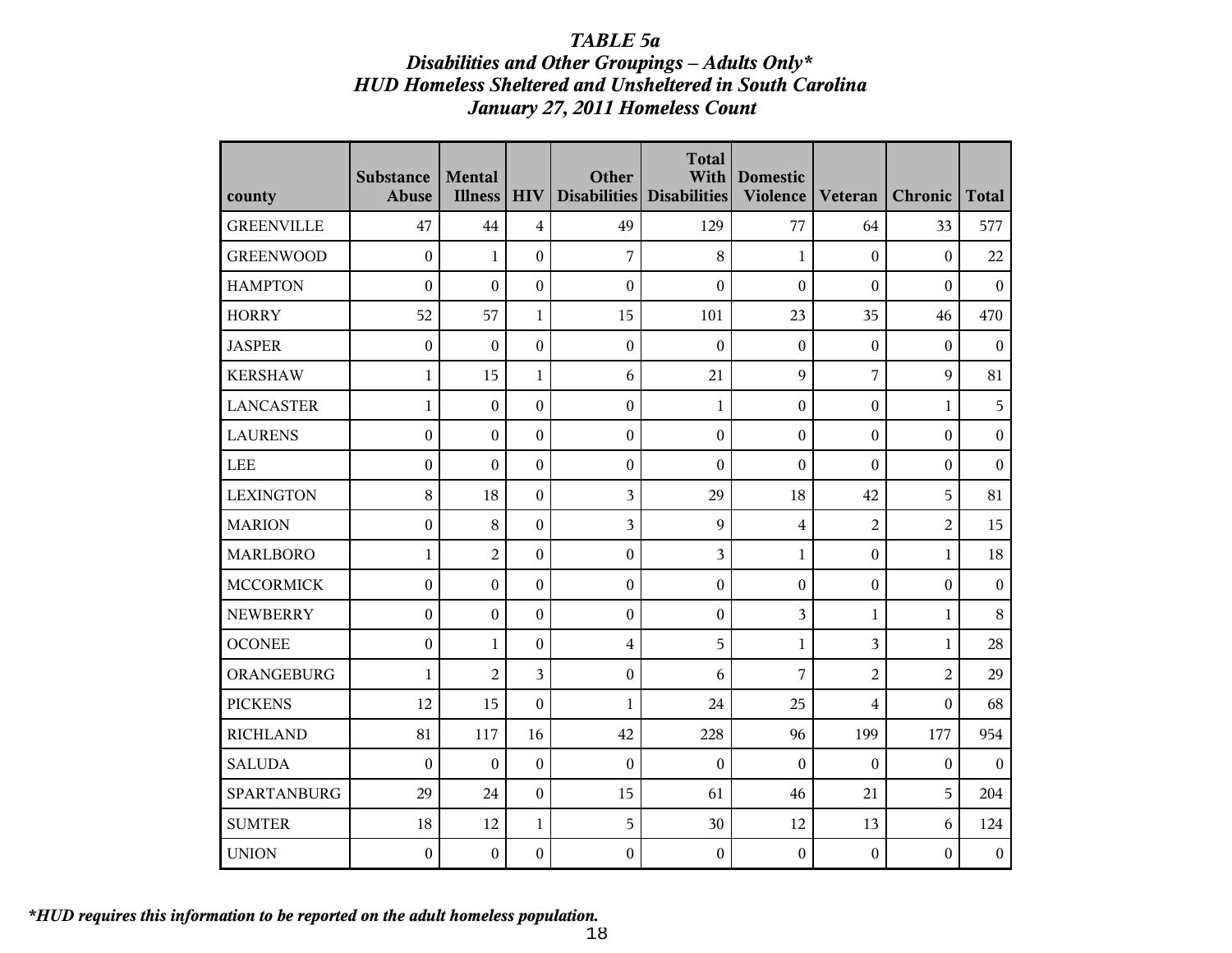## *TABLE 5a Disabilities and Other Groupings - Adults Only\* HUD Homeless Sheltered and Unsheltered in South Carolina January 27, 2011 Homeless Count*

| county              | <b>Substance</b><br>Abuse | Mental |    | Other<br>Illness   HIV   Disabilities   Disabilities   Violence   Veteran   Chronic   Total | <b>Total</b> | With   Domestic |     |     |                  |
|---------------------|---------------------------|--------|----|---------------------------------------------------------------------------------------------|--------------|-----------------|-----|-----|------------------|
| <b>WILLIAMSBURG</b> |                           | 4      | 0  |                                                                                             |              |                 |     |     | 23               |
| YORK                |                           | 13     | 0  |                                                                                             | 15           | 17              |     | 25  | 132 <sub>1</sub> |
|                     | 435                       | 483    | 40 | 296                                                                                         | 1040         | 413             | 593 | 387 | 3829             |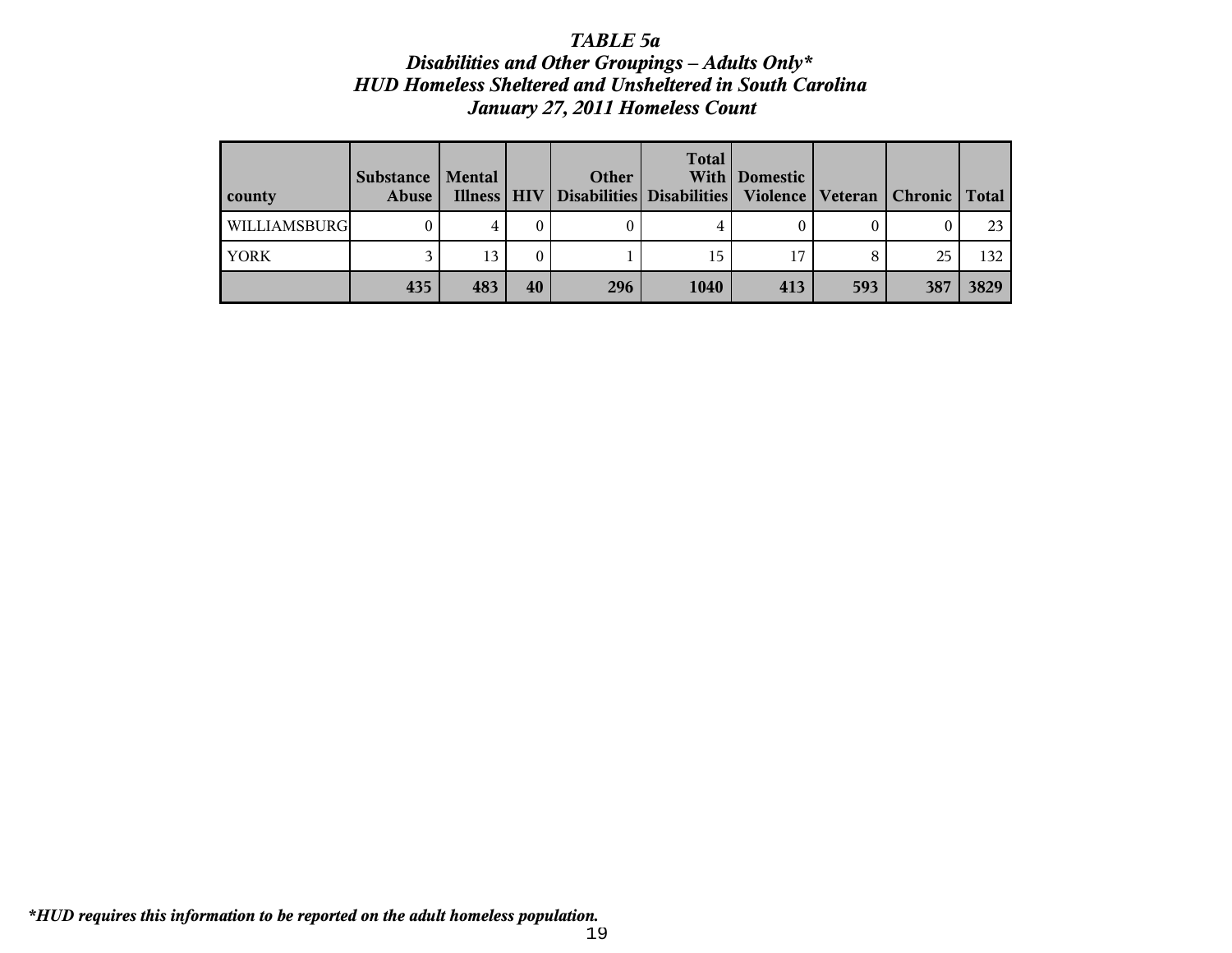## **Types of Disabilities - Adults and Children** *HUD Homeless Sheltered and Unsheltered in South Carolina January 27, 2011 Homeless Count*

| <b>Disability</b><br><b>Type</b> | <b>Male</b>    | Pct.<br><b>Male</b> | Female         | Pct.<br>Female | <b>Veteran</b> | Pct.<br><b>Veteran</b> | <b>Domestic</b><br><b>Violence</b> | Pct.<br><b>Domestic</b><br><b>Violence</b> |
|----------------------------------|----------------|---------------------|----------------|----------------|----------------|------------------------|------------------------------------|--------------------------------------------|
| <b>SAONLY</b>                    | 230            | 7.29                | 85             | 5.56           | 74             | 12.09                  | 40                                 | 7.77                                       |
| <b>MIONLY</b>                    | 213            | 6.75                | 111            | 7.26           | 62             | 10.13                  | 84                                 | 16.31                                      |
| <b>HIVONLY</b>                   | 20             | 0.63                | $\overline{4}$ | 0.26           | 3              | 0.49                   | 2                                  | 0.39                                       |
| <b>OTHERDAONLY</b>               | 158            | 5.01                | 64             | 4.19           | 51             | 8.33                   | 31                                 | 6.02                                       |
| <b>SAANDMIONLY</b>               | 78             | 2.47                | 14             | 0.92           | 52             | 8.50                   | 14                                 | 2.72                                       |
| SAANDHIVONLY                     | 1              | 0.03                | $\theta$       | 0.00           | 1              | 0.16                   | $\theta$                           | 0.00                                       |
| MIANDHIVONLY                     | 3              | 0.10                | $\overline{2}$ | 0.13           | 1              | 0.16                   |                                    | 0.19                                       |
| <b>MIANDHIVANDSAONLY</b>         | $\overline{3}$ | 0.10                | 1              | 0.07           | 3              | 0.49                   |                                    | 0.19                                       |
| <b>SAANDOTHERDAONLY</b>          | 10             | 0.32                | $\theta$       | 0.00           | 5              | 0.82                   |                                    | 0.19                                       |
| <b>ANY</b>                       | 774            | 24.52               | 299            | 19.57          | 275            | 44.93                  | 189                                | 36.70                                      |
| <b>TOTAL</b>                     | 3156           | 100.00              | 1528           | 100.00         | 612            | 100.00                 | 515                                | 100.00                                     |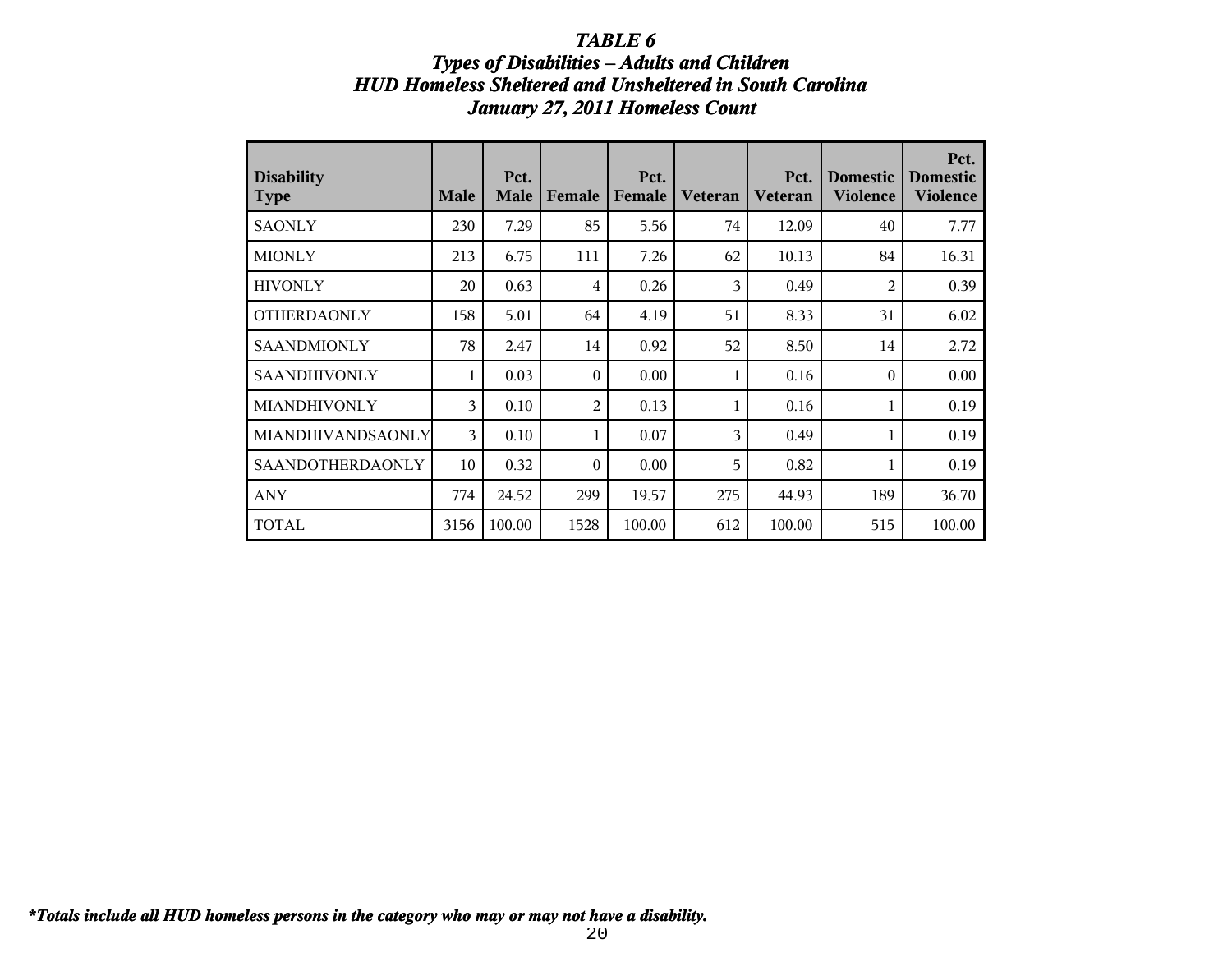## **Types of Disabilities - Adults and Children** *HUD Homeless Sheltered and Unsheltered in South Carolina January 27, 2011 Homeless Count*

| <b>Disability</b><br><b>Type</b> | <b>Chronic</b> | Pct.<br><b>Chronic</b> | White          | Pct.<br>White | <b>Black</b> | Pct.<br><b>Black</b> | <b>Total</b><br>For<br><b>Disability</b> | Pct.<br><b>Total</b> |
|----------------------------------|----------------|------------------------|----------------|---------------|--------------|----------------------|------------------------------------------|----------------------|
| <b>SAONLY</b>                    | 36             | 9.00                   | 161            | 9.14          | 148          | 5.42                 | 315                                      | 6.70                 |
| <b>MIONLY</b>                    | 61             | 15.25                  | 151            | 8.57          | 160          | 5.86                 | 325                                      | 6.91                 |
| <b>HIVONLY</b>                   | 6              | 1.50                   | 1              | 0.06          | 23           | 0.84                 | 24                                       | 0.51                 |
| <b>OTHERDAONLY</b>               | 35             | 8.75                   | 102            | 5.79          | 116          | 4.25                 | 222                                      | 4.72                 |
| <b>SAANDMIONLY</b>               | 7              | 1.75                   | 48             | 2.72          | 43           | 1.57                 | 93                                       | 1.98                 |
| <b>SAANDHIVONLY</b>              | $\theta$       | 0.00                   | $\theta$       | 0.00          | 1            | 0.04                 | 1                                        | 0.02                 |
| <b>MIANDHIVONLY</b>              | $\theta$       | 0.00                   | $\overline{2}$ | 0.11          | 3            | 0.11                 | 5                                        | 0.11                 |
| <b>MIANDHIVANDSAONLY</b>         | $\theta$       | 0.00                   | $\theta$       | 0.00          | 4            | 0.15                 | 4                                        | 0.09                 |
| <b>SAANDOTHERDAONLY</b>          | 3              | 0.75                   | 5              | 0.28          | 5            | 0.18                 | 10                                       | 0.21                 |
| <b>ANY</b>                       | 174            | 43.50                  | 495            | 28.09         | 550          | 20.14                | 1075                                     | 22.87                |
| <b>TOTAL</b>                     | 400            | 100.00                 | 1762           | 100.00        | 2731         | 100.00               | 4701                                     | 100.00               |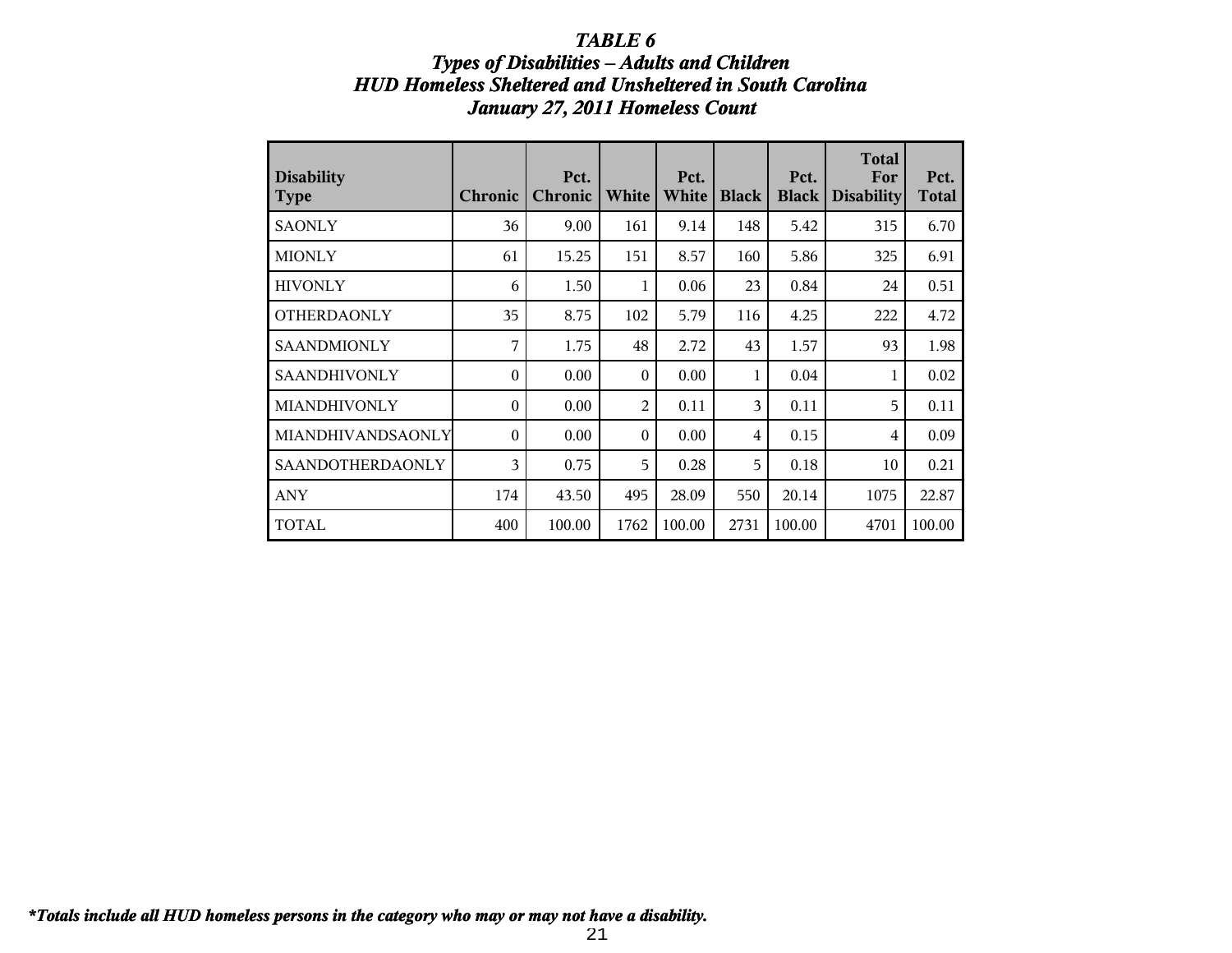## *TABLE 6A* **Types of Disabilities - Adults Only** *HUD Homeless Sheltered and Unsheltered in South Carolina January 27, 2011 Homeless Count*

| <b>Disability</b><br><b>Type</b> | <b>Male</b> | Pct.<br><b>Male</b> | Female         | Pct.<br>Female | <b>Veteran</b> | Pct.<br>Veteran | <b>Domestic</b><br><b>Violence</b> | Pct.<br><b>Domestic</b><br><b>Violence</b> |
|----------------------------------|-------------|---------------------|----------------|----------------|----------------|-----------------|------------------------------------|--------------------------------------------|
| <b>SAONLY</b>                    | 227         | 8.46                | 83             | 7.33           | 74             | 12.48           | 39                                 | 9.44                                       |
| <b>MIONLY</b>                    | 203         | 7.57                | 104            | 9.18           | 59             | 9.95            | 76                                 | 18.40                                      |
| <b>HIVONLY</b>                   | 20          | 0.75                | 4              | 0.35           | 3              | 0.51            | $\overline{c}$                     | 0.48                                       |
| <b>OTHERDAONLY</b>               | 152         | 5.67                | 59             | 5.21           | 51             | 8.60            | 28                                 | 6.78                                       |
| <b>SAANDMIONLY</b>               | 78          | 2.91                | 13             | 1.15           | 52             | 8.77            | 14                                 | 3.39                                       |
| <b>SAANDHIVONLY</b>              | 1           | 0.04                | $\theta$       | 0.00           | 1              | 0.17            | $\theta$                           | 0.00                                       |
| MIANDHIVONLY                     | 3           | 0.11                | $\overline{2}$ | 0.18           | 1              | 0.17            |                                    | 0.24                                       |
| MIANDHIVANDSAONLY                | 3           | 0.11                | 1              | 0.09           | 3              | 0.51            |                                    | 0.24                                       |
| SAANDOTHERDAONLY                 | 10          | 0.37                | $\Omega$       | 0.00           | 5              | 0.84            |                                    | 0.24                                       |
| <b>ANY</b>                       | 755         | 28.14               | 283            | 24.98          | 272            | 45.87           | 176                                | 42.62                                      |
| <b>TOTAL</b>                     | 2683        | 100.00              | 1133           | 100.00         | 593            | 100.00          | 413                                | 100.00                                     |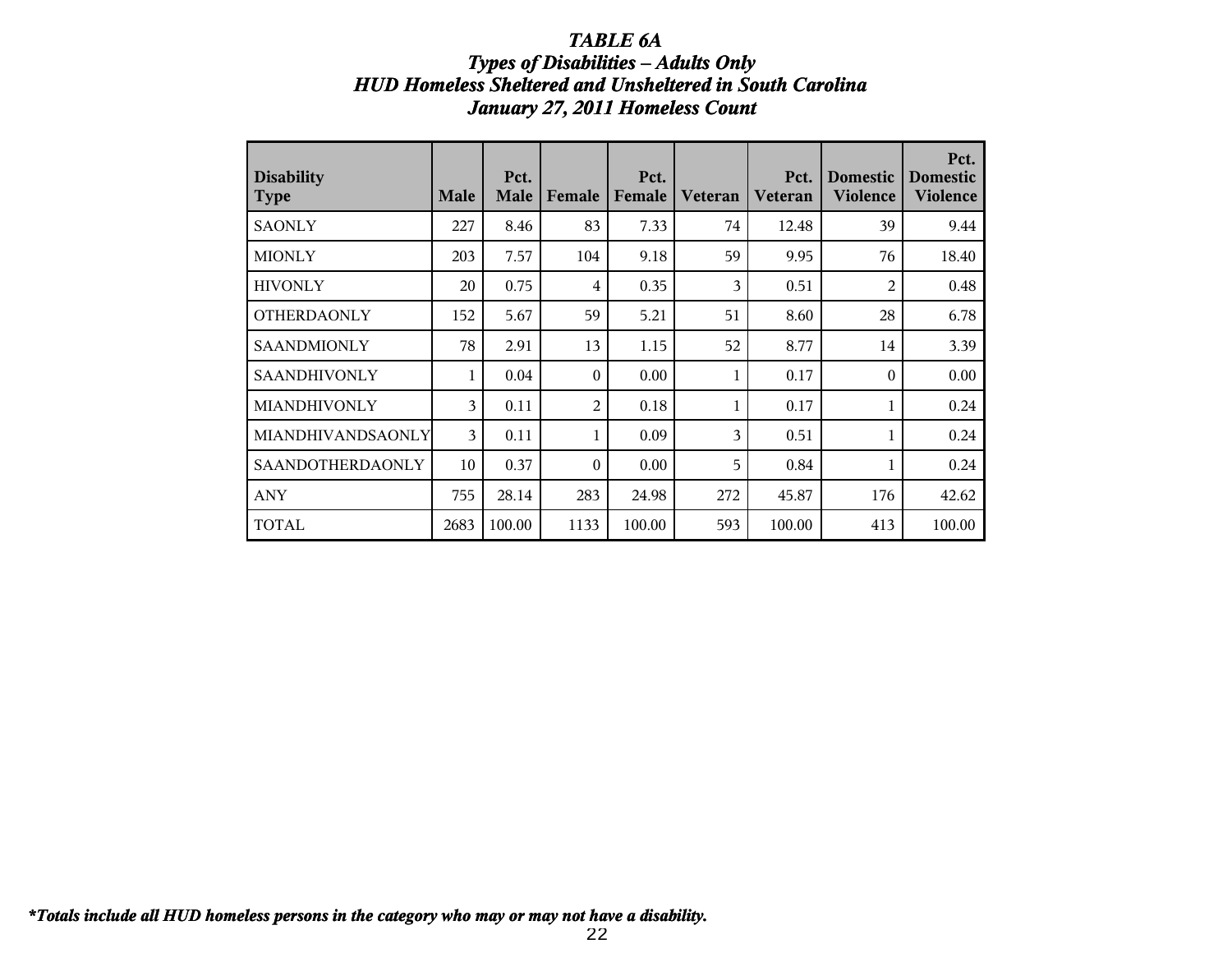### *TABLE 6A* **Types of Disabilities - Adults Only** *HUD Homeless Sheltered and Unsheltered in South Carolina January 27, 2011 Homeless Count*

| <b>Disability</b><br>  Type | <b>Chronic</b> | Pct.<br><b>Chronic</b> | White        | Pct.<br>White | <b>Black</b> | Pct.<br><b>Black</b> | <b>Total</b><br>For<br><b>Disability</b> | Pct.<br><b>Total</b> |
|-----------------------------|----------------|------------------------|--------------|---------------|--------------|----------------------|------------------------------------------|----------------------|
| <b>SAONLY</b>               | 36             | 9.30                   | 159          | 10.32         | 145          | 6.81                 | 310                                      | 8.10                 |
| <b>MIONLY</b>               | 60             | 15.50                  | 140          | 9.09          | 155          | 7.28                 | 308                                      | 8.04                 |
| <b>HIVONLY</b>              | 6              | 1.55                   | $\mathbf{1}$ | 0.06          | 23           | 1.08                 | 24                                       | 0.63                 |
| <b>OTHERDAONLY</b>          | 34             | 8.79                   | 94           | 6.10          | 113          | 5.31                 | 211                                      | 5.51                 |
| <b>SAANDMIONLY</b>          | 7              | 1.81                   | 47           | 3.05          | 43           | 2.02                 | 92                                       | 2.40                 |
| <b>SAANDHIVONLY</b>         | $\theta$       | 0.00                   | $\theta$     | 0.00          | 1            | 0.05                 | 1                                        | 0.03                 |
| MIANDHIVONLY                | $\theta$       | 0.00                   | 2            | 0.13          | 3            | 0.14                 | 5                                        | 0.13                 |
| MIANDHIVANDSAONLY           | $\theta$       | 0.00                   | $\Omega$     | 0.00          | 4            | 0.19                 | 4                                        | 0.10                 |
| SAANDOTHERDAONLY            | 3              | 0.78                   | 5            | 0.32          | 5            | 0.23                 | 10                                       | 0.26                 |
| <b>ANY</b>                  | 172            | 44.44                  | 473          | 30.69         | 538          | 25.27                | 1040                                     | 27.16                |
| <b>TOTAL</b>                | 387            | 100.00                 | 1541         | 100.00        | 2129         | 100.00               | 3829                                     | 100.00               |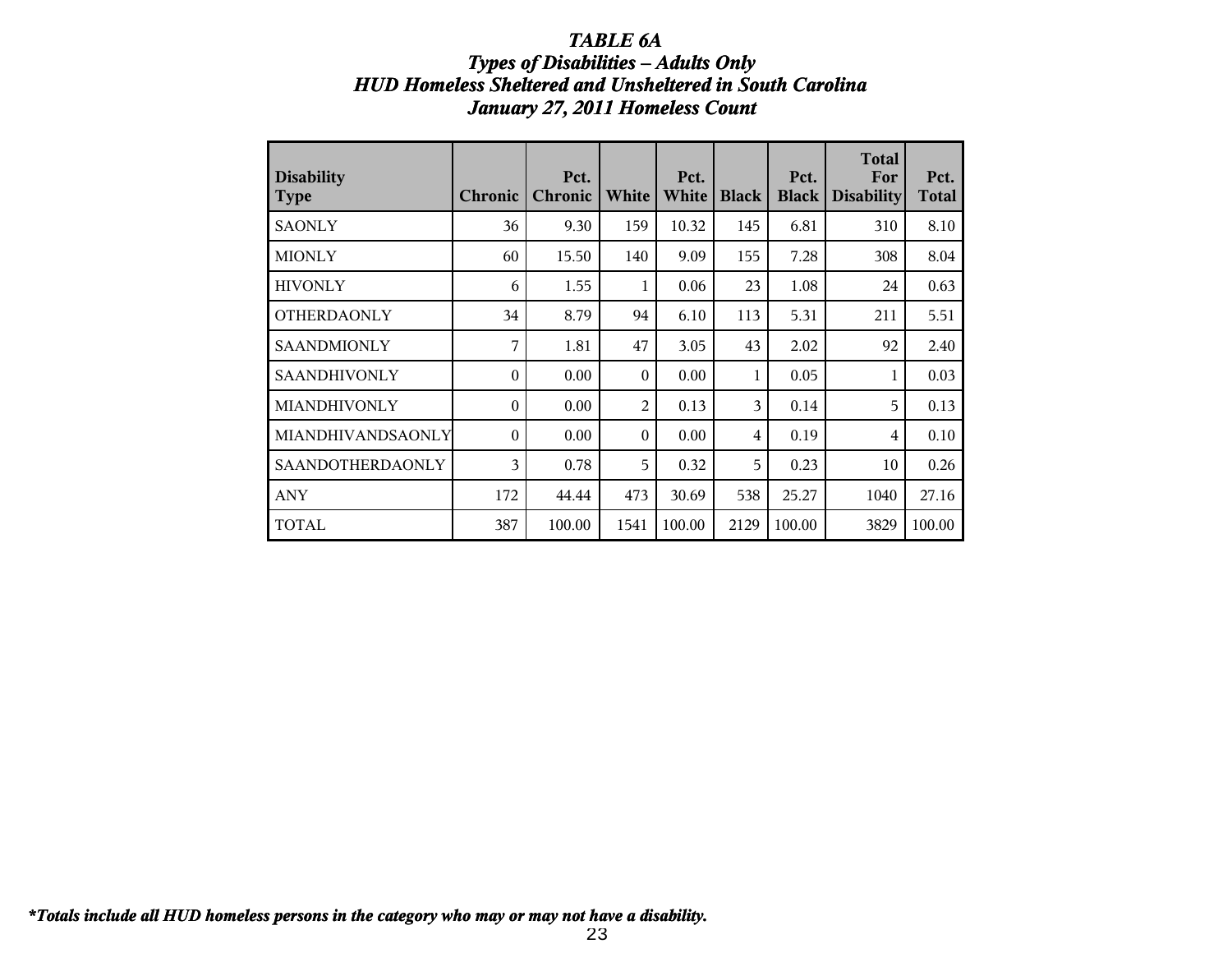### *Families\*, Adults, and Unaccompanied Youths, By Continuum HUD Homeless Sheltered and Unsheltered in South Carolina January 27, 2011 Homeless Count*

| Continuum**    | <b>Number</b><br>of<br><b>Families</b> | People<br>in<br><b>Families</b> | Pct.<br>of<br><b>Total</b> | <b>Single</b><br><b>Male</b><br><b>Adults</b> | Pct.<br><b>Male</b><br><b>Adults</b> | <b>Single</b><br>Female<br><b>Adults</b> | Pct.<br>Female<br>Adults | <b>Single</b><br><b>Adults</b><br>Total*** | Pct.<br>of<br><b>Total</b> |
|----------------|----------------------------------------|---------------------------------|----------------------------|-----------------------------------------------|--------------------------------------|------------------------------------------|--------------------------|--------------------------------------------|----------------------------|
| <b>ECHO</b>    | 121                                    | 298                             | 25.69                      | 538                                           | 74.00                                | 185                                      | 25.45                    | 727                                        | 62.67                      |
| LOWCOUNTRY     | 36                                     | 80                              | 15.07                      | 382                                           | 85.65                                | 64                                       | 14.35                    | 446                                        | 83.99                      |
| MACH           | 152                                    | 408                             | 25.17                      | 930                                           | 79.42                                | 236                                      | 20.15                    | 1171                                       | 72.24                      |
| <b>UPSTATE</b> | 152                                    | 483                             | 34.77                      | 667                                           | 75.97                                | 210                                      | 23.92                    | 878                                        | 63.21                      |
| <b>TOTAL</b>   | 458                                    | 1269                            | 26.99                      | 2517                                          | 78.12                                | 695                                      | 21.57                    | 3222                                       | 68.54                      |

*\*\*\* People with no gender reported are included. \* HUD defines a family as one or more adults accompanied by at least one child under the age of 18.*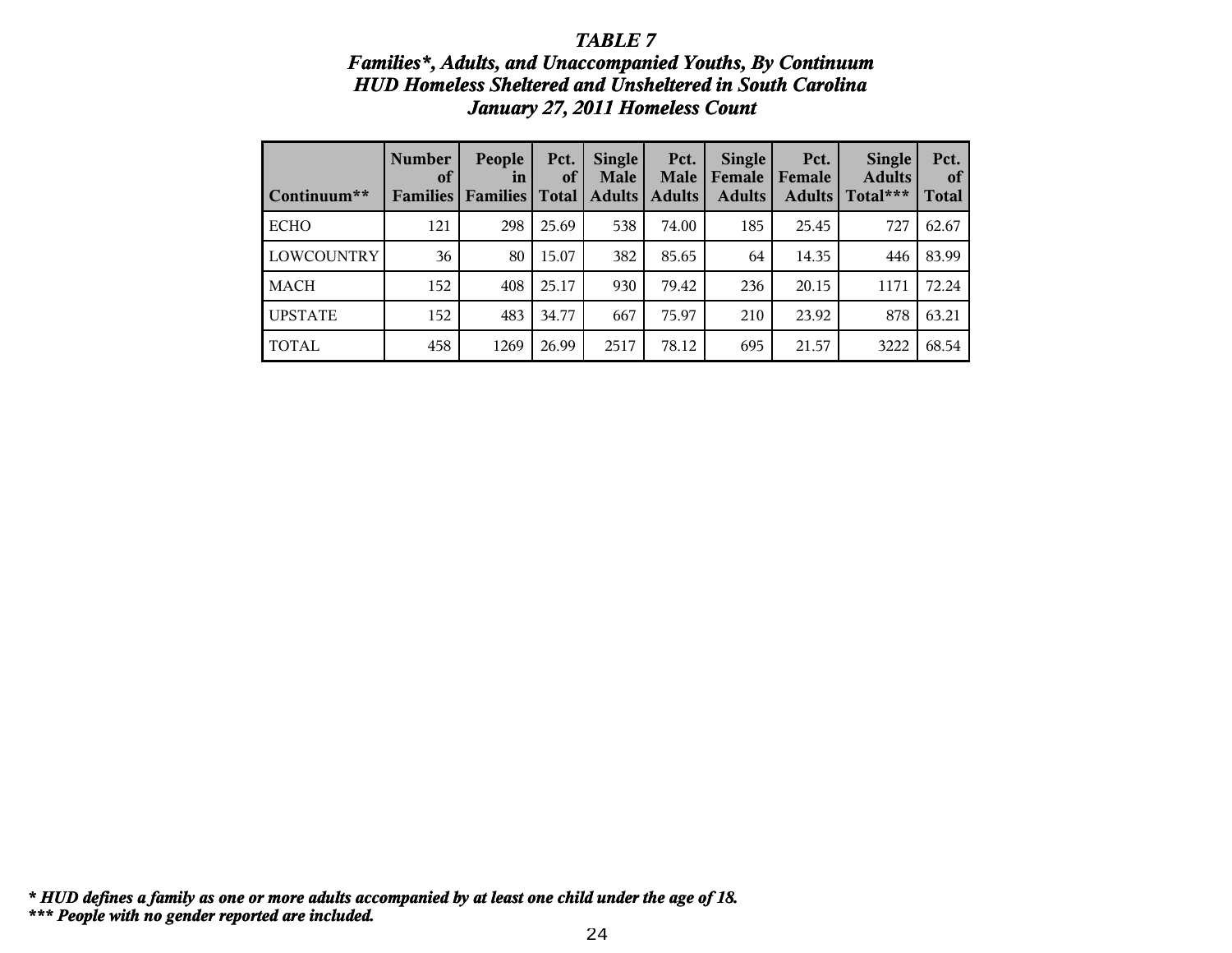### *Families\*, Adults, and Unaccompanied Youths, By Continuum HUD Homeless Sheltered and Unsheltered in South Carolina January 27, 2011 Homeless Count*

| Continuum**       | Unaccompanied<br>Male Youth | Pct.<br><b>Male</b><br>Youth | Unaccompanied<br>Female Youth | Pct.<br>Female<br>Youth | Unaccompanied<br>Total Youth*** | Pct.<br>of<br><b>Total</b> | N <sub>0</sub><br><b>DOB</b> | Pct.<br>N <sub>o</sub><br><b>DOB</b> | <b>Total</b> |
|-------------------|-----------------------------|------------------------------|-------------------------------|-------------------------|---------------------------------|----------------------------|------------------------------|--------------------------------------|--------------|
| <b>ECHO</b>       | 21                          | 52.50                        | 19                            | 47.50                   | 40                              | 3.45                       | 5                            | 0.43                                 | 1160         |
| <b>LOWCOUNTRY</b> |                             | 60.00                        | 2                             | 40.00                   | 5                               | 0.94                       | 0                            | 0                                    | 531          |
| <b>MACH</b>       | 9                           | 60.00                        | 4                             | 26.67                   | 15                              | 0.93                       |                              | 0                                    | 1621         |
| <b>UPSTATE</b>    |                             | 0                            | T.                            | 50.00                   | $\overline{2}$                  | 0.14                       | 26                           | 1.87                                 | 1389         |
| <b>TOTAL</b>      | 33                          | 53.23                        | 26                            | 41.94                   | 62                              | 1.32                       | 31                           | 0.66                                 | 4701         |

*\*\*\* People with no gender reported are included. \* HUD defines a family as one or more adults accompanied by at least one child under the age of 18.*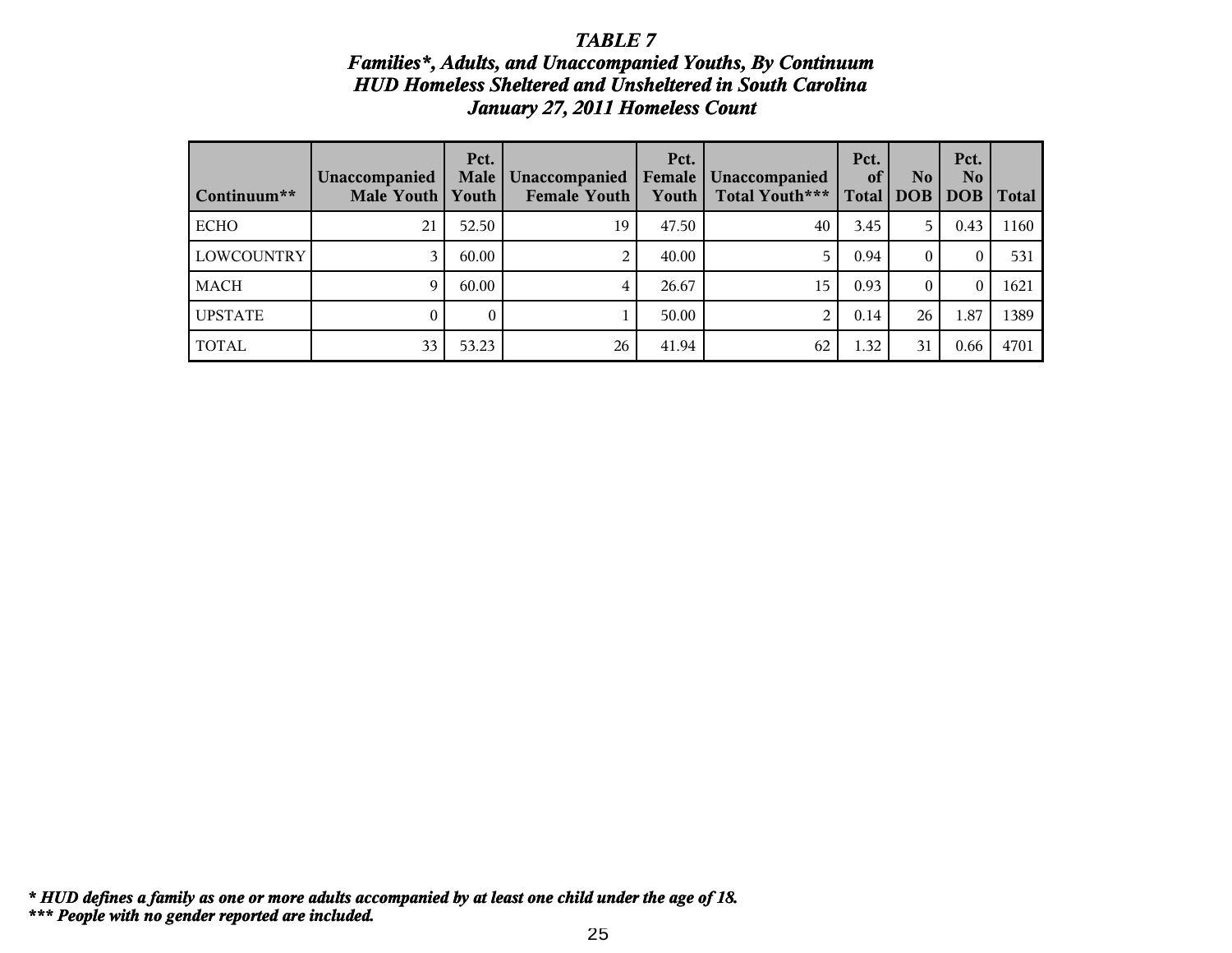## *TABLE 8 Race and Ethnicity, By Continuum HUD Homeless Sheltered and Unsheltered in South Carolina January 27, 2011 Homeless Count*

| Continuum         | <b>Black</b> | Pct.  |      | Pct.  | Black   White   White   Other | Pct.<br>  Other | Pct. |     | Pct. |      | Pct.<br>Unknown   Unknown   Hispanic   Hispanic   Non-hispanic   Non-hispanic   Total |      |
|-------------------|--------------|-------|------|-------|-------------------------------|-----------------|------|-----|------|------|---------------------------------------------------------------------------------------|------|
| <b>ECHO</b>       | 610          | 52.59 | 490  | 42.24 | 60                            | 5.17            |      | 28  | 2.41 | 1132 | 97.59                                                                                 | 1160 |
| <b>LOWCOUNTRY</b> | 318          | 59.89 | 176  | 33.15 | 37                            | 6.97            |      | 24  | 4.52 | 507  | 95.48                                                                                 | 531  |
| <b>MACH</b>       | 1155         | 71.25 | 416  | 25.66 | 50                            | 3.08            |      | 28  | 1.73 | 1593 | 98.27                                                                                 | 1621 |
| <b>UPSTATE</b>    | 648          | 46.65 | 680  | 48.96 | 61                            | 4.39            |      | 46  | 3.31 | 1343 | 96.69                                                                                 | 1389 |
| <b>TOTAL</b>      | 2731         | 58.09 | 1762 | 37.48 | 208                           | 4.42            |      | 126 | 2.68 | 4575 | 97.32                                                                                 | 4701 |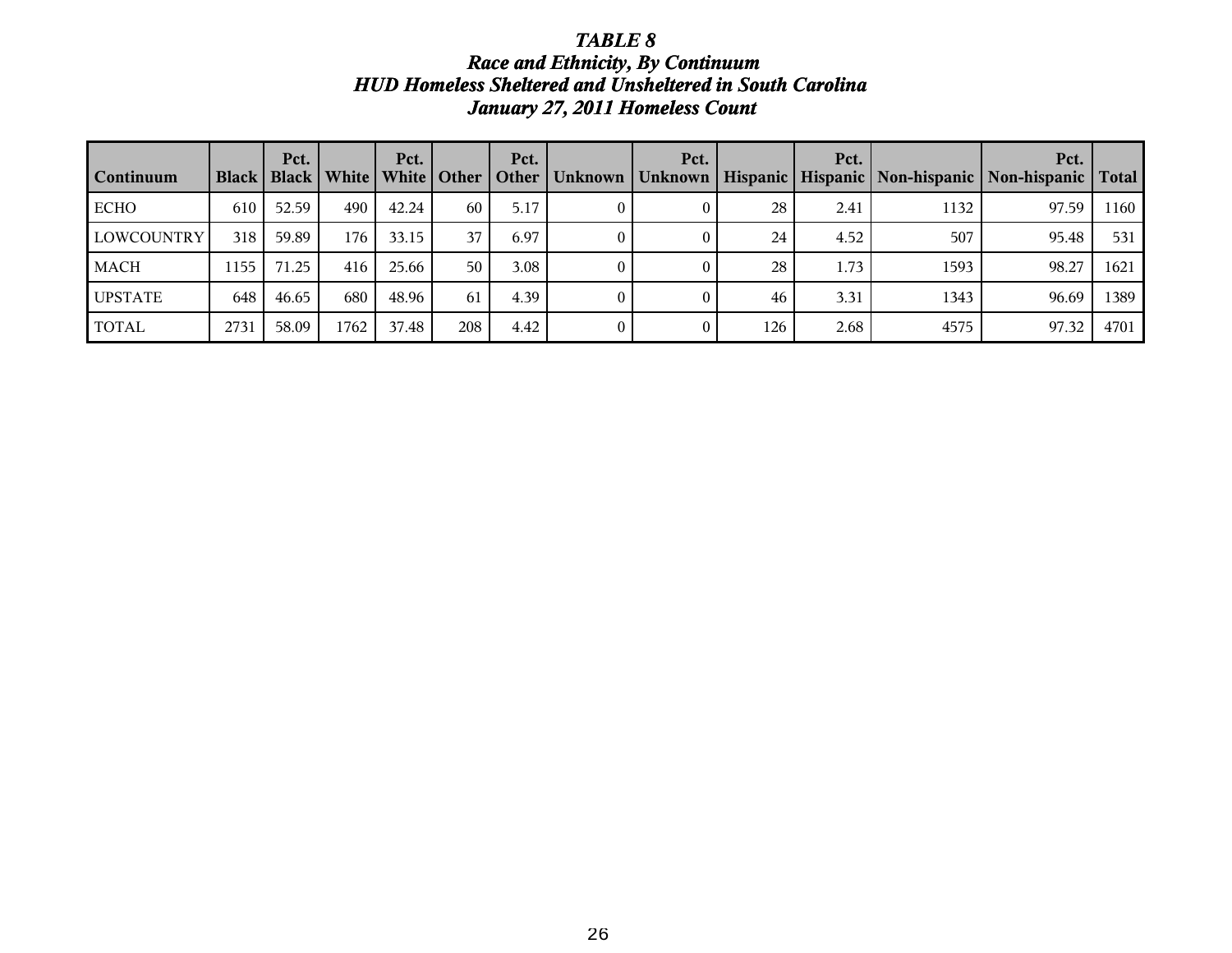*Age Groups, By Continuum HUD Homeless Sheltered and Unsheltered in South Carolina January 27, 2011 Homeless Count*

| Continuum      | Under | Pct.<br><b>Under</b> | to l<br>5 <sub>1</sub> | Pct.<br>1to5 | $\mathbf{p}$<br>to | Pct.<br>$17   6$ to $17$ | 18<br>to<br>32 <sub>1</sub> | Pct.<br>18to32 | 33 <sup>2</sup><br>to l | Pct.<br>$52 \mid 33$ to $52$ | 53<br>to. | Pct.<br>$62$   53to62 | Over             | Pct. | 62   over62   Unknown | Pct.<br>  Unknown | Total |
|----------------|-------|----------------------|------------------------|--------------|--------------------|--------------------------|-----------------------------|----------------|-------------------------|------------------------------|-----------|-----------------------|------------------|------|-----------------------|-------------------|-------|
| <b>ECHO</b>    | 9     | 0.78                 |                        | 6.12         | 160                | 13.79                    | 198                         | 17.07          | 496                     | 42.76                        | 179       | 15.43                 | 46               | 3.97 |                       | 0.09              | 1160  |
| LOWCOUNTRY     | 8     | 1.51                 | 24                     | 4.52         | 18                 | 3.39                     | 61                          | 11.49          | 251                     | 47.27                        | 151       | 28.44                 | 18               | 3.39 |                       | $\bf{0}$          | 531   |
| MACH           | 31    | 1.91                 | 107                    | 6.60         | 122                | 7.53                     | l 258                       | 15.92          | 750                     | 46.27                        | 308       | 19.00                 | 45               | 2.78 |                       | $\overline{0}$    | 1621  |
| <b>UPSTATE</b> | 17    | 1.22                 | 105                    | 7.56         | 163                | 11.74                    | 308                         | 22.17          | 553                     | 39.81                        | 190       | 13.68                 | 21               | 1.51 | 32                    | 2.30              | 1389  |
| TOTAL          | 65    | .38 <sup>°</sup>     | 307                    | 6.53         | 463                | 9.85                     | l 825                       | 17.55          | 2050                    | 43.61                        | 828       | 17.61                 | 130 <sub>1</sub> | 2.77 | 33                    | 0.70              | 4701  |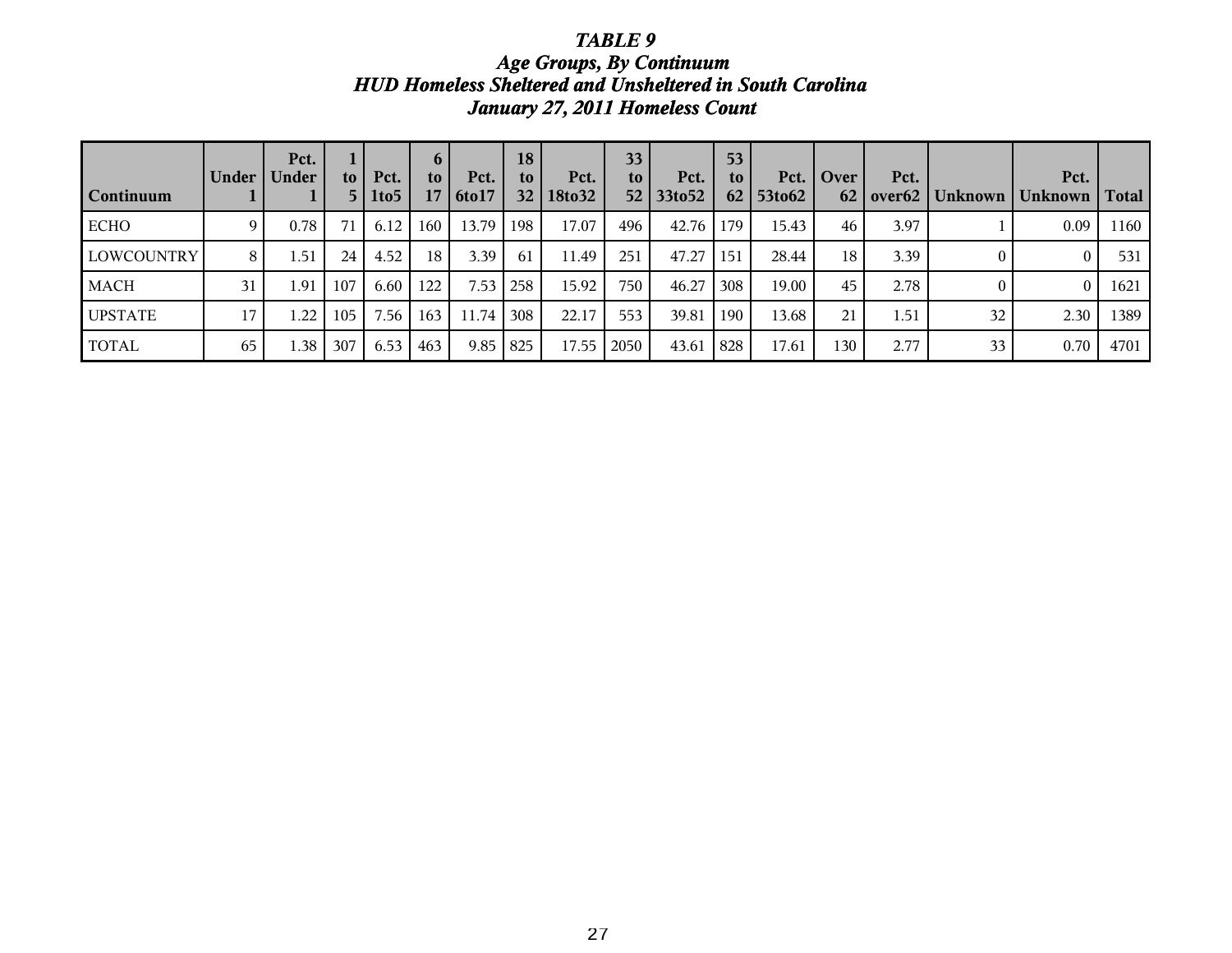### *TABLE 10 Shelter Type, By Continuum HUD Homeless Sheltered and Unsheltered in South Carolina January 27, 2011 Homeless Count*

| Continuum         | <b>Emergency</b><br><b>Shelter</b> | Pct.<br><b>Emergency</b> | <b>Transitional</b><br><b>Housing</b> | Pct.<br><b>Transitional</b> | Unsheltered* | Pct.<br>Unsheltered | <b>Total</b> |
|-------------------|------------------------------------|--------------------------|---------------------------------------|-----------------------------|--------------|---------------------|--------------|
| <b>ECHO</b>       | 222                                | 19.14                    | 222                                   | 19.14                       | 716          | 61.72               | 1160         |
| <b>LOWCOUNTRY</b> | 134                                | 25.24                    | 187                                   | 35.22                       | 210          | 39.55               | 531          |
| <b>MACH</b>       | 499                                | 30.78                    | 420                                   | 25.91                       | 702          | 43.31               | 1621         |
| <b>UPSTATE</b>    | 648                                | 46.65                    | 556                                   | 40.03                       | 185          | 13.32               | 1389         |
| <b>TOTAL</b>      | 1503                               | 31.97                    | 1385                                  | 29.46                       | 1813         | 38.57               | 4701         |

*\*Unsheltered includes: 1) A building not meant for human habitation, 2) outdoors, 3) car/other vehicle,4) emergency room, 5) hotel/motel paid for by vouchers, and 6) missing information.*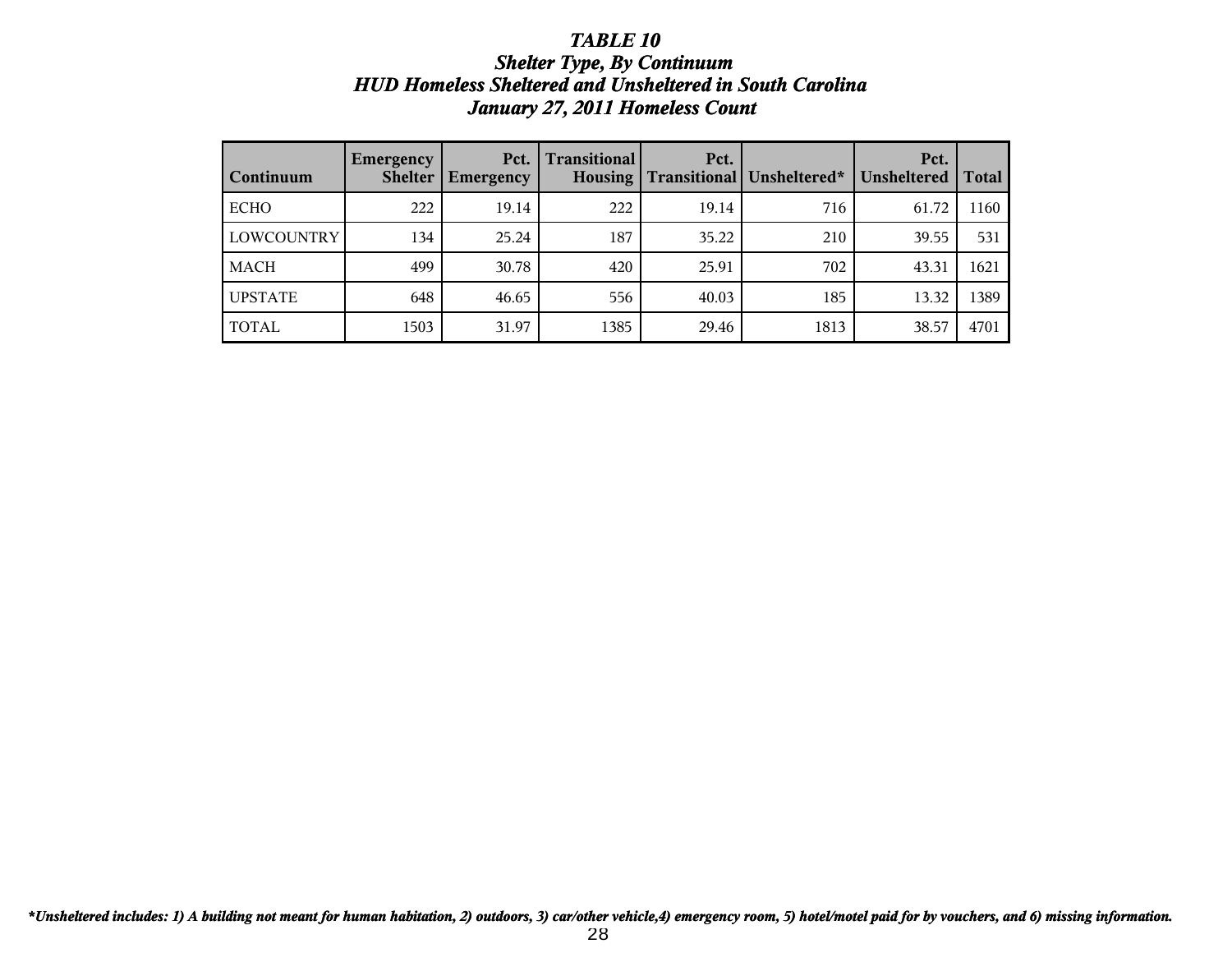### **Disabilities and Other Groupings - Adults and Children, By Continuum** *HUD Homeless Sheltered and Unsheltered in South Carolina January 27, 2011 Homeless Count*

| continua          | <b>Substance</b><br><b>Abuse</b> | Pct.<br>of<br><b>Total</b> | <b>Mental</b><br><b>Illness</b> | Pct.<br>of<br>Total | Other<br><b>Disabilities</b> | Pct.<br>of<br><b>Total</b> | <b>Total</b><br>With<br><b>Disabilities</b> | Pct.<br>of<br><b>Total</b> |
|-------------------|----------------------------------|----------------------------|---------------------------------|---------------------|------------------------------|----------------------------|---------------------------------------------|----------------------------|
| <b>ECHO</b>       | 87                               | 7.50                       | 115                             | 9.91                | 75                           | 6.47                       | 232                                         | 20.00                      |
| <b>LOWCOUNTRY</b> | 119                              | 22.41                      | 102                             | 19.21               | 85                           | 16.01                      | 215                                         | 40.49                      |
| <b>MACH</b>       | 108                              | 6.66                       | 175                             | 10.80               | 56                           | 3.45                       | 327                                         | 20.17                      |
| <b>UPSTATE</b>    | 127                              | 9.14                       | 110                             | 7.92                | 92                           | 6.62                       | 301                                         | 21.67                      |
| <b>TOTAL</b>      | 441                              | 9.38                       | 502                             | 10.68               | 308                          | 6.55                       | 1075                                        | 22.87                      |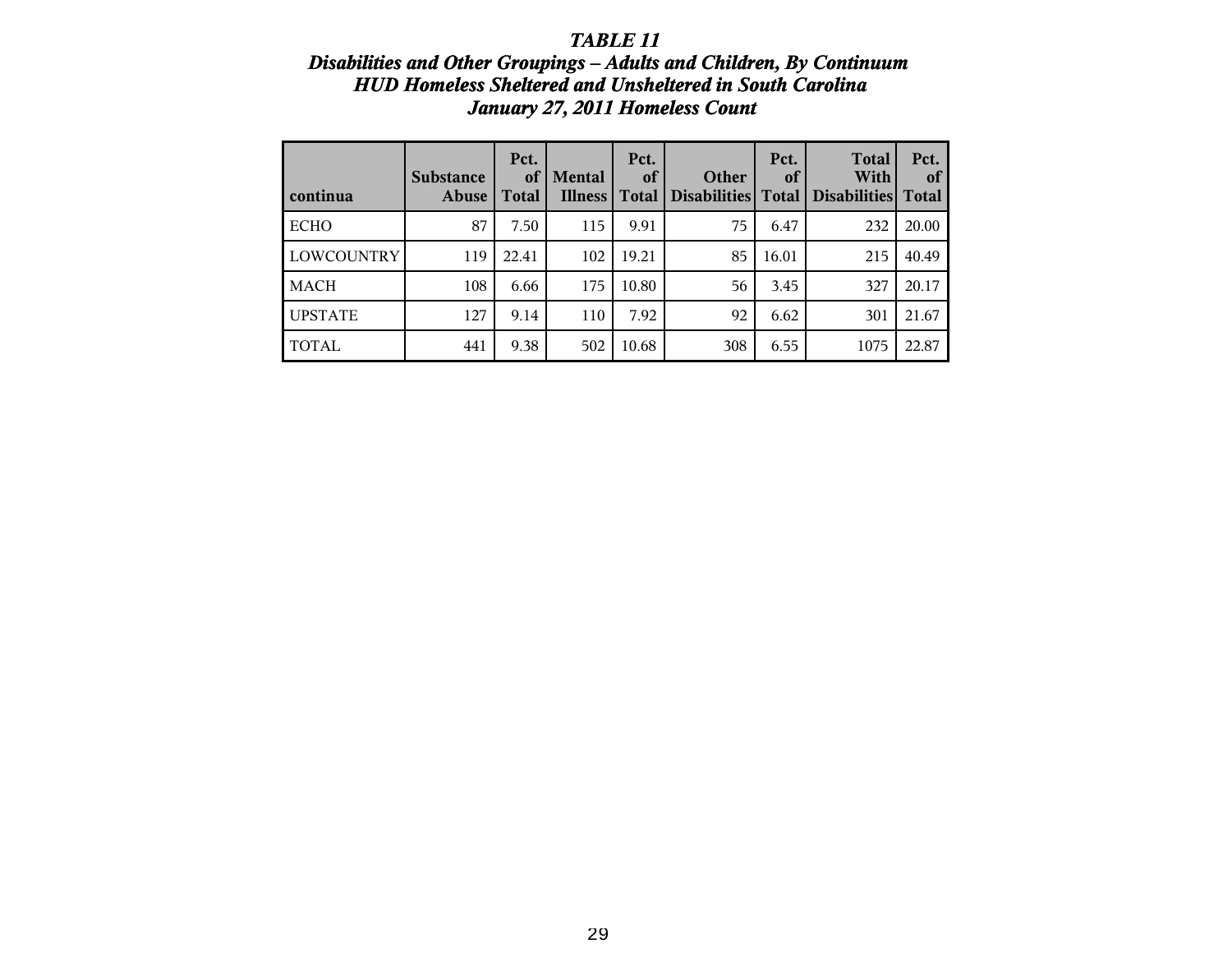### **Disabilities and Other Groupings – Adults and Children, By Continuum** *HUD Homeless Sheltered and Unsheltered in South Carolina January 27, 2011 Homeless Count*

| Continuum      | <b>Domestic</b><br>Violence | Pct.<br>of<br>Total | Veteran | Pct.<br><sub>of</sub><br>Total | <b>Chronic</b> | Pct.<br>of<br><b>Total</b> | Total |
|----------------|-----------------------------|---------------------|---------|--------------------------------|----------------|----------------------------|-------|
| <b>ECHO</b>    | 102                         | 8.79                | 81      | 6.98                           | 75             | 6.47                       | 1160  |
| LOWCOUNTRY     | 0                           | $\theta$            | 151     | 28.44                          | 44             | 8.29                       | 531   |
| <b>MACH</b>    | 202                         | 12.46               | 265     | 16.35                          | 236            | 14.56                      | 1621  |
| <b>UPSTATE</b> | 211                         | 15.19               | 115     | 8.28                           | 45             | 3.24                       | 1389  |
| <b>TOTAL</b>   | 515                         | 10.96               | 612     | 13.02                          | 400            | 8.51                       | 4701  |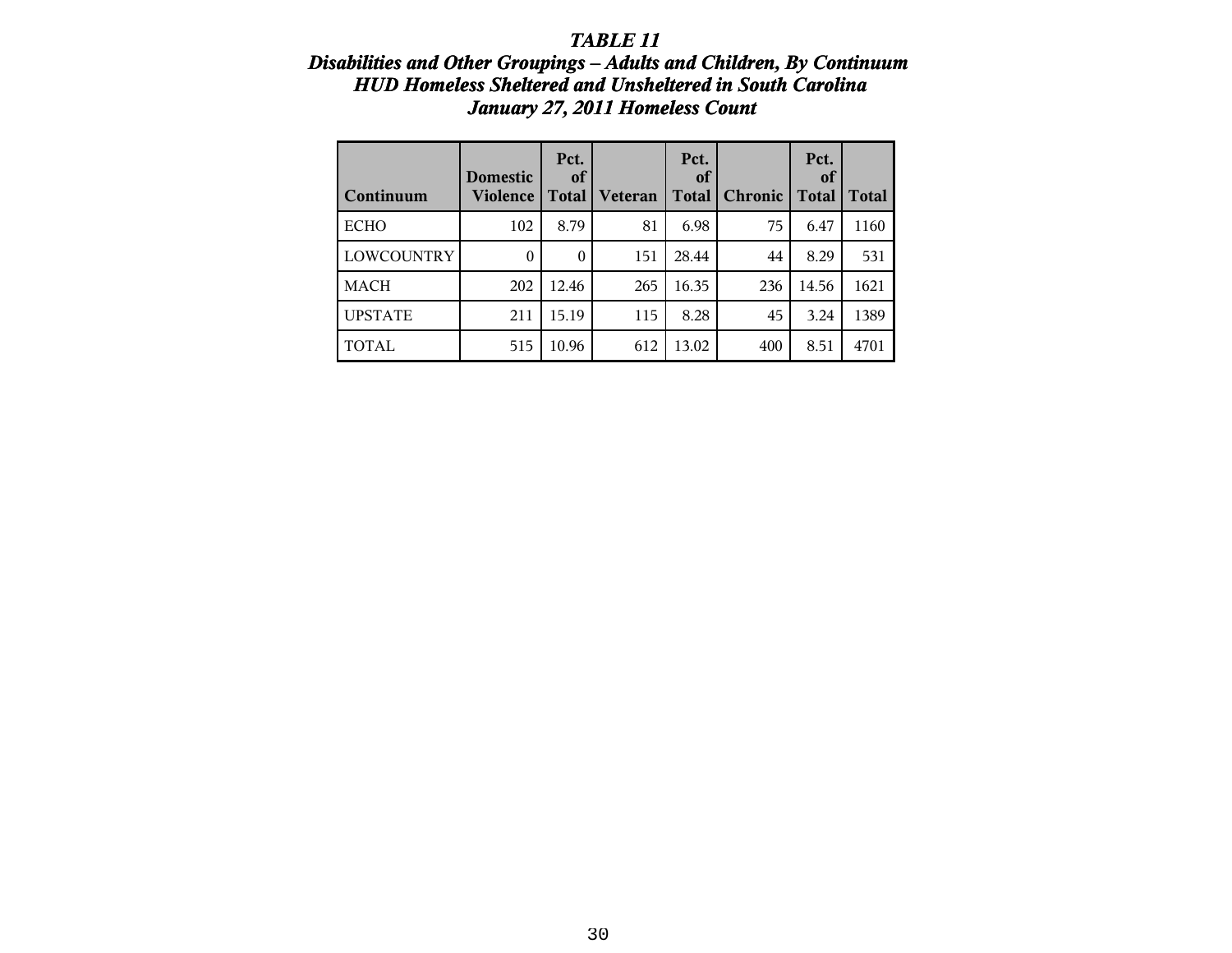### *TABLE 11a Disabilities and Other Groupings - Adults Only\*, By Continuum HUD Homeless Sheltered and Unsheltered in South Carolina January 27, 2011 Homeless Count*

| Continuum      | <b>Substance</b><br>Abuse | <b>Mental</b><br><b>Illness</b> | <b>HIV</b> | Other | <b>Total</b><br>With<br>Disabilities Disabilities | <b>Domestic</b><br>Violence | <b>Veteran</b> | <b>Chronic</b> | <b>Total</b> |
|----------------|---------------------------|---------------------------------|------------|-------|---------------------------------------------------|-----------------------------|----------------|----------------|--------------|
| <b>ECHO</b>    | 86                        | 113                             | 5          | 73    | 228                                               | 86                          | 80             | 74             | 914          |
| LOWCOUNTRY     | 118                       | 102                             | 9          | 85    | 214                                               | $\theta$                    | 151            | 44             | 481          |
| <b>MACH</b>    | 107                       | 169                             | 21         | 54    | 319                                               | 158                         | 262            | 224            | 1361         |
| <b>UPSTATE</b> | 124                       | 99                              | 5.         | 84    | 279                                               | 169                         | 100            | 45             | 1073         |
|                | 435                       | 483                             | 40         | 296   | 1040                                              | 413                         | 593            | 387            | 3829         |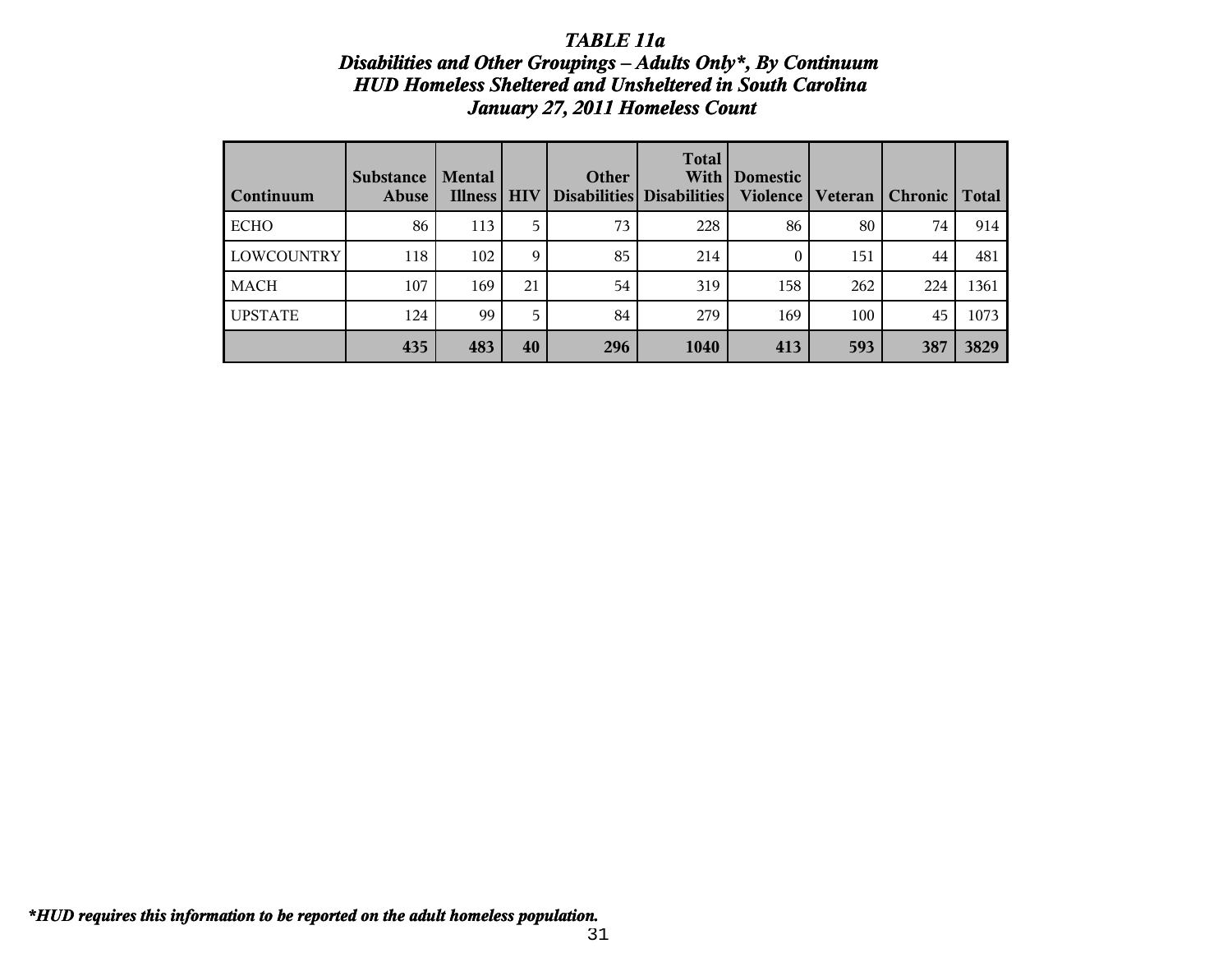## *TABLE 12 Homeless Rate Per 10,000 Population, By County HUD Homeless Sheltered and Unsheltered in South Carolina January 27, 2011 Homeless Count*

| County              | April 1, 2010<br>Population* | <b>January 27, 2011</b><br><b>Homeless Pop.</b> | <b>Homeless Rate</b><br>Per 10,000 Pop. |
|---------------------|------------------------------|-------------------------------------------------|-----------------------------------------|
| <b>ABBEVILLE</b>    | 25,417                       | $\theta$                                        | $\bf{0}$                                |
| <b>AIKEN</b>        | 160,099                      | 40                                              | 2.50                                    |
| <b>ALLENDALE</b>    | 10,419                       | 19                                              | 18.24                                   |
| <b>ANDERSON</b>     | 187,126                      | 167                                             | 8.92                                    |
| <b>BAMBERG</b>      | 15,987                       | $\boldsymbol{0}$                                | $\boldsymbol{0}$                        |
| <b>BARNWELL</b>     | 22,621                       | $\boldsymbol{0}$                                | $\boldsymbol{0}$                        |
| <b>BEAUFORT</b>     | 162,233                      | 70                                              | 4.31                                    |
| <b>BERKELEY</b>     | 177,843                      | $\boldsymbol{0}$                                | $\bf{0}$                                |
| <b>CALHOUN</b>      | 15,175                       | 1                                               | 0.66                                    |
| <b>CHARLESTON</b>   | 350,209                      | 449                                             | 12.82                                   |
| <b>CHEROKEE</b>     | 55,342                       | 65                                              | 11.75                                   |
| <b>CHESTER</b>      | 33,140                       | 9                                               | 2.72                                    |
| <b>CHESTERFIELD</b> | 46,734                       | 33                                              | 7.06                                    |
| <b>CLARENDON</b>    | 34,971                       | 3                                               | 0.86                                    |
| <b>COLLETON</b>     | 38,892                       | 7                                               | 1.80                                    |
| <b>DARLINGTON</b>   | 68,681                       | 54                                              | 7.86                                    |
| <b>DILLON</b>       | 32,062                       | 17                                              | 5.30                                    |
| <b>DORCHESTER</b>   | 136,555                      | 5                                               | 0.37                                    |
| <b>EDGEFIELD</b>    | 26,985                       | 0                                               | $\theta$                                |
| <b>FAIRFIELD</b>    | 23,956                       | 26                                              | 10.85                                   |
| <b>FLORENCE</b>     | 136,885                      | 183                                             | 13.37                                   |
| <b>GEORGETOWN</b>   | 60,158                       | 82                                              | 13.63                                   |
| <b>GREENVILLE</b>   | 451,225                      | 711                                             | 15.76                                   |

*\*Census Data as Published in March, 2011*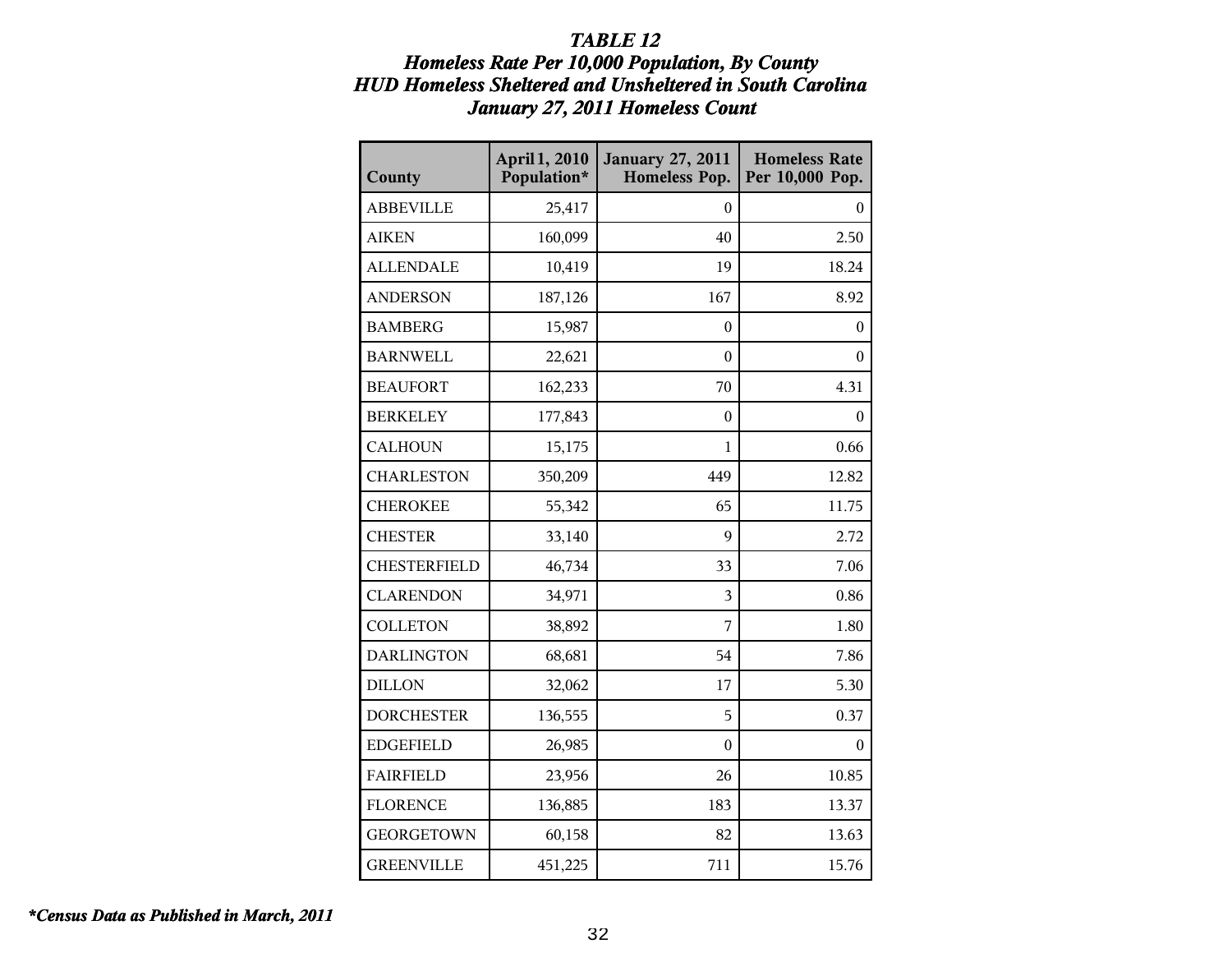## *TABLE 12 Homeless Rate Per 10,000 Population, By County HUD Homeless Sheltered and Unsheltered in South Carolina January 27, 2011 Homeless Count*

| County           | April 1, 2010<br>Population* | <b>January 27, 2011</b><br><b>Homeless Pop.</b> | <b>Homeless Rate</b><br>Per 10,000 Pop. |
|------------------|------------------------------|-------------------------------------------------|-----------------------------------------|
| <b>GREENWOOD</b> | 69,661                       | 51                                              | 7.32                                    |
| <b>HAMPTON</b>   | 21,090                       | 0                                               | $\mathbf{0}$                            |
| <b>HORRY</b>     | 269,291                      | 544                                             | 20.20                                   |
| <b>JASPER</b>    | 24,777                       | $\boldsymbol{0}$                                | $\mathbf{0}$                            |
| <b>KERSHAW</b>   | 61,697                       | 95                                              | 15.40                                   |
| <b>LANCASTER</b> | 76,652                       | 8                                               | 1.04                                    |
| <b>LAURENS</b>   | 66,537                       | $\boldsymbol{0}$                                | $\boldsymbol{0}$                        |
| <b>LEE</b>       | 19,220                       | 6                                               | 3.12                                    |
| <b>LEXINGTON</b> | 262,391                      | 115                                             | 4.38                                    |
| <b>MARION</b>    | 33,062                       | 15                                              | 4.54                                    |
| <b>MARLBORO</b>  | 28,933                       | 37                                              | 12.79                                   |
| <b>MCCORMICK</b> | 10,233                       | 0                                               | $\mathbf{0}$                            |
| <b>NEWBERRY</b>  | 37,508                       | 8                                               | 2.13                                    |
| <b>OCONEE</b>    | 74,273                       | 32                                              | 4.31                                    |
| ORANGEBURG       | 92,501                       | 50                                              | 5.41                                    |
| <b>PICKENS</b>   | 119,224                      | 81                                              | 6.79                                    |
| <b>RICHLAND</b>  | 384,504                      | 1,065                                           | 27.70                                   |
| <b>SALUDA</b>    | 19,875                       | $\boldsymbol{0}$                                | $\mathbf{0}$                            |
| SPARTANBURG      | 284,307                      | 277                                             | 9.74                                    |
| <b>SUMTER</b>    | 107,456                      | 151                                             | 14.05                                   |
| <b>UNION</b>     | 28,961                       | 4                                               | 1.38                                    |
| WILLIAMSBURG     | 34,423                       | 36                                              | 10.46                                   |

*\*Census Data as Published in March, 2011*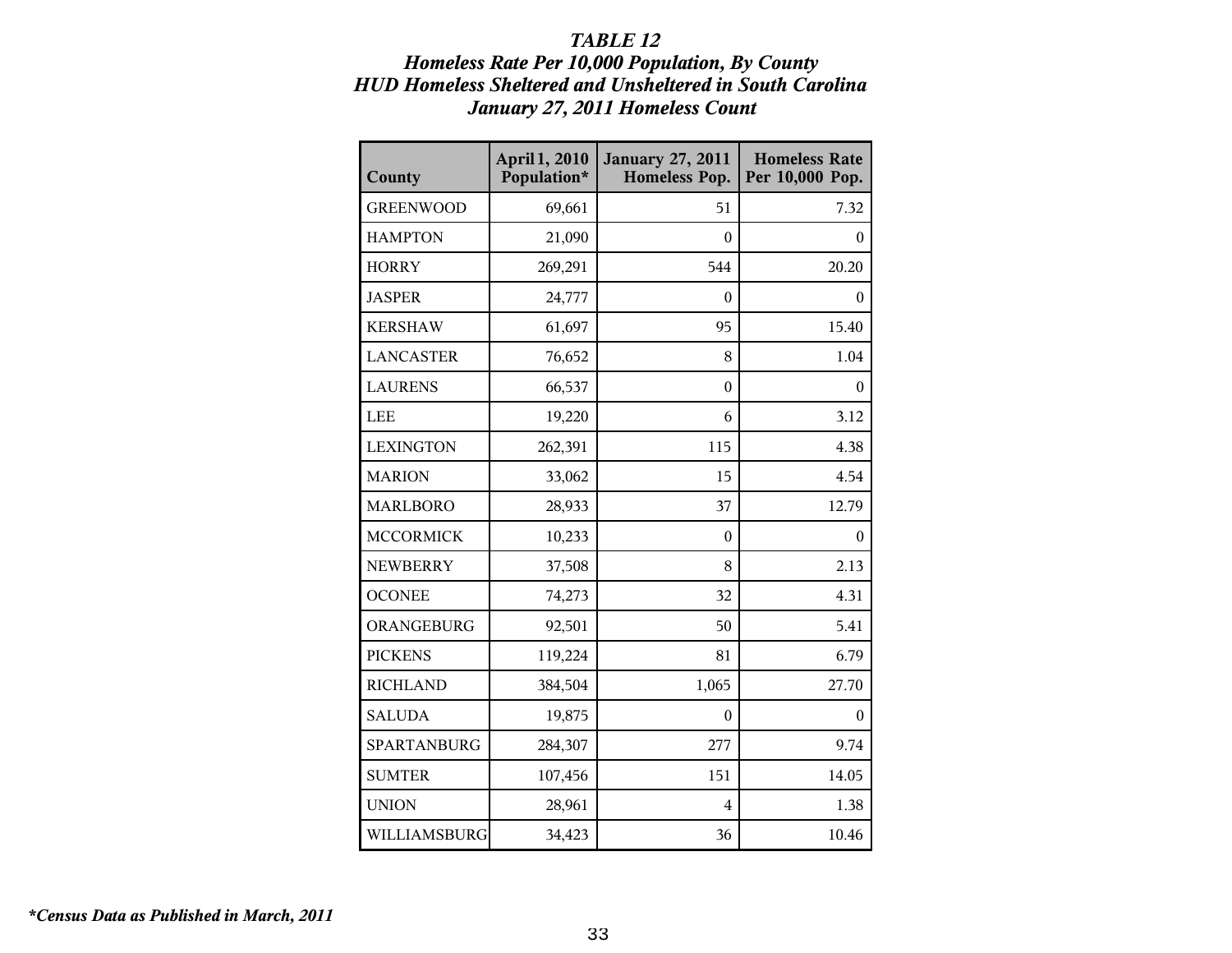## *TABLE 12 Homeless Rate Per 10,000 Population, By County HUD Homeless Sheltered and Unsheltered in South Carolina January 27, 2011 Homeless Count*

| <b>County</b> | April 1, 2010<br>Population* | <b>January 27, 2011</b> | <b>Homeless Rate</b><br>Homeless Pop.   Per 10,000 Pop. |
|---------------|------------------------------|-------------------------|---------------------------------------------------------|
| <b>YORK</b>   | 226,073                      | 185                     | 8.18                                                    |
| <b>TOTAL</b>  | 4,625,364                    | 4,701                   | 10.16                                                   |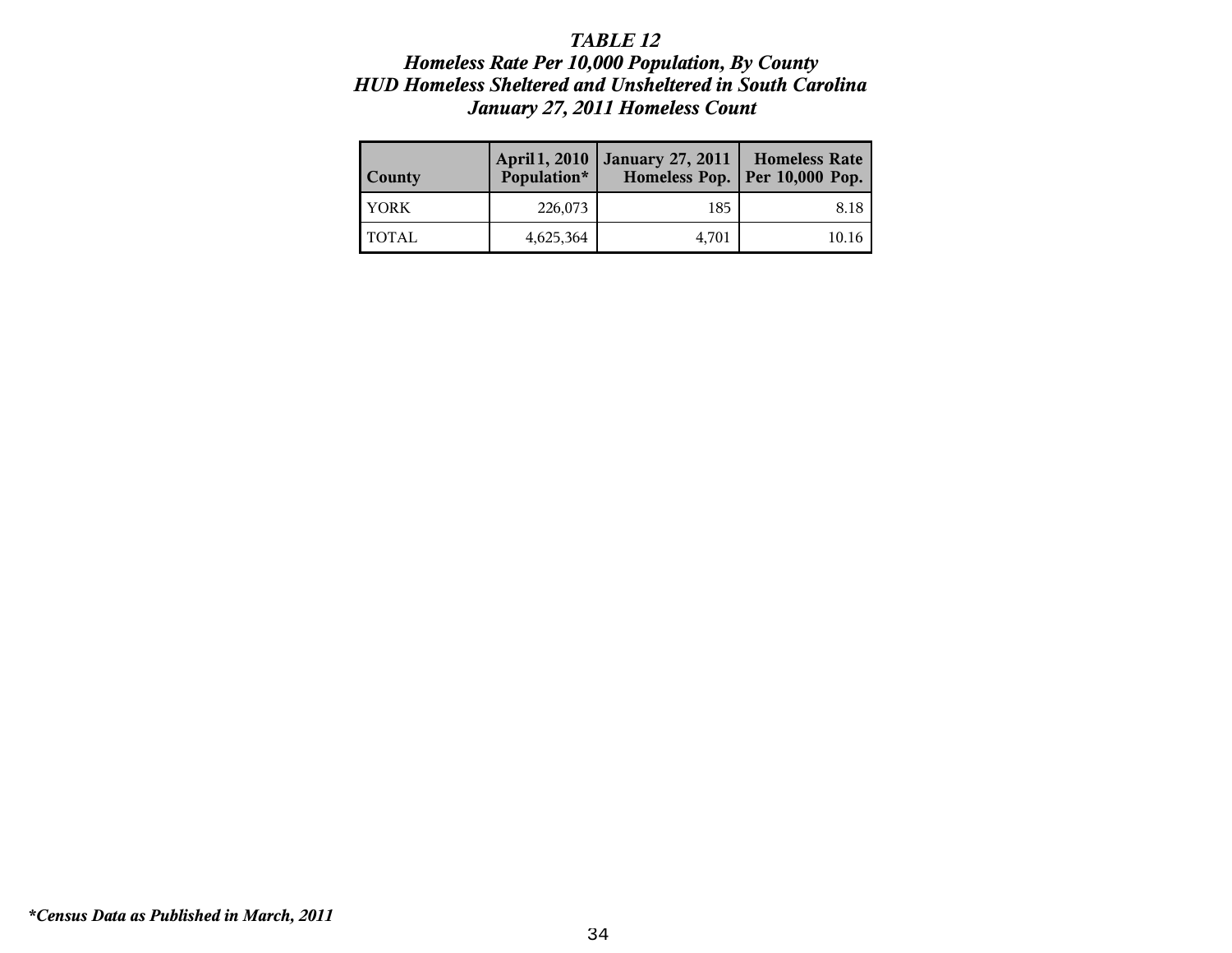# *Adults in Households Without Children, By County HUD Homeless Sheltered and Unsheltered in South Carolina January 27, 2011 Homeless Count*

| county              | <b>Households</b><br><b>Without</b><br><b>Children</b> | Household<br><b>Male</b><br><b>Adults</b> | Household<br><b>Female</b><br><b>Adults</b> | <b>Emergency</b><br><b>Shelter</b> | <b>Transitional</b><br><b>Housing</b> | <b>Unsheltered</b>       | Household<br><b>Adults</b><br>Total* |
|---------------------|--------------------------------------------------------|-------------------------------------------|---------------------------------------------|------------------------------------|---------------------------------------|--------------------------|--------------------------------------|
| <b>ABBEVILLE</b>    | 0                                                      | 0                                         | $\boldsymbol{0}$                            | $\boldsymbol{0}$                   | $\mathbf{0}$                          | 0                        | $\theta$                             |
| <b>AIKEN</b>        | $\boldsymbol{0}$                                       | $\boldsymbol{0}$                          | $\boldsymbol{0}$                            | $\boldsymbol{0}$                   | $\Omega$                              | $\theta$                 | $\overline{0}$                       |
| <b>ALLENDALE</b>    | $\boldsymbol{0}$                                       | $\boldsymbol{0}$                          | $\boldsymbol{0}$                            | $\boldsymbol{0}$                   | $\boldsymbol{0}$                      | $\mathbf{0}$             | $\mathbf{0}$                         |
| <b>ANDERSON</b>     | 1                                                      | 1                                         | 1                                           | $\boldsymbol{0}$                   | $\overline{2}$                        | 0                        | $\overline{2}$                       |
| <b>BAMBERG</b>      | $\boldsymbol{0}$                                       | $\boldsymbol{0}$                          | $\boldsymbol{0}$                            | $\boldsymbol{0}$                   | $\boldsymbol{0}$                      | $\boldsymbol{0}$         | $\boldsymbol{0}$                     |
| <b>BARNWELL</b>     | $\overline{0}$                                         | $\overline{0}$                            | $\mathbf{0}$                                | $\boldsymbol{0}$                   | $\mathbf{0}$                          | $\theta$                 | $\overline{0}$                       |
| <b>BEAUFORT</b>     | $\mathbf{0}$                                           | $\overline{0}$                            | $\mathbf{0}$                                | $\boldsymbol{0}$                   | $\mathbf{0}$                          | $\boldsymbol{0}$         | $\boldsymbol{0}$                     |
| <b>BERKELEY</b>     | $\boldsymbol{0}$                                       | $\overline{0}$                            | $\boldsymbol{0}$                            | $\boldsymbol{0}$                   | $\boldsymbol{0}$                      | 0                        | $\boldsymbol{0}$                     |
| <b>CALHOUN</b>      | $\boldsymbol{0}$                                       | $\mathbf{0}$                              | $\boldsymbol{0}$                            | $\boldsymbol{0}$                   | $\boldsymbol{0}$                      | $\boldsymbol{0}$         | $\boldsymbol{0}$                     |
| <b>CHARLESTON</b>   | 9                                                      | 1                                         | 8                                           | $\mathbf{0}$                       | 9                                     | 0                        | 9                                    |
| <b>CHEROKEE</b>     | 1                                                      | $\overline{2}$                            | $\boldsymbol{0}$                            | $\boldsymbol{0}$                   | $\overline{2}$                        | $\Omega$                 | $\overline{c}$                       |
| <b>CHESTER</b>      | $\boldsymbol{0}$                                       | $\theta$                                  | $\mathbf{0}$                                | $\boldsymbol{0}$                   | $\overline{0}$                        | 0                        | $\theta$                             |
| <b>CHESTERFIELD</b> | 3                                                      | $\overline{2}$                            | $\overline{2}$                              | $\boldsymbol{0}$                   | $\boldsymbol{0}$                      | $\overline{\mathcal{L}}$ | 4                                    |
| <b>CLARENDON</b>    | $\boldsymbol{0}$                                       | $\theta$                                  | $\boldsymbol{0}$                            | $\boldsymbol{0}$                   | $\mathbf{0}$                          | 0                        | $\theta$                             |
| <b>COLLETON</b>     | $\boldsymbol{0}$                                       | $\theta$                                  | $\boldsymbol{0}$                            | $\overline{0}$                     | $\mathbf{0}$                          | 0                        | $\theta$                             |
| <b>DARLINGTON</b>   | 5                                                      | 6                                         | 4                                           | $\boldsymbol{0}$                   | 1                                     | 9                        | 10                                   |
| <b>DILLON</b>       | $\boldsymbol{0}$                                       | $\boldsymbol{0}$                          | $\boldsymbol{0}$                            | $\mathbf{0}$                       | $\mathbf{0}$                          | 0                        | $\Omega$                             |
| <b>DORCHESTER</b>   | $\boldsymbol{0}$                                       | $\theta$                                  | $\boldsymbol{0}$                            | $\boldsymbol{0}$                   | $\mathbf{0}$                          | 0                        | $\Omega$                             |
| <b>EDGEFIELD</b>    | $\boldsymbol{0}$                                       | $\boldsymbol{0}$                          | $\boldsymbol{0}$                            | $\mathbf{0}$                       | $\mathbf{0}$                          | 0                        | $\Omega$                             |
| <b>FAIRFIELD</b>    | $\overline{0}$                                         | $\overline{0}$                            | $\overline{0}$                              | $\boldsymbol{0}$                   | $\overline{0}$                        | 0                        | $\Omega$                             |
| <b>FLORENCE</b>     | 4                                                      | 4                                         | 3                                           | $\boldsymbol{0}$                   | $\overline{2}$                        | 5                        | 7                                    |
| <b>GEORGETOWN</b>   | 6                                                      | 12                                        | 4                                           | $\boldsymbol{0}$                   | $\boldsymbol{0}$                      | 17                       | 17                                   |

*\*Included adults of unknown gender.*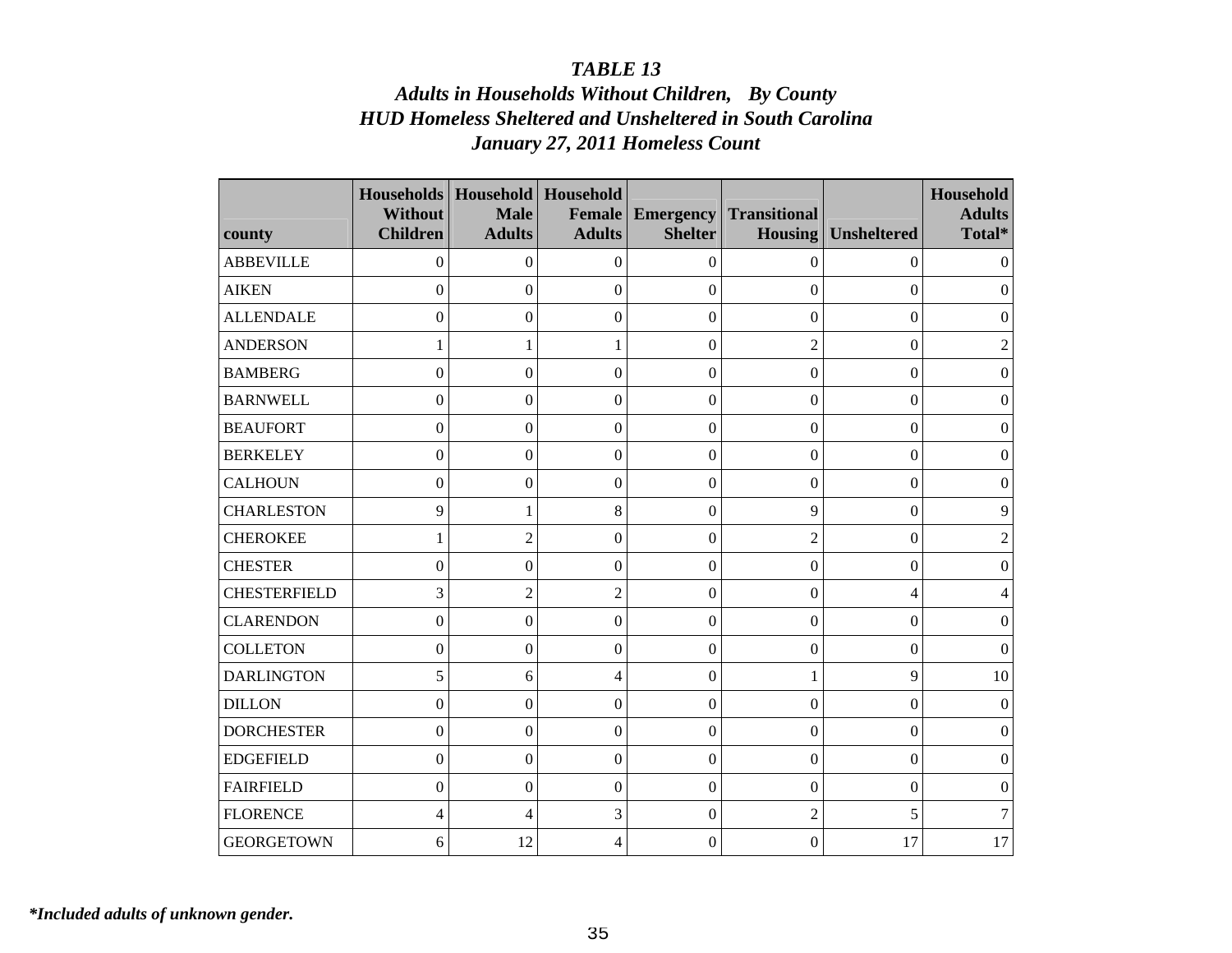# *Adults in Households Without Children, By County HUD Homeless Sheltered and Unsheltered in South Carolina January 27, 2011 Homeless Count*

| county            | <b>Households</b><br><b>Without</b><br><b>Children</b> | Household   Household<br><b>Male</b><br><b>Adults</b> | <b>Female</b><br><b>Adults</b> | <b>Emergency</b><br><b>Shelter</b> | <b>Transitional</b><br><b>Housing</b> | <b>Unsheltered</b> | Household<br><b>Adults</b><br>Total* |
|-------------------|--------------------------------------------------------|-------------------------------------------------------|--------------------------------|------------------------------------|---------------------------------------|--------------------|--------------------------------------|
| <b>GREENVILLE</b> | 13                                                     | 13                                                    | 13                             | 6                                  | 16                                    | 4                  | 26                                   |
| <b>GREENWOOD</b>  | $\overline{2}$                                         | $\boldsymbol{0}$                                      | 4                              | $\boldsymbol{0}$                   | $\overline{4}$                        | 0                  | 4                                    |
| <b>HAMPTON</b>    | $\boldsymbol{0}$                                       | $\boldsymbol{0}$                                      | $\boldsymbol{0}$               | $\overline{0}$                     | $\boldsymbol{0}$                      | $\mathbf{0}$       | $\mathbf{0}$                         |
| <b>HORRY</b>      | 23                                                     | 24                                                    | 17                             | 21                                 | $\overline{2}$                        | 18                 | 41                                   |
| <b>JASPER</b>     | $\boldsymbol{0}$                                       | $\boldsymbol{0}$                                      | $\mathbf{0}$                   | $\boldsymbol{0}$                   | $\boldsymbol{0}$                      | $\boldsymbol{0}$   | $\mathbf{0}$                         |
| <b>KERSHAW</b>    | 6                                                      | 5                                                     | 9                              | $\boldsymbol{0}$                   | $\boldsymbol{0}$                      | 14                 | 14                                   |
| <b>LANCASTER</b>  | $\boldsymbol{0}$                                       | $\overline{0}$                                        | $\boldsymbol{0}$               | $\boldsymbol{0}$                   | $\boldsymbol{0}$                      | $\boldsymbol{0}$   | $\boldsymbol{0}$                     |
| <b>LAURENS</b>    | $\boldsymbol{0}$                                       | $\overline{0}$                                        | $\boldsymbol{0}$               | $\boldsymbol{0}$                   | $\boldsymbol{0}$                      | $\boldsymbol{0}$   | $\mathbf{0}$                         |
| <b>LEE</b>        | $\boldsymbol{0}$                                       | $\overline{0}$                                        | $\mathbf{0}$                   | $\mathbf{0}$                       | $\mathbf{0}$                          | $\mathbf{0}$       | $\mathbf{0}$                         |
| <b>LEXINGTON</b>  | $\boldsymbol{0}$                                       | $\overline{0}$                                        | $\boldsymbol{0}$               | $\boldsymbol{0}$                   | $\Omega$                              | $\theta$           | $\overline{0}$                       |
| <b>MARION</b>     | $\boldsymbol{0}$                                       | $\overline{0}$                                        | $\boldsymbol{0}$               | $\boldsymbol{0}$                   | $\boldsymbol{0}$                      | $\Omega$           | $\boldsymbol{0}$                     |
| <b>MARLBORO</b>   | $\boldsymbol{0}$                                       | $\theta$                                              | $\boldsymbol{0}$               | $\mathbf{0}$                       | $\boldsymbol{0}$                      | 0                  | $\mathbf{0}$                         |
| <b>MCCORMICK</b>  | $\boldsymbol{0}$                                       | $\overline{0}$                                        | $\mathbf{0}$                   | $\overline{0}$                     | $\mathbf{0}$                          | $\mathbf{0}$       | $\mathbf{0}$                         |
| <b>NEWBERRY</b>   | $\boldsymbol{0}$                                       | $\theta$                                              | $\boldsymbol{0}$               | $\boldsymbol{0}$                   | $\overline{0}$                        | 0                  | $\overline{0}$                       |
| <b>OCONEE</b>     | $\boldsymbol{0}$                                       | $\mathbf{0}$                                          | $\boldsymbol{0}$               | $\boldsymbol{0}$                   | $\boldsymbol{0}$                      | $\Omega$           | $\mathbf{0}$                         |
| ORANGEBURG        | $\boldsymbol{0}$                                       | $\theta$                                              | $\boldsymbol{0}$               | $\boldsymbol{0}$                   | $\overline{0}$                        | 0                  | $\Omega$                             |
| <b>PICKENS</b>    | $\overline{2}$                                         | 1                                                     | $\overline{2}$                 | $\boldsymbol{0}$                   | 3                                     | $\Omega$           | 3                                    |
| <b>RICHLAND</b>   | $\overline{7}$                                         | 6                                                     | 5                              | $\mathbf{1}$                       | $\mathbf{0}$                          | 10                 | 11                                   |
| <b>SALUDA</b>     | $\boldsymbol{0}$                                       | $\overline{0}$                                        | $\mathbf{0}$                   | $\mathbf{0}$                       | $\overline{0}$                        | $\Omega$           | $\mathbf{0}$                         |
| SPARTANBURG       | $\overline{c}$                                         | 3                                                     | $\mathbf{0}$                   | $\mathbf{1}$                       | $\overline{2}$                        | 0                  | 3                                    |
| <b>SUMTER</b>     | $\tau$                                                 | 3                                                     | 8                              | $\boldsymbol{0}$                   | 10                                    | 1                  | 11                                   |
| <b>UNION</b>      | $\overline{0}$                                         | $\overline{0}$                                        | $\boldsymbol{0}$               | $\boldsymbol{0}$                   | $\overline{0}$                        | 0                  | $\boldsymbol{0}$                     |

*\*Included adults of unknown gender.*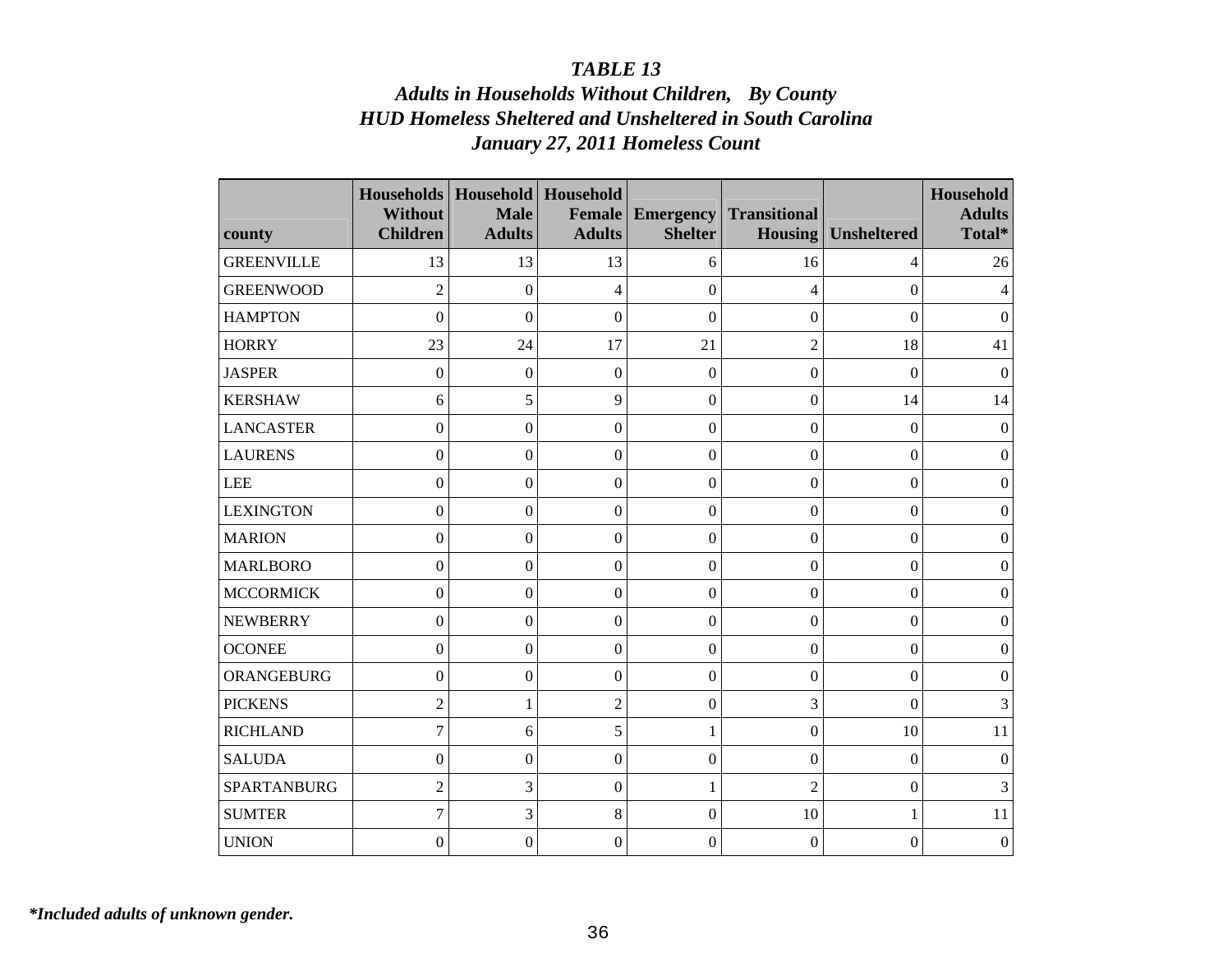# *Adults in Households Without Children, By County HUD Homeless Sheltered and Unsheltered in South Carolina January 27, 2011 Homeless Count*

| county       | Households   Household   Household  <br><b>Without</b><br><b>Children</b> | <b>Male</b><br><b>Adults</b> | <b>Adults</b> | <b>Shelter</b> | <b>Female   Emergency   Transitional  </b> | <b>Housing Unsheltered</b> | Household<br><b>Adults</b><br>Total* |
|--------------|---------------------------------------------------------------------------|------------------------------|---------------|----------------|--------------------------------------------|----------------------------|--------------------------------------|
| WILLIAMSBURG |                                                                           |                              |               |                |                                            |                            |                                      |
| <b>YORK</b>  |                                                                           |                              |               |                |                                            |                            |                                      |
|              | 93                                                                        | 85                           | 80            | 29             | 54                                         | 83                         | 166                                  |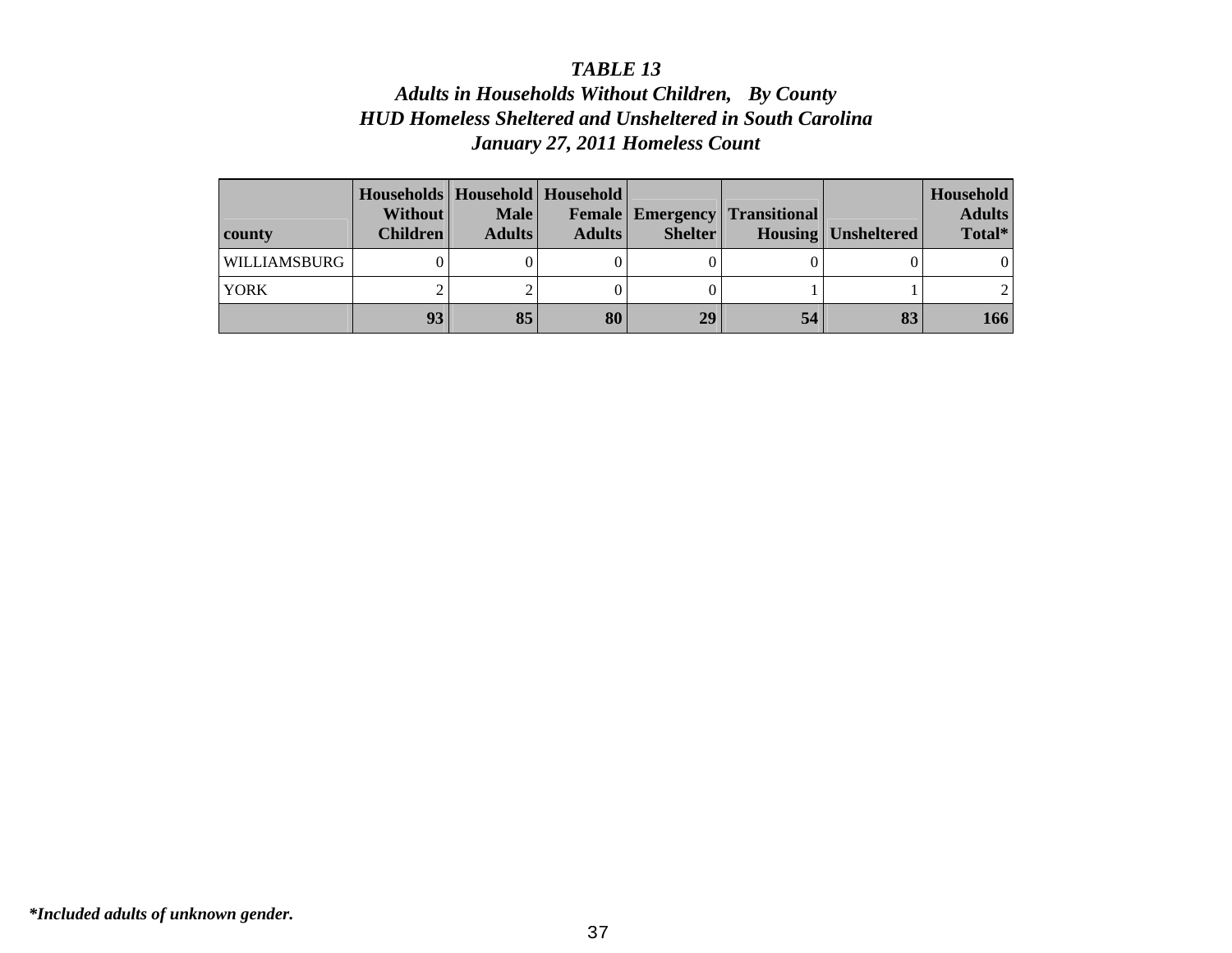# *\*Families With At Least One Adult And One Child, By County HUD Homeless Sheltered and Unsheltered in South Carolina January 27, 2011 Homeless Count*

| county              | <b>Number of</b><br><b>Families</b> | <b>Boys</b> in<br><b>Families</b> | Girls in<br><b>Families</b> | <b>Total</b><br><b>Children</b><br>** | Males in<br><b>Families</b> | <b>Females</b> in<br><b>Families</b> | <b>Total</b><br><b>Adults</b><br>$**$ | <b>Total People</b><br>in Families *** |
|---------------------|-------------------------------------|-----------------------------------|-----------------------------|---------------------------------------|-----------------------------|--------------------------------------|---------------------------------------|----------------------------------------|
| <b>ABBEVILLE</b>    | $\overline{0}$                      | $\theta$                          | $\theta$                    | $\theta$                              | $\theta$                    | $\overline{0}$                       | $\theta$                              | $\theta$                               |
| <b>AIKEN</b>        | 10                                  | 9                                 | 6                           | 15                                    | $\overline{2}$              | 9                                    | 11                                    | 26                                     |
| <b>ALLENDALE</b>    | 4                                   | 3                                 | 4                           | 7                                     | $\boldsymbol{0}$            | $\overline{c}$                       | $\overline{c}$                        | 9                                      |
| <b>ANDERSON</b>     | 18                                  | 18                                | 18                          | 36                                    | 3                           | 18                                   | 21                                    | 57                                     |
| <b>BAMBERG</b>      | $\boldsymbol{0}$                    | $\overline{0}$                    | $\overline{0}$              | $\theta$                              | $\mathbf{0}$                | $\boldsymbol{0}$                     | $\mathbf{0}$                          | $\Omega$                               |
| <b>BARNWELL</b>     | $\boldsymbol{0}$                    | $\overline{0}$                    | $\mathbf{0}$                | $\boldsymbol{0}$                      | $\mathbf{0}$                | $\boldsymbol{0}$                     | $\mathbf{0}$                          | $\Omega$                               |
| <b>BEAUFORT</b>     | 8                                   | 12                                | 5                           | 17                                    | $\mathbf{0}$                | $\overline{7}$                       | $\tau$                                | 24                                     |
| <b>BERKELEY</b>     | $\boldsymbol{0}$                    | $\boldsymbol{0}$                  | $\boldsymbol{0}$            | $\boldsymbol{0}$                      | $\mathbf{0}$                | $\mathbf{0}$                         | $\boldsymbol{0}$                      | $\mathbf{0}$                           |
| <b>CALHOUN</b>      | $\mathbf{0}$                        | $\overline{0}$                    | $\overline{0}$              | $\overline{0}$                        | $\mathbf{0}$                | $\boldsymbol{0}$                     | $\mathbf{0}$                          | $\mathbf{0}$                           |
| <b>CHARLESTON</b>   | 27                                  | 12                                | 15                          | 27                                    | 1                           | 25                                   | 26                                    | 53                                     |
| <b>CHEROKEE</b>     | 9                                   | 11                                | $\overline{4}$              | 15                                    | 3                           | 7                                    | 10                                    | 25                                     |
| <b>CHESTER</b>      | $\boldsymbol{0}$                    | $\overline{0}$                    | $\boldsymbol{0}$            | $\boldsymbol{0}$                      | $\mathbf{0}$                | $\boldsymbol{0}$                     | $\mathbf{0}$                          | $\theta$                               |
| <b>CHESTERFIELD</b> | 4                                   | 7                                 | 4                           | 11                                    | $\mathbf{0}$                | 3                                    | 3                                     | 14                                     |
| <b>CLARENDON</b>    | $\overline{0}$                      | $\theta$                          | $\boldsymbol{0}$            | $\boldsymbol{0}$                      | $\boldsymbol{0}$            | $\boldsymbol{0}$                     | $\theta$                              | $\theta$                               |
| <b>COLLETON</b>     | $\mathbf{1}$                        | $\mathbf{0}$                      | $\mathbf{1}$                | 1                                     | $\mathbf{1}$                | $\mathbf{1}$                         | $\overline{2}$                        | 3                                      |
| <b>DARLINGTON</b>   | 6                                   | 6                                 | 4                           | 10                                    | 6                           | 5                                    | 11                                    | 21                                     |
| <b>DILLON</b>       | 1                                   | 4                                 | 3                           | 7                                     | 1                           | $\overline{2}$                       | 3                                     | 10                                     |
| <b>DORCHESTER</b>   | $\boldsymbol{0}$                    | $\mathbf{0}$                      | $\overline{0}$              | $\boldsymbol{0}$                      | $\overline{0}$              | $\boldsymbol{0}$                     | $\overline{0}$                        | $\theta$                               |
| <b>EDGEFIELD</b>    | $\boldsymbol{0}$                    | $\boldsymbol{0}$                  | $\boldsymbol{0}$            | $\boldsymbol{0}$                      | $\boldsymbol{0}$            | $\boldsymbol{0}$                     | $\mathbf{0}$                          | $\theta$                               |
| <b>FAIRFIELD</b>    | $\overline{2}$                      | 1                                 | $\overline{0}$              | 1                                     | $\boldsymbol{0}$            | $\overline{2}$                       | $\overline{2}$                        | 3                                      |
| <b>FLORENCE</b>     | 17                                  | 20                                | 18                          | 38                                    | 1                           | 18                                   | 19                                    | 57                                     |

*\*HUD defines a family as one or more adults accompanied by at least one child under the age of 18.* 

*\*\*Included people of unknown gender.* 

*\*\*Included people of unknown gender and missing age.*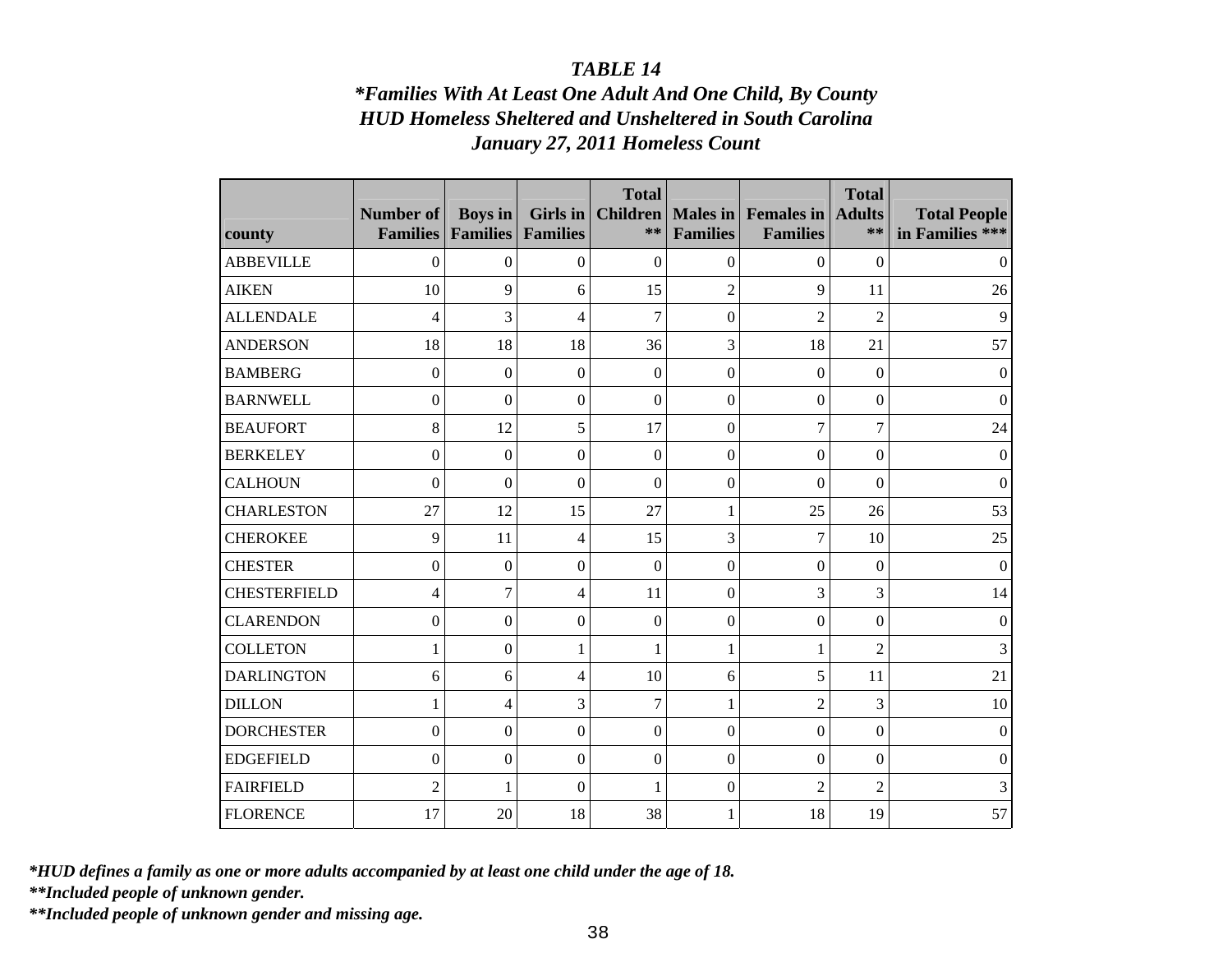# *\*Families With At Least One Adult And One Child, By County HUD Homeless Sheltered and Unsheltered in South Carolina January 27, 2011 Homeless Count*

|                   | <b>Number of</b> | <b>Boys</b> in   | Girls in                 | <b>Total</b><br><b>Children</b> | Males in         | <b>Females</b> in | <b>Total</b><br><b>Adults</b> | <b>Total People</b> |
|-------------------|------------------|------------------|--------------------------|---------------------------------|------------------|-------------------|-------------------------------|---------------------|
| county            | <b>Families</b>  | <b>Families</b>  | <b>Families</b>          | **                              | <b>Families</b>  | <b>Families</b>   | $**$                          | in Families ***     |
| <b>GEORGETOWN</b> | 10               | 11               | 13                       | 24                              | $\overline{3}$   | 11                | 14                            | 38                  |
| <b>GREENVILLE</b> | 69               | 56               | 65                       | 121                             | 25               | 68                | 93                            | 218                 |
| <b>GREENWOOD</b>  | 15               | 14               | 15                       | 29                              | 3                | 17                | 20                            | 49                  |
| <b>HAMPTON</b>    | $\mathbf{0}$     | $\mathbf{0}$     | $\overline{0}$           | $\overline{0}$                  | $\overline{0}$   | $\mathbf{0}$      | $\mathbf{0}$                  | $\mathbf{0}$        |
| <b>HORRY</b>      | 53               | 35               | 26                       | 61                              | 13               | 14                | 29                            | 91                  |
| <b>JASPER</b>     | $\boldsymbol{0}$ | $\mathbf{0}$     | $\theta$                 | $\theta$                        | $\boldsymbol{0}$ | $\boldsymbol{0}$  | $\theta$                      | $\theta$            |
| <b>KERSHAW</b>    | 10               | $\tau$           | 6                        | 13                              | $\overline{7}$   | 11                | 18                            | 31                  |
| <b>LANCASTER</b>  | $\overline{2}$   | 3                | $\boldsymbol{0}$         | 3                               | $\mathbf{1}$     | $\overline{2}$    | 3                             | 6                   |
| <b>LAURENS</b>    | $\overline{0}$   | $\boldsymbol{0}$ | $\boldsymbol{0}$         | $\boldsymbol{0}$                | $\boldsymbol{0}$ | $\boldsymbol{0}$  | $\boldsymbol{0}$              | $\mathbf{0}$        |
| <b>LEE</b>        | 3                | $\overline{2}$   | 3                        | 5                               | $\overline{0}$   | $\boldsymbol{0}$  | $\mathbf{0}$                  | 5                   |
| <b>LEXINGTON</b>  | 16               | 13               | 17                       | 30                              | $\overline{0}$   | 14                | 14                            | 44                  |
| <b>MARION</b>     | $\overline{0}$   | $\Omega$         | $\boldsymbol{0}$         | $\theta$                        | $\boldsymbol{0}$ | $\mathbf{0}$      | $\theta$                      | $\Omega$            |
| <b>MARLBORO</b>   | 15               | 12               | $\overline{7}$           | 19                              | $\mathbf{1}$     | $\overline{2}$    | 3                             | 22                  |
| <b>MCCORMICK</b>  | $\boldsymbol{0}$ | $\boldsymbol{0}$ | $\boldsymbol{0}$         | $\boldsymbol{0}$                | $\boldsymbol{0}$ | $\boldsymbol{0}$  | $\boldsymbol{0}$              | $\boldsymbol{0}$    |
| <b>NEWBERRY</b>   | $\boldsymbol{0}$ | $\mathbf{0}$     | $\boldsymbol{0}$         | $\boldsymbol{0}$                | $\mathbf{0}$     | $\boldsymbol{0}$  | $\boldsymbol{0}$              | $\boldsymbol{0}$    |
| <b>OCONEE</b>     | $\mathbf{1}$     | 3                | $\overline{0}$           | 3                               | $\mathbf{0}$     | $\mathbf{1}$      | 1                             | $\overline{4}$      |
| ORANGEBURG        | 9                | 12               | 9                        | 21                              | $\boldsymbol{0}$ | 9                 | 9                             | 30                  |
| <b>PICKENS</b>    | 9                | 6                | $\overline{\mathcal{L}}$ | 10                              | $\mathbf{1}$     | 10                | 11                            | 21                  |
| <b>RICHLAND</b>   | 72               | 62               | 40                       | 103                             | 12               | 57                | 69                            | 172                 |
| <b>SALUDA</b>     | $\mathbf{0}$     | $\mathbf{0}$     | $\boldsymbol{0}$         | $\overline{0}$                  | $\overline{0}$   | $\boldsymbol{0}$  | $\mathbf{0}$                  | $\mathbf{0}$        |
| SPARTANBURG       | 31               | 37               | 32                       | 69                              | 10               | 29                | 39                            | 109                 |

*\*HUD defines a family as one or more adults accompanied by at least one child under the age of 18.* 

*\*\*Included people of unknown gender.* 

*\*\*Included people of unknown gender and missing age.*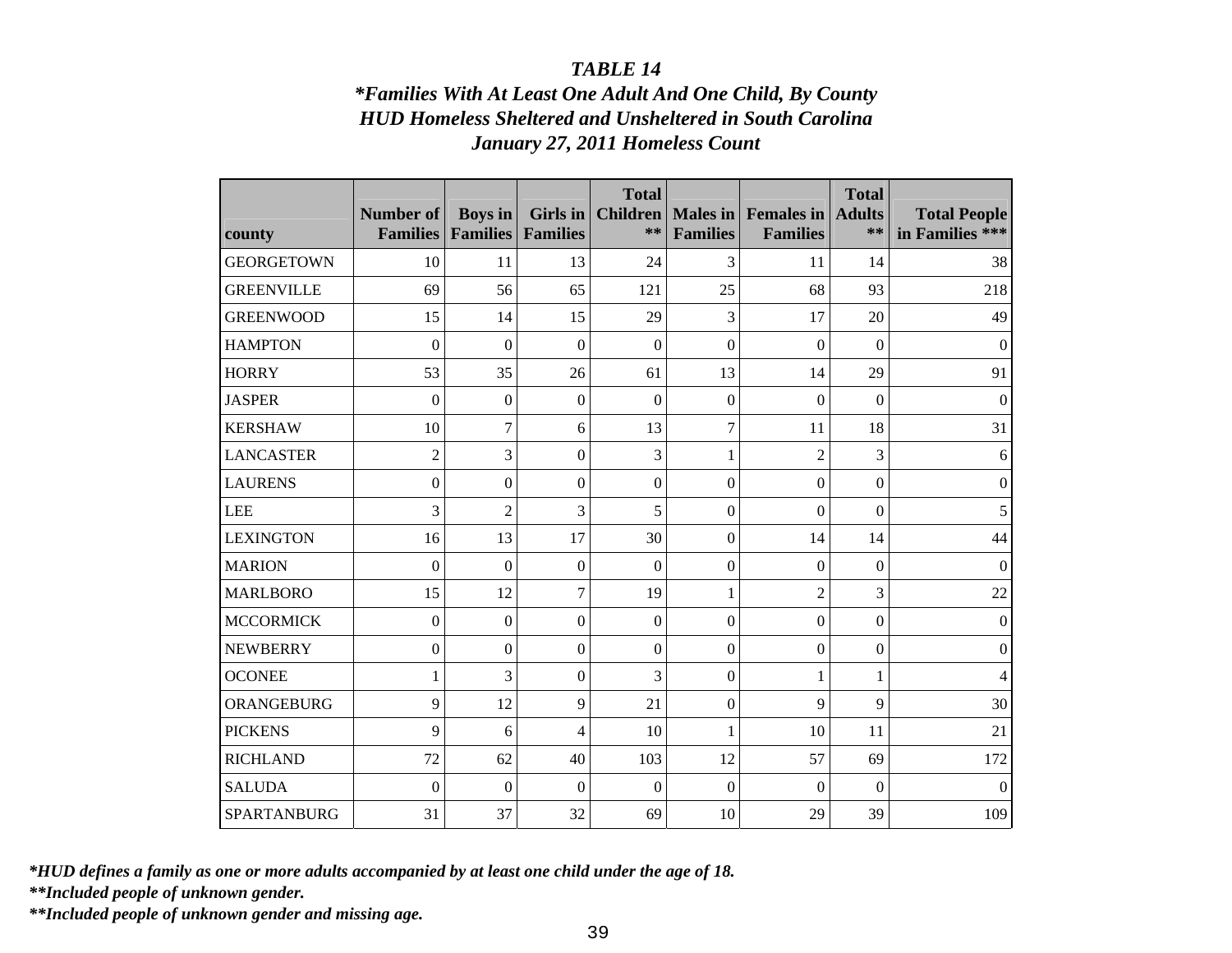# *\*Families With At Least One Adult And One Child, By County HUD Homeless Sheltered and Unsheltered in South Carolina January 27, 2011 Homeless Count*

| county        | Number of    | <b>Boys</b> in<br><b>Families   Families   Families</b> |     | <b>Total</b><br>Girls in   Children<br>** | <b>Families</b> | Males in Females in Adults<br><b>Families</b> | <b>Total</b><br>$**$ | <b>Total People</b><br>in Families *** |
|---------------|--------------|---------------------------------------------------------|-----|-------------------------------------------|-----------------|-----------------------------------------------|----------------------|----------------------------------------|
| <b>SUMTER</b> | $\mathbf{r}$ |                                                         | 4   | 11                                        |                 |                                               | q                    | <b>20</b>                              |
| <b>UNION</b>  |              |                                                         | 0   |                                           |                 |                                               | 0                    | $\theta$                               |
| WILLIAMSBURG  |              |                                                         | 6   | 12                                        | 0               |                                               | h                    | 18                                     |
| <b>YORK</b>   | 29           | 22                                                      | 27  | 49                                        | 8               | 30                                            | 38                   | 87                                     |
|               | 463          | 411                                                     | 356 | 768                                       | 103             | 388                                           | 493                  | 1267                                   |

*\*HUD defines a family as one or more adults accompanied by at least one child under the age of 18.* 

*\*\*Included people of unknown gender.* 

*\*\*Included people of unknown gender and missing age.*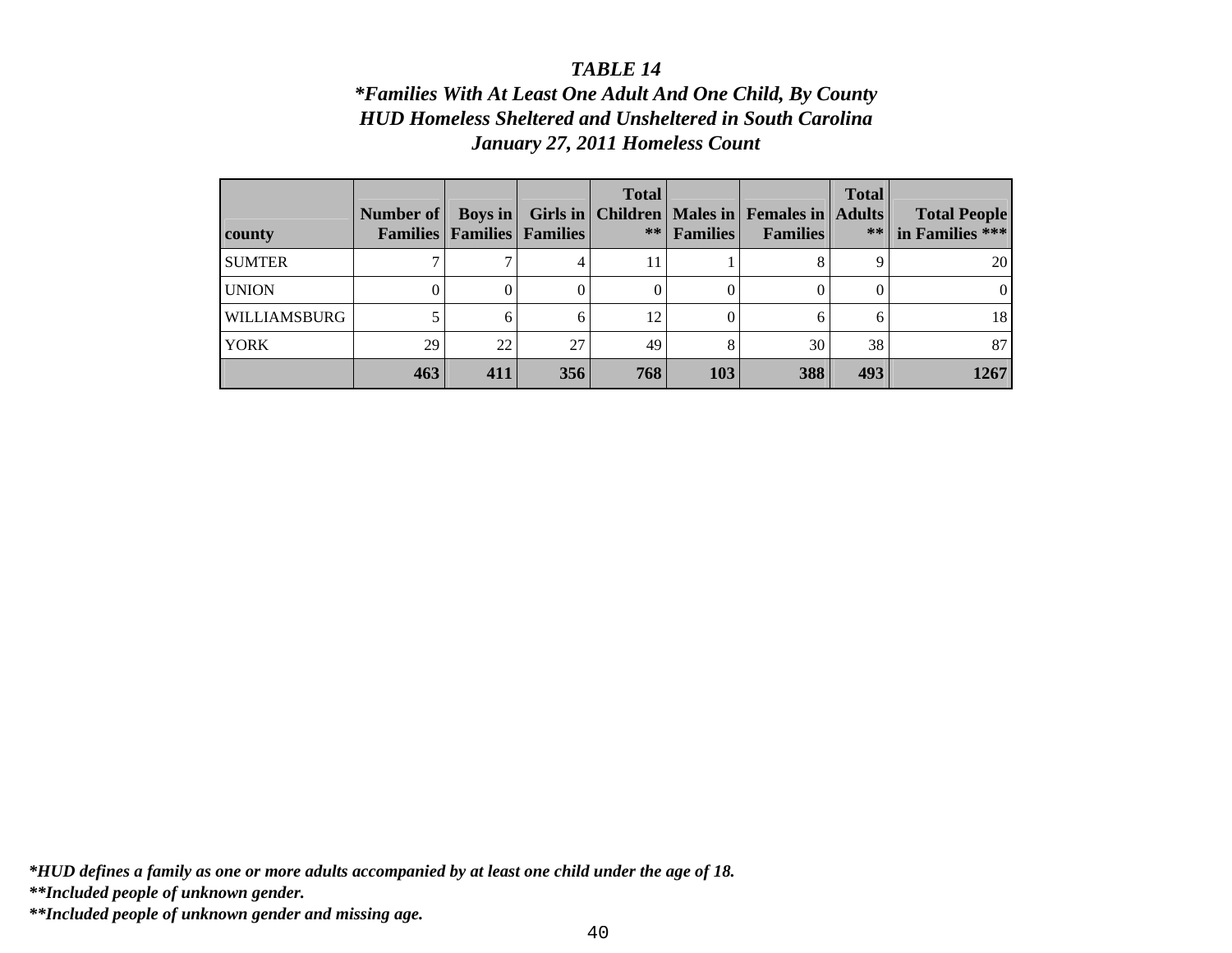# *Households With Children Only, By County HUD Homeless Sheltered and Unsheltered in South Carolina January 27, 2011 Homeless Count*

<u> 1980 - Johann Barn, fransk kongresu og forskellige og forskellige og forskellige og forskellige og forskellig</u>

 $\overline{\phantom{0}}$ 

| county              | <b>Number of</b> | <b>Boys</b> in<br>Households   Households | Girls in<br>Households | <b>Total Children</b><br>in Households |
|---------------------|------------------|-------------------------------------------|------------------------|----------------------------------------|
| <b>ABBEVILLE</b>    | $\boldsymbol{0}$ | $\mathbf{0}$                              | $\theta$               | $\overline{0}$                         |
| <b>AIKEN</b>        | 1                | 1                                         | $\theta$               | 1                                      |
| <b>ALLENDALE</b>    | $\overline{2}$   | $\mathbf{1}$                              | $\overline{2}$         | 3                                      |
| <b>ANDERSON</b>     | $\boldsymbol{0}$ | $\mathbf{0}$                              | $\boldsymbol{0}$       | $\boldsymbol{0}$                       |
| <b>BAMBERG</b>      | $\boldsymbol{0}$ | $\boldsymbol{0}$                          | $\boldsymbol{0}$       | $\boldsymbol{0}$                       |
| <b>BARNWELL</b>     | $\overline{0}$   | $\theta$                                  | $\overline{0}$         | $\Omega$                               |
| <b>BEAUFORT</b>     | $\mathbf{1}$     | 1                                         | $\mathbf{1}$           | $\overline{2}$                         |
| <b>BERKELEY</b>     | $\boldsymbol{0}$ | $\mathbf{0}$                              | $\theta$               | $\boldsymbol{0}$                       |
| <b>CALHOUN</b>      | $\boldsymbol{0}$ | $\overline{0}$                            | $\boldsymbol{0}$       | $\boldsymbol{0}$                       |
| <b>CHARLESTON</b>   | $\mathbf{1}$     | $\theta$                                  | $\mathbf{1}$           | 1                                      |
| <b>CHEROKEE</b>     | $\overline{0}$   | $\theta$                                  | $\theta$               | $\boldsymbol{0}$                       |
| <b>CHESTER</b>      | $\boldsymbol{0}$ | $\mathbf{0}$                              | $\boldsymbol{0}$       | $\overline{0}$                         |
| <b>CHESTERFIELD</b> | $\mathbf{1}$     | 1                                         | $\overline{2}$         | 3                                      |
| <b>CLARENDON</b>    | $\mathbf{0}$     | $\boldsymbol{0}$                          | $\overline{0}$         | $\mathbf{0}$                           |
| <b>COLLETON</b>     | $\boldsymbol{0}$ | $\overline{0}$                            | $\theta$               | $\overline{0}$                         |
| <b>DARLINGTON</b>   | $\boldsymbol{0}$ | $\mathbf{0}$                              | $\mathbf{0}$           | $\overline{0}$                         |
| <b>DILLON</b>       | $\boldsymbol{0}$ | $\theta$                                  | $\overline{0}$         | $\overline{0}$                         |
| <b>DORCHESTER</b>   | $\boldsymbol{0}$ | $\boldsymbol{0}$                          | $\theta$               | $\mathbf{0}$                           |
| <b>EDGEFIELD</b>    | $\boldsymbol{0}$ | $\theta$                                  | $\theta$               | $\mathbf{0}$                           |
| <b>FAIRFIELD</b>    | $\boldsymbol{0}$ | $\boldsymbol{0}$                          | $\mathbf{0}$           | $\mathbf{0}$                           |
| <b>FLORENCE</b>     | $\mathbf{0}$     | $\theta$                                  | $\overline{0}$         | $\Omega$                               |
| <b>GEORGETOWN</b>   | $\mathbf{1}$     | $\mathbf{1}$                              | $\mathbf{1}$           | $\overline{2}$                         |
| <b>GREENVILLE</b>   | $\boldsymbol{0}$ | $\overline{0}$                            | $\mathbf{0}$           | $\mathbf{0}$                           |
| <b>GREENWOOD</b>    | $\mathbf{0}$     | $\overline{0}$                            | $\mathbf{0}$           | $\overline{0}$                         |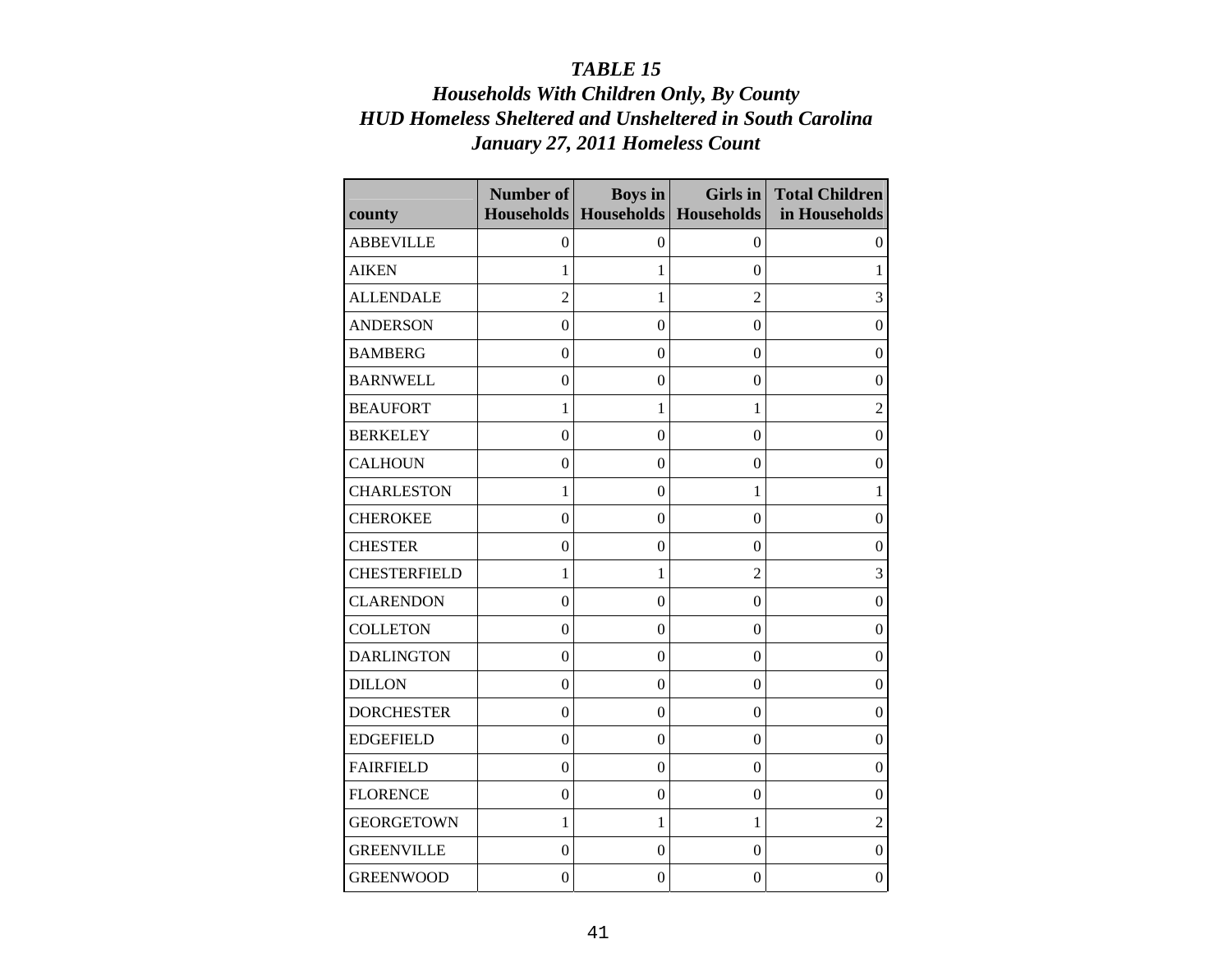# *Households With Children Only, By County HUD Homeless Sheltered and Unsheltered in South Carolina January 27, 2011 Homeless Count*

| county             | Number of        | <b>Boys</b> in   | Girls in<br>Households   Households   Households | <b>Total Children</b><br>in Households |
|--------------------|------------------|------------------|--------------------------------------------------|----------------------------------------|
| <b>HAMPTON</b>     | $\boldsymbol{0}$ | $\mathbf{0}$     | $\theta$                                         | $\mathbf{0}$                           |
| <b>HORRY</b>       | 31               | 20               | 18                                               | 38                                     |
| <b>JASPER</b>      | $\theta$         | $\theta$         | $\theta$                                         | $\theta$                               |
| <b>KERSHAW</b>     | $\mathbf{1}$     | $\mathbf{0}$     | $\mathbf{1}$                                     | $\mathbf{1}$                           |
| <b>LANCASTER</b>   | $\theta$         | $\theta$         | $\theta$                                         | $\theta$                               |
| <b>LAURENS</b>     | $\theta$         | $\theta$         | $\theta$                                         | $\mathbf{0}$                           |
| <b>LEE</b>         | $\overline{4}$   | $\overline{2}$   | $\overline{4}$                                   | 6                                      |
| <b>LEXINGTON</b>   | 3                | 3                | $\overline{2}$                                   | 5                                      |
| <b>MARION</b>      | $\theta$         | $\theta$         | $\theta$                                         | $\Omega$                               |
| <b>MARLBORO</b>    | 12               | 11               | 6                                                | 17                                     |
| <b>MCCORMICK</b>   | $\mathbf{0}$     | $\boldsymbol{0}$ | $\overline{0}$                                   | $\boldsymbol{0}$                       |
| <b>NEWBERRY</b>    | $\mathbf{0}$     | $\mathbf{0}$     | $\boldsymbol{0}$                                 | $\boldsymbol{0}$                       |
| <b>OCONEE</b>      | $\Omega$         | $\theta$         | $\theta$                                         | $\Omega$                               |
| ORANGEBURG         | $\boldsymbol{0}$ | $\theta$         | $\theta$                                         | $\boldsymbol{0}$                       |
| <b>PICKENS</b>     | $\boldsymbol{0}$ | $\boldsymbol{0}$ | $\theta$                                         | $\boldsymbol{0}$                       |
| <b>RICHLAND</b>    | $\overline{7}$   | 5                | 3                                                | 8                                      |
| <b>SALUDA</b>      | $\theta$         | $\theta$         | $\theta$                                         | $\mathbf{0}$                           |
| <b>SPARTANBURG</b> | $\mathbf{1}$     | $\boldsymbol{0}$ | 1                                                | 1                                      |
| <b>SUMTER</b>      | $\boldsymbol{0}$ | $\theta$         | $\boldsymbol{0}$                                 | $\boldsymbol{0}$                       |
| <b>UNION</b>       | $\boldsymbol{0}$ | $\overline{0}$   | $\boldsymbol{0}$                                 | $\boldsymbol{0}$                       |
| WILLIAMSBURG       | $\mathbf{1}$     | 1                | $\theta$                                         | 1                                      |
| <b>YORK</b>        | 1                | $\overline{0}$   | $\theta$                                         | 0                                      |
|                    | 68               | 47               | 42                                               | 89                                     |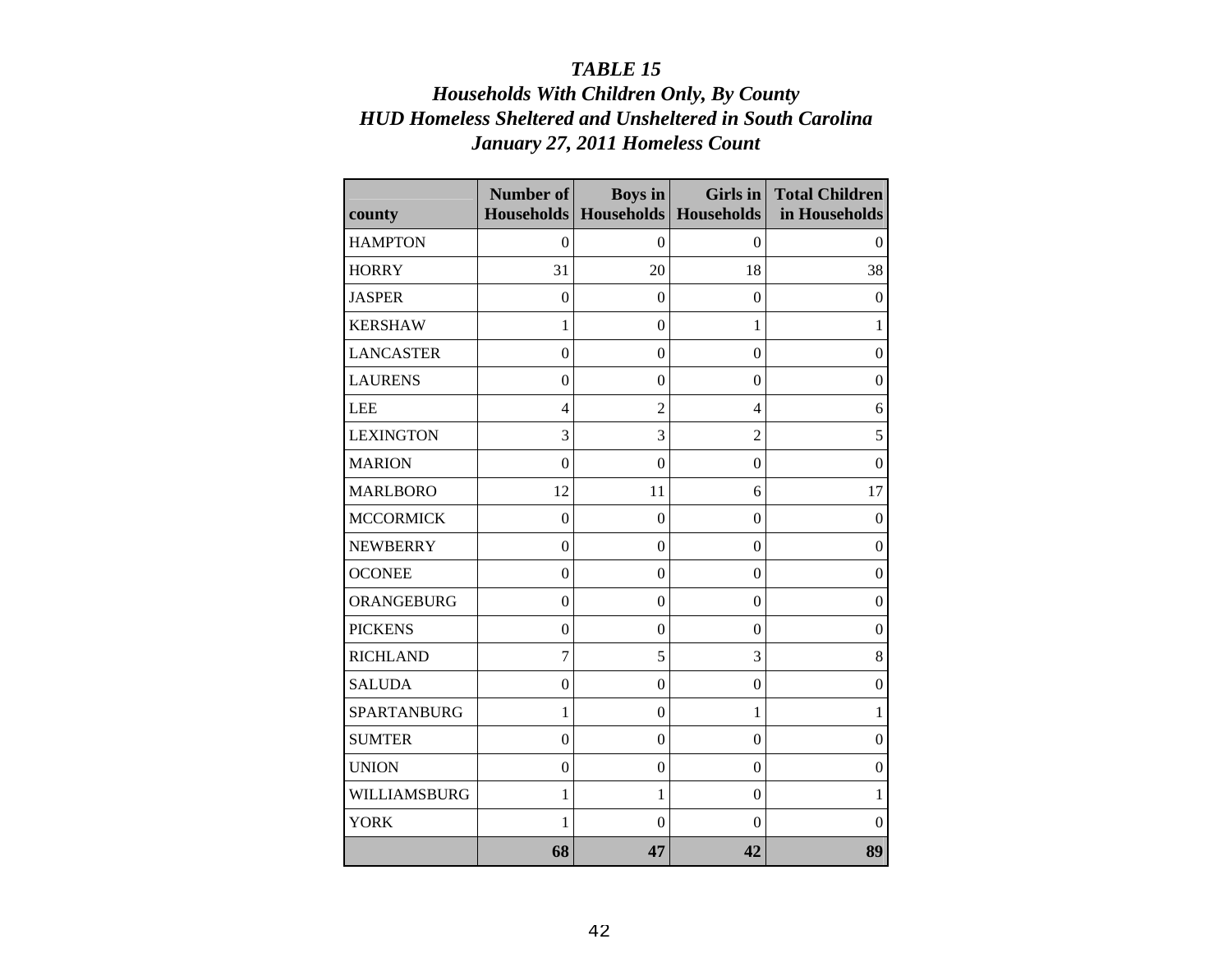# *Families with At Least One Disabled Chronic Homeless Adult HUD Homeless Sheltered and Unsheltered in South Carolina January 27, 2011 Homeless Count*

| county              | # of<br><b>Disabled</b><br><b>Families</b> | <b>Male</b><br><b>Adults</b> | Female<br><b>Adults</b> | <b>Total</b><br><b>Adults</b> | <b>Children</b><br><b>Male</b> | <b>Children</b><br><b>Female</b> | <b>Total</b><br><b>Children</b> | *Total in<br><b>Disabled</b><br><b>Families</b> |
|---------------------|--------------------------------------------|------------------------------|-------------------------|-------------------------------|--------------------------------|----------------------------------|---------------------------------|-------------------------------------------------|
| <b>ABBEVILLE</b>    | $\mathbf{0}$                               | $\mathbf{0}$                 | $\boldsymbol{0}$        | $\theta$                      | $\mathbf{0}$                   | $\mathbf{0}$                     | $\theta$                        | 0                                               |
| <b>AIKEN</b>        | $\theta$                                   | $\Omega$                     | $\boldsymbol{0}$        | $\theta$                      | $\Omega$                       | $\theta$                         | $\Omega$                        | $\theta$                                        |
| <b>ALLENDALE</b>    | $\overline{0}$                             | $\Omega$                     | $\boldsymbol{0}$        | $\overline{0}$                | $\Omega$                       | $\theta$                         | $\Omega$                        | $\theta$                                        |
| <b>ANDERSON</b>     | $\mathbf{0}$                               | $\mathbf{0}$                 | $\boldsymbol{0}$        | $\theta$                      | $\Omega$                       | $\theta$                         | $\mathbf{0}$                    | $\theta$                                        |
| <b>BAMBERG</b>      | $\theta$                                   | $\Omega$                     | $\boldsymbol{0}$        | $\theta$                      | $\Omega$                       | $\theta$                         | $\theta$                        | $\boldsymbol{0}$                                |
| <b>BARNWELL</b>     | $\mathbf{0}$                               | $\mathbf{0}$                 | $\boldsymbol{0}$        | $\overline{0}$                | $\Omega$                       | $\mathbf{0}$                     | $\boldsymbol{0}$                | $\boldsymbol{0}$                                |
| <b>BEAUFORT</b>     | $\overline{0}$                             | $\Omega$                     | $\boldsymbol{0}$        | $\theta$                      | $\theta$                       | $\Omega$                         | $\theta$                        | $\theta$                                        |
| <b>BERKELEY</b>     | $\mathbf{0}$                               | $\mathbf{0}$                 | $\boldsymbol{0}$        | $\overline{0}$                | $\Omega$                       | $\overline{0}$                   | $\mathbf{0}$                    | $\boldsymbol{0}$                                |
| <b>CALHOUN</b>      | $\overline{0}$                             | $\Omega$                     | $\boldsymbol{0}$        | $\theta$                      | $\Omega$                       | $\overline{0}$                   | $\boldsymbol{0}$                | $\boldsymbol{0}$                                |
| <b>CHARLESTON</b>   | $\overline{0}$                             | $\mathbf{0}$                 | $\mathbf{0}$            | $\overline{0}$                | $\boldsymbol{0}$               | $\overline{0}$                   | $\boldsymbol{0}$                | $\boldsymbol{0}$                                |
| <b>CHEROKEE</b>     | $\overline{0}$                             | $\Omega$                     | $\Omega$                | $\theta$                      | $\Omega$                       | $\theta$                         | $\Omega$                        | $\overline{0}$                                  |
| <b>CHESTER</b>      | $\overline{0}$                             | $\overline{0}$               | $\overline{0}$          | $\overline{0}$                | $\Omega$                       | $\overline{0}$                   | $\Omega$                        | $\overline{0}$                                  |
| <b>CHESTERFIELD</b> | 1                                          | 1                            | $\boldsymbol{0}$        | 1                             | $\Omega$                       | $\overline{0}$                   | $\boldsymbol{0}$                | $\mathbf{1}$                                    |
| <b>CLARENDON</b>    | $\overline{0}$                             | $\Omega$                     | $\mathbf{0}$            | $\theta$                      | $\Omega$                       | $\theta$                         | $\theta$                        | $\mathbf{0}$                                    |
| <b>COLLETON</b>     | $\boldsymbol{0}$                           | $\Omega$                     | $\boldsymbol{0}$        | $\theta$                      | $\Omega$                       | $\mathbf{0}$                     | $\boldsymbol{0}$                | $\boldsymbol{0}$                                |
| <b>DARLINGTON</b>   | 5                                          | $\overline{2}$               | 3                       | 5                             | $\Omega$                       | $\overline{0}$                   | $\Omega$                        | 5                                               |
| <b>DILLON</b>       | 1                                          | 1                            | $\boldsymbol{0}$        | 1                             | $\overline{0}$                 | $\mathbf{0}$                     | $\boldsymbol{0}$                | $\mathbf{1}$                                    |
| <b>DORCHESTER</b>   | $\theta$                                   | $\Omega$                     | $\boldsymbol{0}$        | $\theta$                      | $\Omega$                       | $\theta$                         | $\Omega$                        | $\overline{0}$                                  |
| <b>EDGEFIELD</b>    | $\mathbf{0}$                               | $\boldsymbol{0}$             | $\boldsymbol{0}$        | $\overline{0}$                | $\mathbf{0}$                   | $\overline{0}$                   | $\boldsymbol{0}$                | $\mathbf{0}$                                    |
| <b>FAIRFIELD</b>    | $\theta$                                   | $\Omega$                     | $\boldsymbol{0}$        | $\theta$                      | $\Omega$                       | $\theta$                         | $\Omega$                        | $\theta$                                        |
| <b>FLORENCE</b>     | $\overline{0}$                             | $\boldsymbol{0}$             | $\mathbf{0}$            | $\overline{0}$                | $\Omega$                       | $\overline{0}$                   | $\boldsymbol{0}$                | $\overline{0}$                                  |
| <b>GEORGETOWN</b>   | 5                                          | 7                            | $\overline{c}$          | 9                             | $\mathbf{0}$                   | $\mathbf{0}$                     | $\theta$                        | 9                                               |

*\*Included adults of unknown gender.*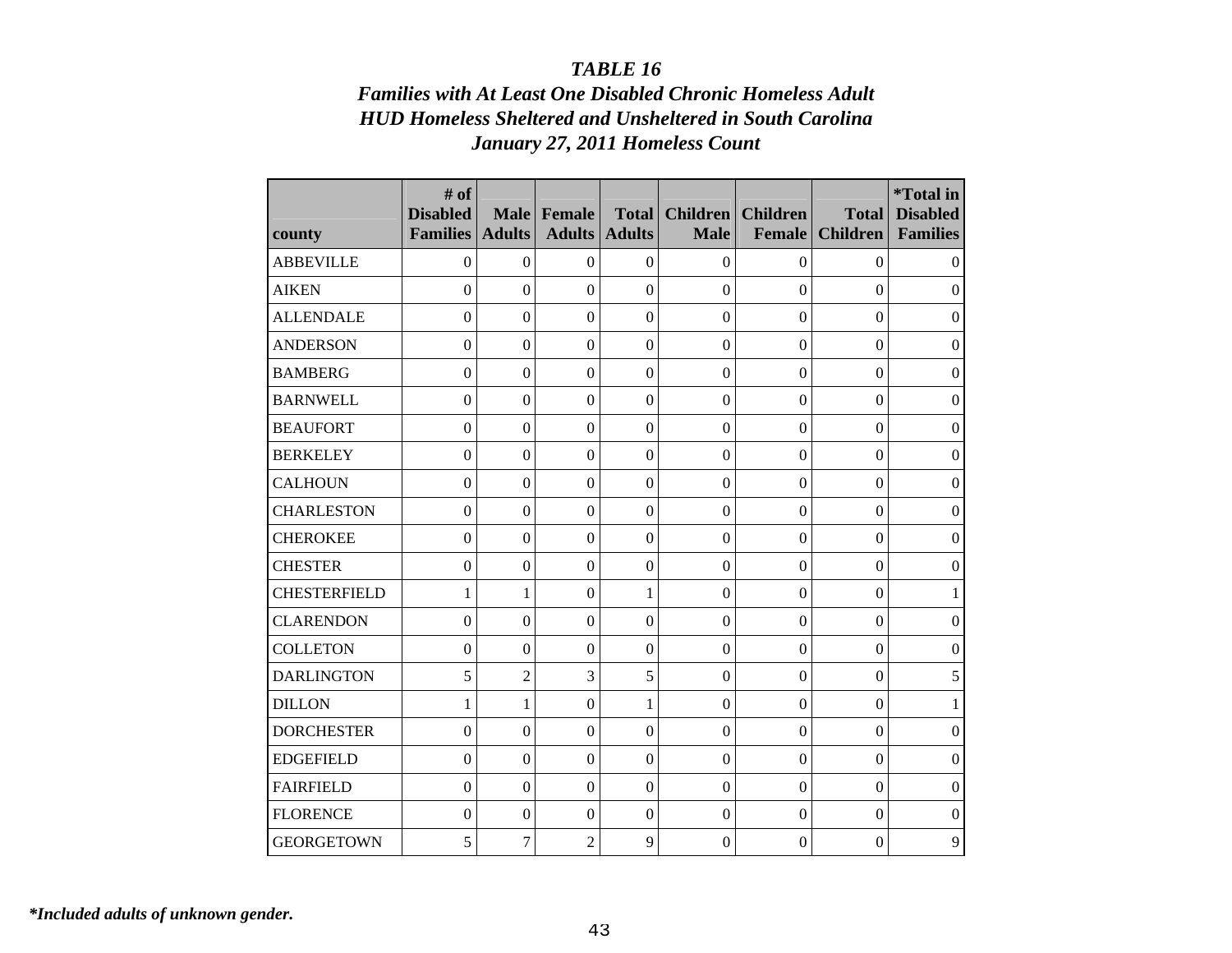# *Families with At Least One Disabled Chronic Homeless Adult HUD Homeless Sheltered and Unsheltered in South Carolina January 27, 2011 Homeless Count*

| county             | # of<br><b>Disabled</b><br><b>Families</b> | <b>Male</b><br><b>Adults</b> | Female<br><b>Adults</b> | <b>Total</b><br><b>Adults</b> | <b>Children</b><br><b>Male</b> | <b>Children</b><br><b>Female</b> | <b>Total</b><br><b>Children</b> | <i>*Total</i> in<br><b>Disabled</b><br><b>Families</b> |
|--------------------|--------------------------------------------|------------------------------|-------------------------|-------------------------------|--------------------------------|----------------------------------|---------------------------------|--------------------------------------------------------|
| <b>GREENVILLE</b>  | $\mathbf{0}$                               | $\Omega$                     | $\boldsymbol{0}$        | $\Omega$                      | $\boldsymbol{0}$               | $\boldsymbol{0}$                 | $\Omega$                        | $\boldsymbol{0}$                                       |
| <b>GREENWOOD</b>   | $\overline{0}$                             | $\Omega$                     | $\boldsymbol{0}$        | $\mathbf{0}$                  | $\overline{0}$                 | $\Omega$                         | $\Omega$                        | $\Omega$                                               |
| <b>HAMPTON</b>     | $\overline{0}$                             | $\overline{0}$               | $\boldsymbol{0}$        | $\overline{0}$                | $\overline{0}$                 | $\overline{0}$                   | $\theta$                        | $\overline{0}$                                         |
| <b>HORRY</b>       | 18                                         | 13                           | 7                       | 20                            | 1                              | $\overline{2}$                   | 3                               | 23                                                     |
| <b>JASPER</b>      | $\mathbf{0}$                               | $\mathbf{0}$                 | $\boldsymbol{0}$        | $\boldsymbol{0}$              | $\mathbf{0}$                   | $\mathbf{0}$                     | $\boldsymbol{0}$                | $\overline{0}$                                         |
| <b>KERSHAW</b>     | 1                                          | $\mathbf{0}$                 | $\mathfrak{2}$          | $\overline{2}$                | $\theta$                       | $\boldsymbol{0}$                 | $\boldsymbol{0}$                | $\overline{2}$                                         |
| <b>LANCASTER</b>   | $\mathbf{0}$                               | $\overline{0}$               | $\mathbf{0}$            | $\overline{0}$                | $\theta$                       | $\mathbf{0}$                     | $\boldsymbol{0}$                | $\boldsymbol{0}$                                       |
| <b>LAURENS</b>     | $\mathbf{0}$                               | $\overline{0}$               | $\boldsymbol{0}$        | $\mathbf{0}$                  | $\overline{0}$                 | $\boldsymbol{0}$                 | $\theta$                        | $\boldsymbol{0}$                                       |
| <b>LEE</b>         | $\mathbf{0}$                               | $\overline{0}$               | $\boldsymbol{0}$        | $\mathbf{0}$                  | $\Omega$                       | $\mathbf{0}$                     | $\boldsymbol{0}$                | $\boldsymbol{0}$                                       |
| <b>LEXINGTON</b>   | $\overline{0}$                             | $\Omega$                     | $\boldsymbol{0}$        | $\overline{0}$                | $\Omega$                       | $\Omega$                         | $\theta$                        | $\boldsymbol{0}$                                       |
| <b>MARION</b>      | $\overline{2}$                             | $\overline{0}$               | $\overline{2}$          | $\overline{2}$                | $\overline{0}$                 | $\overline{0}$                   | $\theta$                        | $\overline{2}$                                         |
| <b>MARLBORO</b>    | $\overline{0}$                             | $\overline{0}$               | $\Omega$                | $\overline{0}$                | $\overline{0}$                 | $\overline{0}$                   | $\theta$                        | $\overline{0}$                                         |
| <b>MCCORMICK</b>   | $\overline{0}$                             | $\overline{0}$               | $\boldsymbol{0}$        | $\overline{0}$                | $\overline{0}$                 | $\overline{0}$                   | $\overline{0}$                  | $\mathbf{0}$                                           |
| <b>NEWBERRY</b>    | $\overline{0}$                             | $\theta$                     | $\boldsymbol{0}$        | $\Omega$                      | $\theta$                       | $\mathbf{0}$                     | $\theta$                        | $\boldsymbol{0}$                                       |
| <b>OCONEE</b>      | $\overline{0}$                             | $\overline{0}$               | $\mathbf{0}$            | $\mathbf{0}$                  | $\overline{0}$                 | $\overline{0}$                   | $\boldsymbol{0}$                | $\boldsymbol{0}$                                       |
| ORANGEBURG         | 1                                          | 1                            | $\boldsymbol{0}$        | 1                             | $\overline{0}$                 | $\overline{0}$                   | $\Omega$                        | $\mathbf{1}$                                           |
| <b>PICKENS</b>     | $\mathbf{0}$                               | $\mathbf{0}$                 | $\boldsymbol{0}$        | $\boldsymbol{0}$              | $\overline{0}$                 | $\boldsymbol{0}$                 | $\boldsymbol{0}$                | $\overline{0}$                                         |
| <b>RICHLAND</b>    | $\overline{c}$                             | $\overline{2}$               | $\boldsymbol{0}$        | $\overline{c}$                | $\Omega$                       | $\Omega$                         | $\theta$                        | $\mathbf{2}$                                           |
| <b>SALUDA</b>      | $\overline{0}$                             | $\overline{0}$               | $\boldsymbol{0}$        | $\overline{0}$                | $\overline{0}$                 | $\overline{0}$                   | $\boldsymbol{0}$                | $\overline{0}$                                         |
| <b>SPARTANBURG</b> | $\theta$                                   | $\Omega$                     | $\boldsymbol{0}$        | $\Omega$                      | $\Omega$                       | $\Omega$                         | $\Omega$                        | $\boldsymbol{0}$                                       |
| <b>SUMTER</b>      | $\mathbf{1}$                               | $\mathbf{1}$                 | $\boldsymbol{0}$        | 1                             | $\overline{0}$                 | $\overline{0}$                   | $\boldsymbol{0}$                | $\mathbf{1}$                                           |
| <b>UNION</b>       | $\theta$                                   | $\theta$                     | $\boldsymbol{0}$        | $\theta$                      | $\theta$                       | $\theta$                         | $\theta$                        | $\boldsymbol{0}$                                       |

*\*Included adults of unknown gender.*